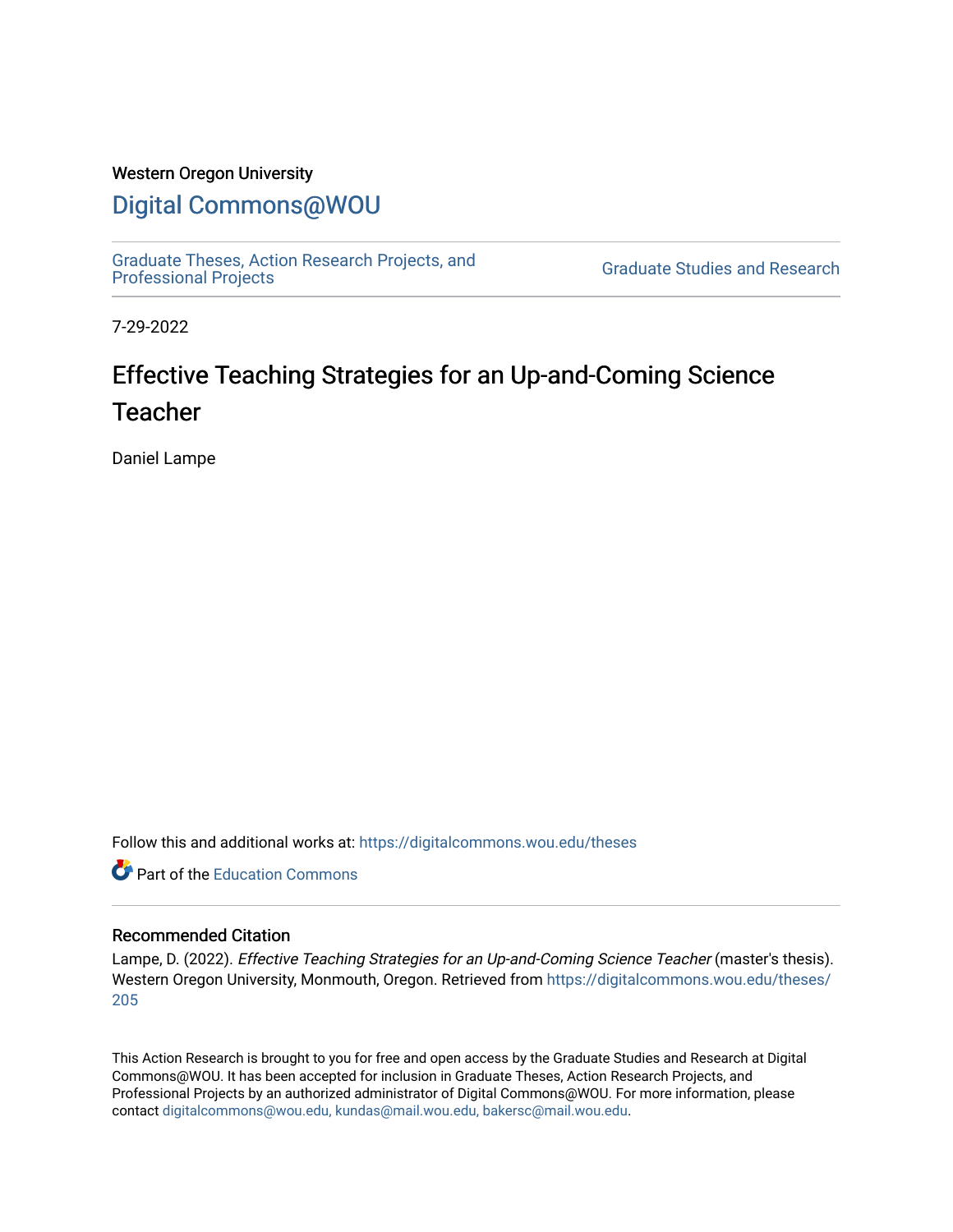# **Effective Teaching Strategies for an Up-and-Coming Science Teacher**

Daniel Lampe

June 2022

An Action Research Project submitted to Western Oregon University

In partial fulfillment of the requirements for the degree of: Master of Arts in Teaching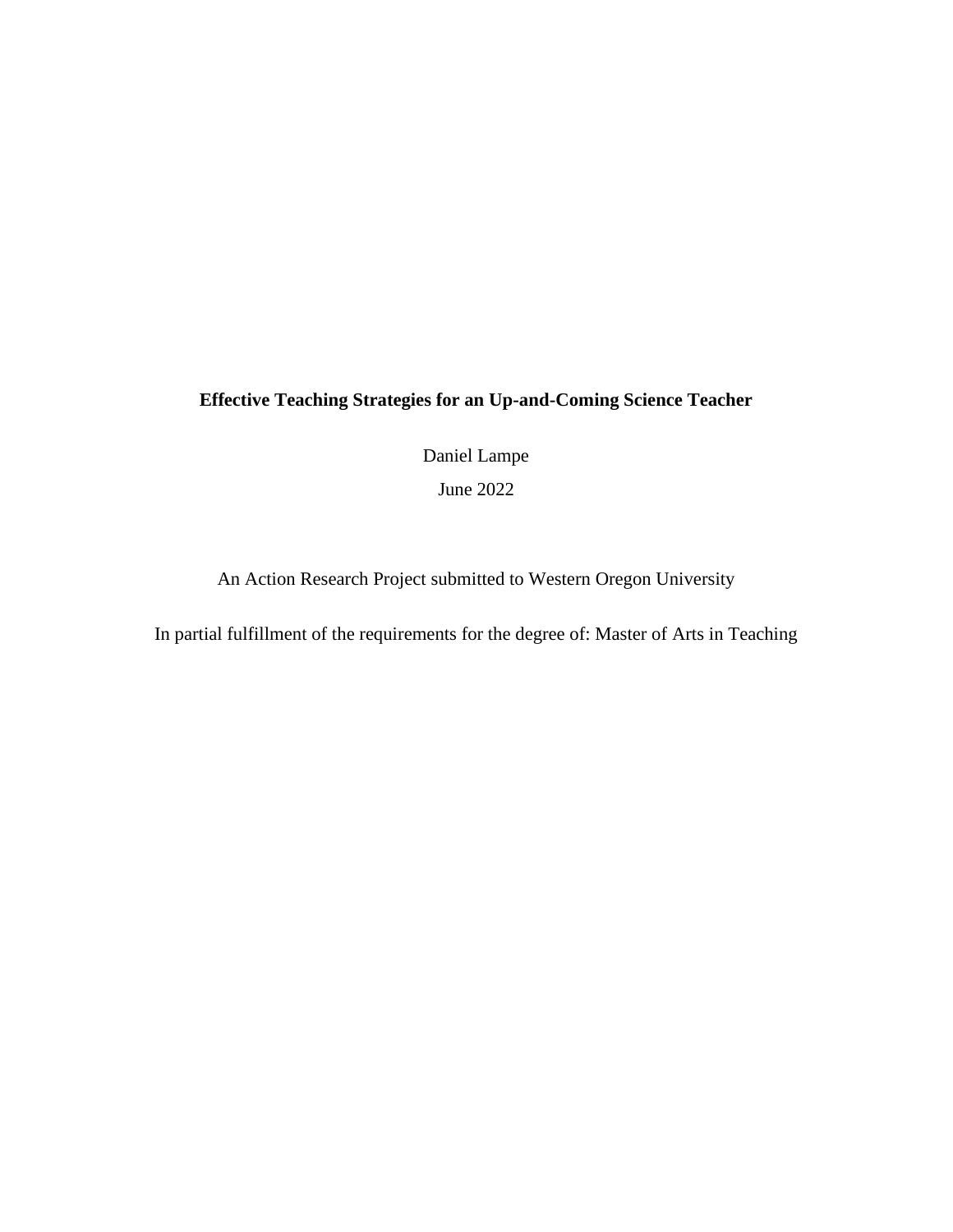

# **WE, THE UNDERSIGNED MEMBERS OF THE GRADUATE FACULTY OF WESTERN OREGON UNIVERSITY HAVE EXAMINED THE ENCLOSED**

Action Research Project Title: Effective Teaching Strategies for an Up-and-Coming Science Teacher

Graduate Student: Daniel Lampe

Candidate for the degree of: Master of Arts in Teaching: Initial Licensure

*and hereby certify that in our opinion it is worthy of acceptance as partial fulfillment of the requirements of this master's degree.* 

# **Committee Chair:**

Name: Melanie Landon-Hays & Amy Bowden Signature: Date: 06/06/22

# **Committee Member:**

Name: Brock Ferguson Signature: Date: 06/06/22

# **Dean of Graduate Studies and Research:**

| Name: Dr. Hillary Fouts | Signature: |
|-------------------------|------------|
| Date:                   |            |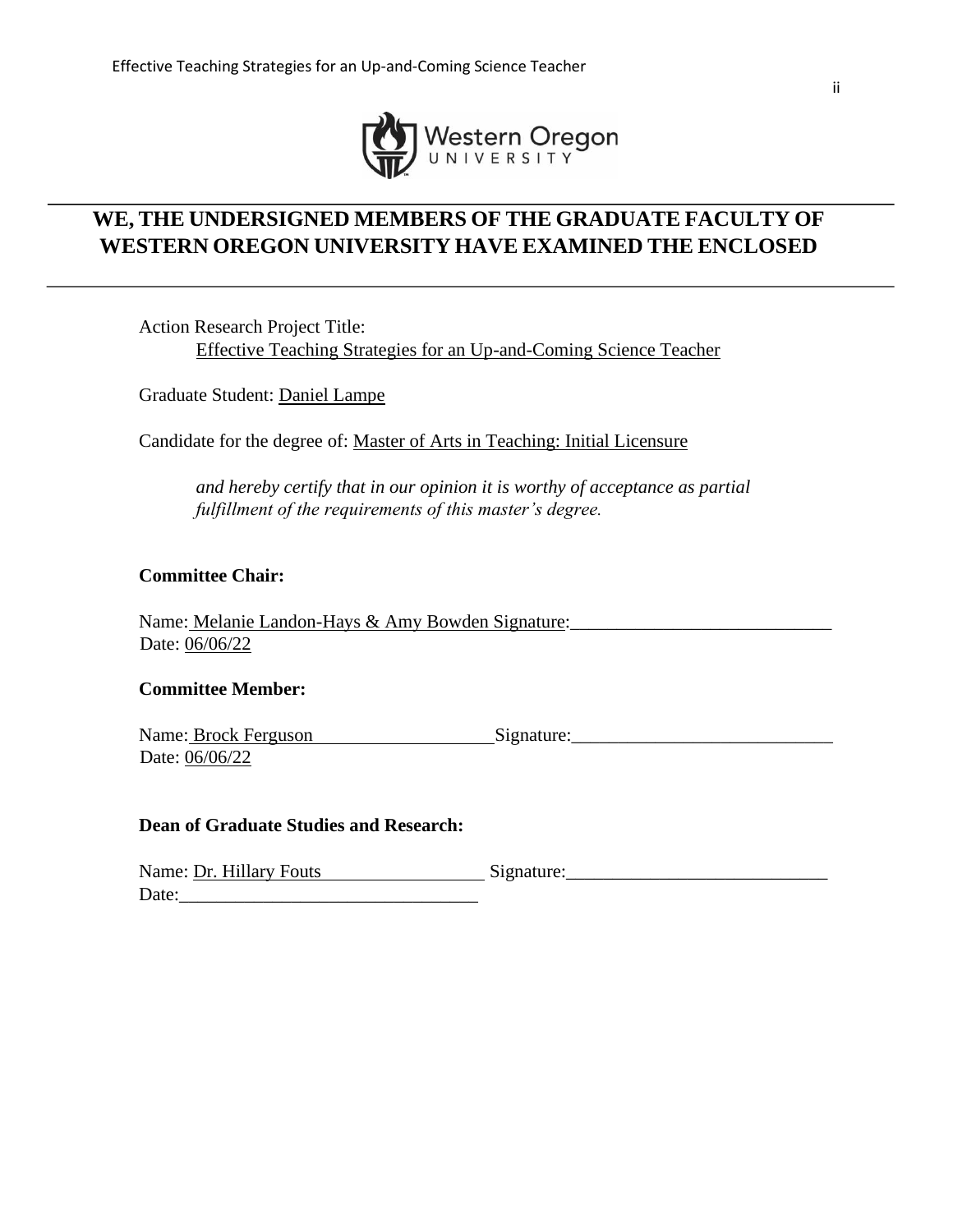#### **Acknowledgements**

I am beyond grateful for the many people who played a role, both big and small, in helping me accomplish this action research project both directly and indirectly. To begin with, I would like to give a massive acknowledgment to my colleagues, Jen, Justine, Genevieve, and Cylinda. These exceptional folks were also creating research projects of their own and shared in the struggles and tribulations that I was also going through. They offered academic, emotional, and mental support as well. Without them this project would not have turned into the success I believe it to be as I surely would have mentally crashed and burned before seeing its completion.

I would next like to thank my cooperating teacher Brock, as well as my university supervisor Capi. Brock has been a fantastic role model for me as to what a good science teacher looks like. He has been patient, supporting, and positive in my growth and education to becoming a licensed teacher. Capi has also been fantastic in her role as my supervisor as she also has been patient and providing me with the feedback that I needed to better my pedagogy. Both have played an invaluable mentorship role for me.

I would also like to thank my family as well as my best friend Emily. Without their constant support I would have never begun this monumental undertaking, nor finish it. They have endured my long phone calls, my "I'm overwhelmed" speeches, and frantic pacing around the room. For all this and much more, I thank them dearly.

Lastly, I would like to thank my professors and teachers at Western Oregon University. They have been patient and provided me with the tools and feedback I needed to complete this project. Thank you for supporting me through this challenge and making this product exceptional.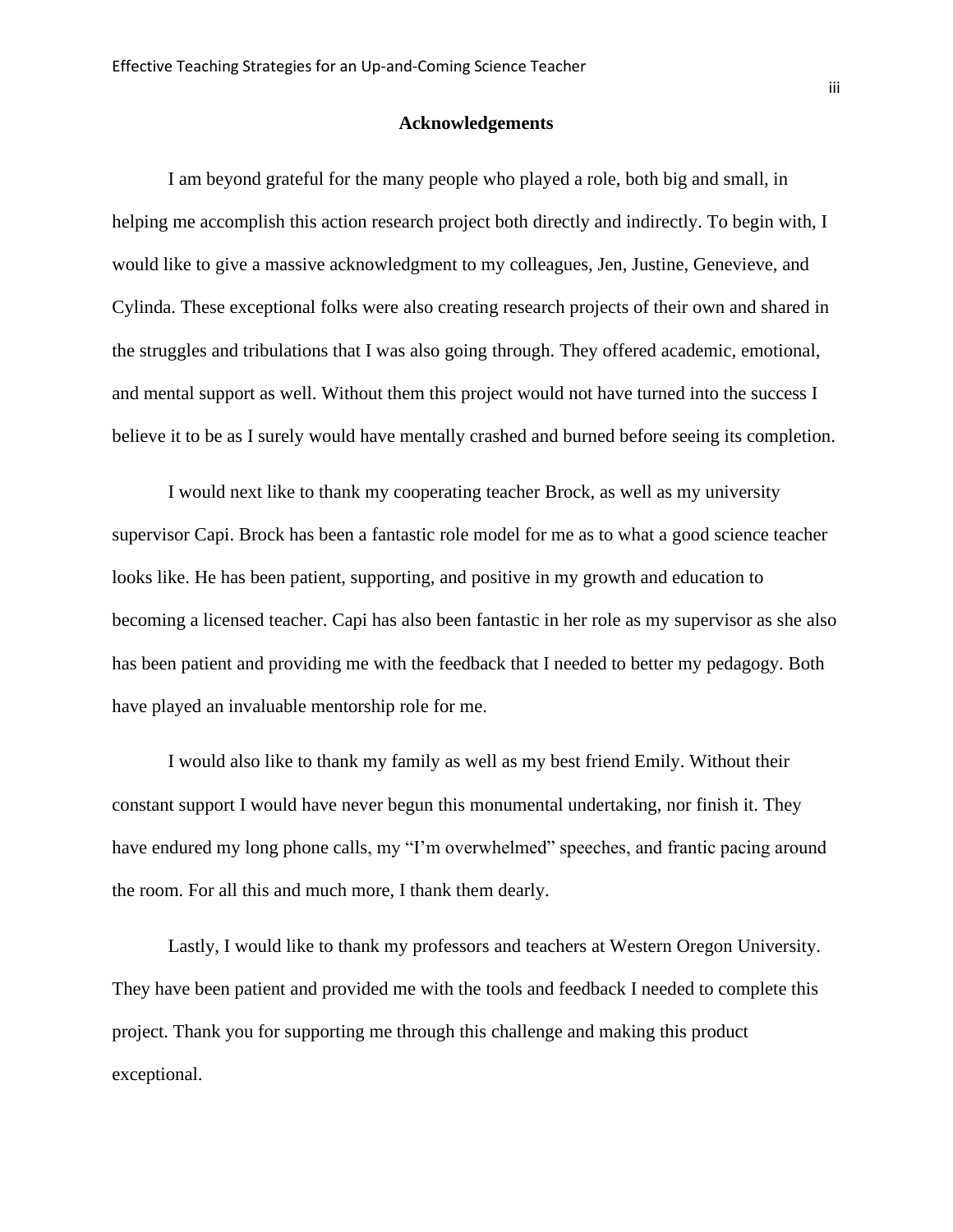#### **Abstract**

For a science teacher beginning their career in teaching, there are a multitude of what are considered to be good teaching practices they will need to know. It can be overwhelming for an individual to hone in on the best practices to focus on first. For this action research project, I combed through these practices and selected a few major themes that I believed to be effective teaching strategies for an up-andcoming science teacher.

I first started by addressing my own philosophy of teaching, and what I believe are the characteristics and actions of an effective teacher. From there I reviewed a plethora of literature regarding teaching and focused on three major themes: differentiation in the classroom, effective teaching practices, and effective teaching practices specific to a science teacher. I then conducted research and collected data on these three themes through my lesson plans, journal reflections, and feedback from my cooperating teacher and supervisor. I then concluded the project with my own analysis and reflection of the data, which showed just how invaluable these three major themes are for effective teaching for a new science teacher.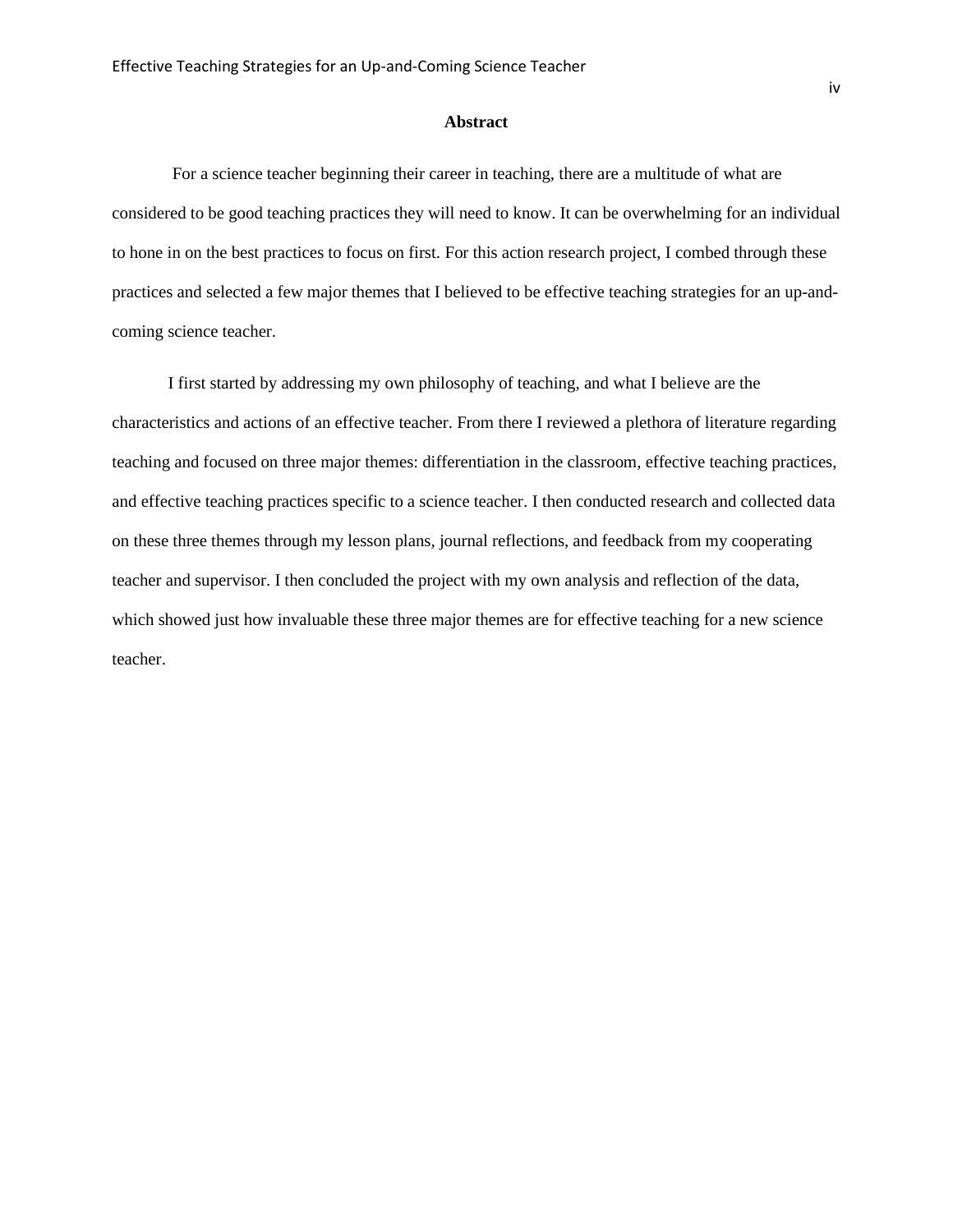# **Table of Contents**

| Acknowledgements                              | p. ii  |
|-----------------------------------------------|--------|
| Abstract                                      | p. iii |
| Chapter 1                                     |        |
| Introduction                                  | p. 1   |
| Background                                    | p. 1   |
| <b>Breakdown of Philosophies</b>              | p. 3   |
| Conclusion                                    | p. 10  |
| Chapter 2                                     |        |
| <b>Literature Review</b>                      | p. 11  |
| Purposes and Objectives for Literature Review | p. 11  |
| Procedures for the Literature Review          | p. 11  |
| Differentiation in the Classroom              | p. 12  |
| Effective Instruction in the Classroom        | p. 18  |
| Teaching Science in the Classroom             | p. 25  |
| Summary                                       | p. 32  |
| Chapter 3                                     |        |
| <b>Research Methods</b>                       | p. 32  |
| <b>Research Questions</b>                     | p. 33  |
| <b>INTASC Standards</b>                       | p. 34  |
| Methods and Procedures                        | p. 35  |
| Chapter 4                                     |        |
| Presentation of Findings                      | p. 35  |
| Data Analysis on Effective Differentiation    | p. 37  |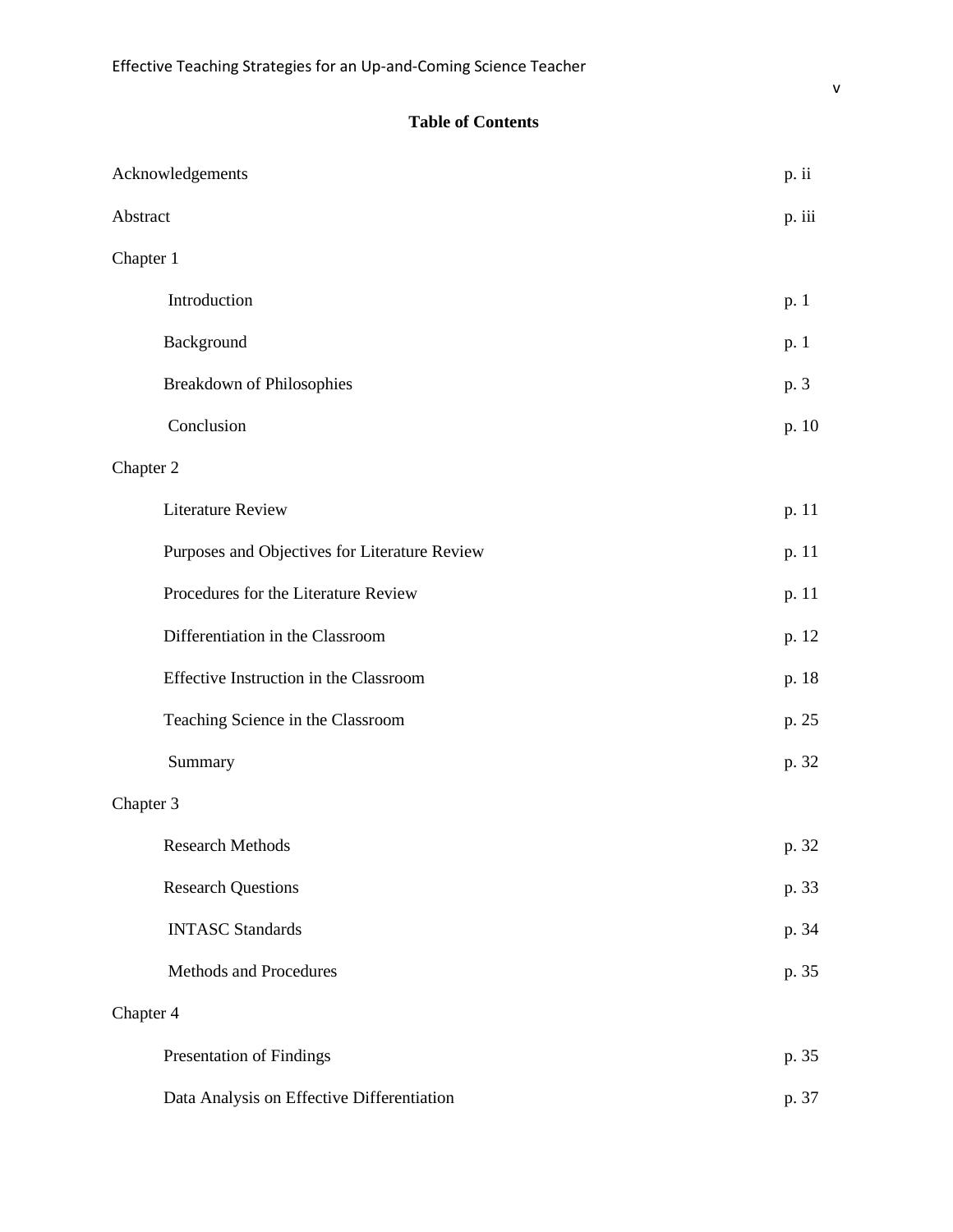|            | Data Analysis on Effective Teaching Practices                                   | p. 43 |
|------------|---------------------------------------------------------------------------------|-------|
|            | Data Analysis on Effective Teaching Practices Specific to the Science Classroom | p. 48 |
|            | Summary                                                                         | p. 57 |
| Chapter 5  |                                                                                 |       |
|            | Overview                                                                        | p. 58 |
|            | Results                                                                         | p. 58 |
|            | Limitations                                                                     | p. 61 |
|            | Implementation                                                                  | p. 62 |
|            | Conclusion                                                                      | p. 64 |
| References |                                                                                 | p. 66 |
| Appendix   |                                                                                 | p. 71 |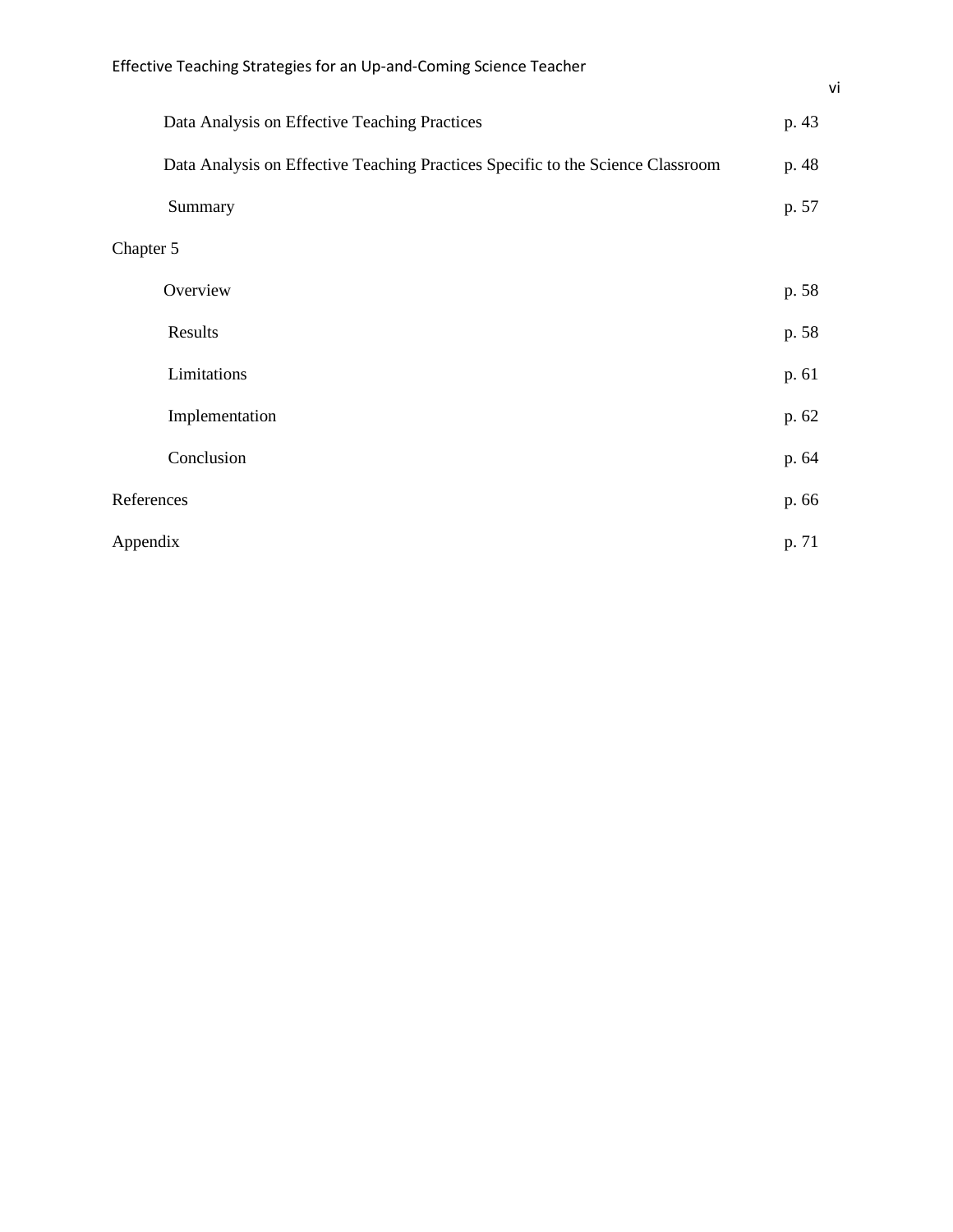#### **Chapter 1**

#### **Philosophy of Education**

Defining what teaching is should be an easy task. It is a basic word that most people can define on the spot without much research or consulting a dictionary. Once you share your definition with other people, however, you will soon find that there is quite a large variety of ideas behind what teaching is and how you do it. Taking it a step further, you will find the same situation for defining learning and how someone can learn. It seems that when it comes to the educational world, there is quite a large discrepancy about the concept of teaching and its meaning. In this introduction to my action research project, I will be going over my personal philosophy of teaching and my thoughts and experiences on the educational world. I will take into account the different ideologies, prominent philosophies, and current issues of our time as well as the type of classroom atmosphere I wish to promote, my thoughts on the school system, and my beliefs of being a teacher. I hope that by the end of this chapter, both the reader and I will walk away with a firm grasp as to my views on teaching and the teacher I want to be. I will also dive deeper into what it takes to be the effective teacher that I want to be, focusing on topics such as differentiation, and effective instruction both generally and specifically with a focus on science.

To begin with, it is important to understand what my education was like growing up so that you can understand some of the factors that shaped the foundations of my beliefs. From a young age, I was diagnosed with ADD. This led to some behavioral and attention problems inside the classroom. My classroom size was small, so my actions were quickly noticed and addressed by the teachers. Although it was beneficial to have smaller class sizes so that each student could get more attention and feedback from their teacher, it also meant a smaller faculty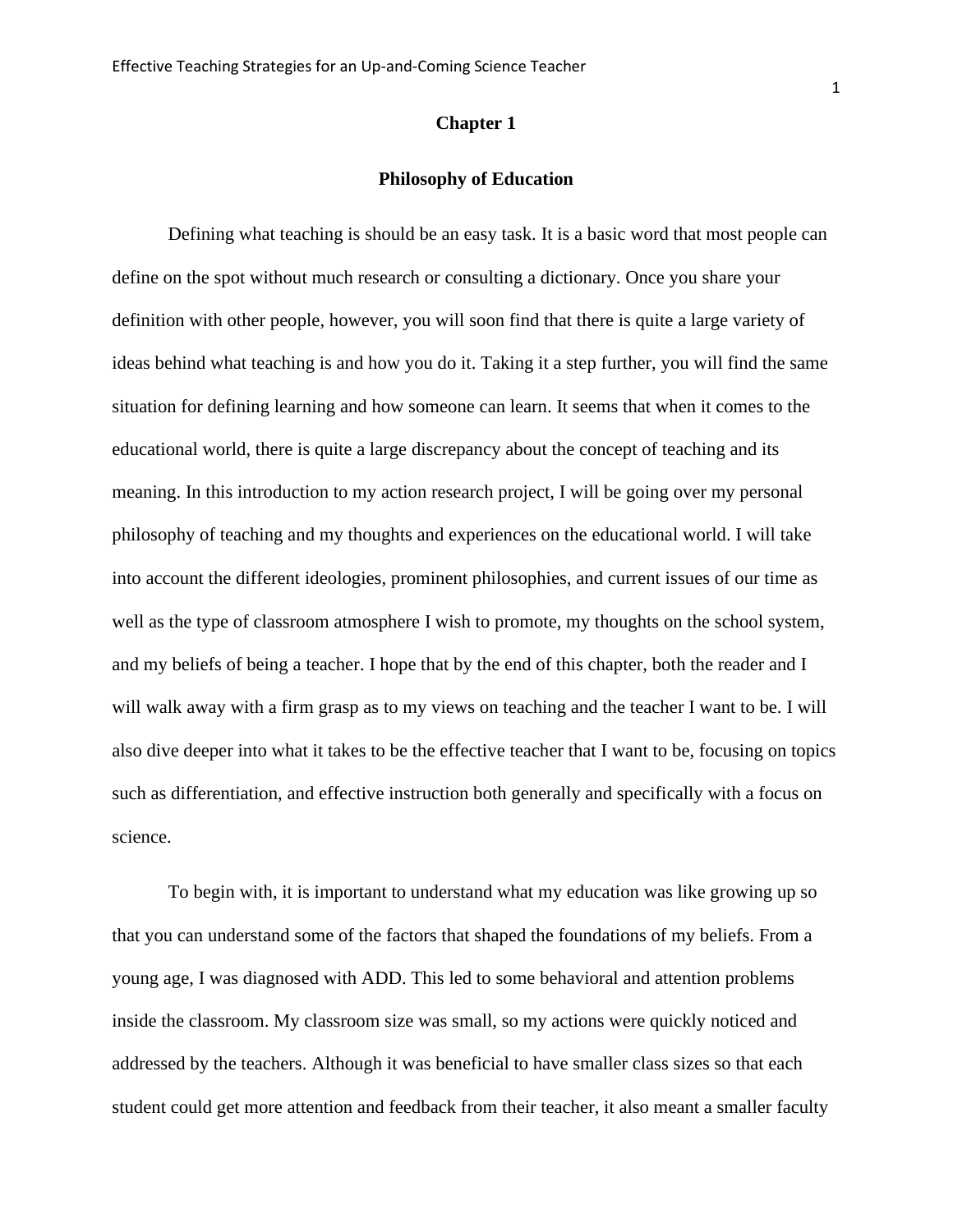size where everyone knew my name and my reputation. A frequently used tactic by my teachers was to send me out of the classroom for a set amount of time. Not only did I miss crucial educational content, but I also felt ostracized by my teacher and fellow peers. Due to the small size of the school and its faculty, most of my teachers knew of me long before I would take their class. This created a preconceived notion as to who I was and how to discipline me. It was not until a new teacher came to school that my path began to change. This is mostly because that new teacher did not have that predisposition of who I was as a student, and because of that he used different strategies for handling my behavior. He was more patient, and instead of sending me out of the classroom when I was being disruptive, he talked to me one-on-one and helped me realize how my actions were negatively affecting what he was trying to accomplish in the classroom. This helped me learn as a teacher that you should never have preconceived notions of how a student will be. It also helped me learn that if a certain tactic or discipline is not successful, then it is time to approach the matter in a new way as opposed to continually using the same style of discipline.

My transition from middle to high school was in some ways fairly dramatic. My education went from close (although somewhat toxic) relations with my teachers and peers to feeling like just another number. This had its benefits in that I did not feel ostracized; however, it also took away the community and comradery aspect of the small class size. Much of my education was focused on preparing and memorizing information for tests including the Scholastic Aptitude Test. Due to my high school's expectations for success, many of the classes were geared more towards learning how to get into good colleges as opposed to truly analyzing and examining the material we were learning in class. My time in college was a similar experience as high school; however, I found that my professors delved into topics more as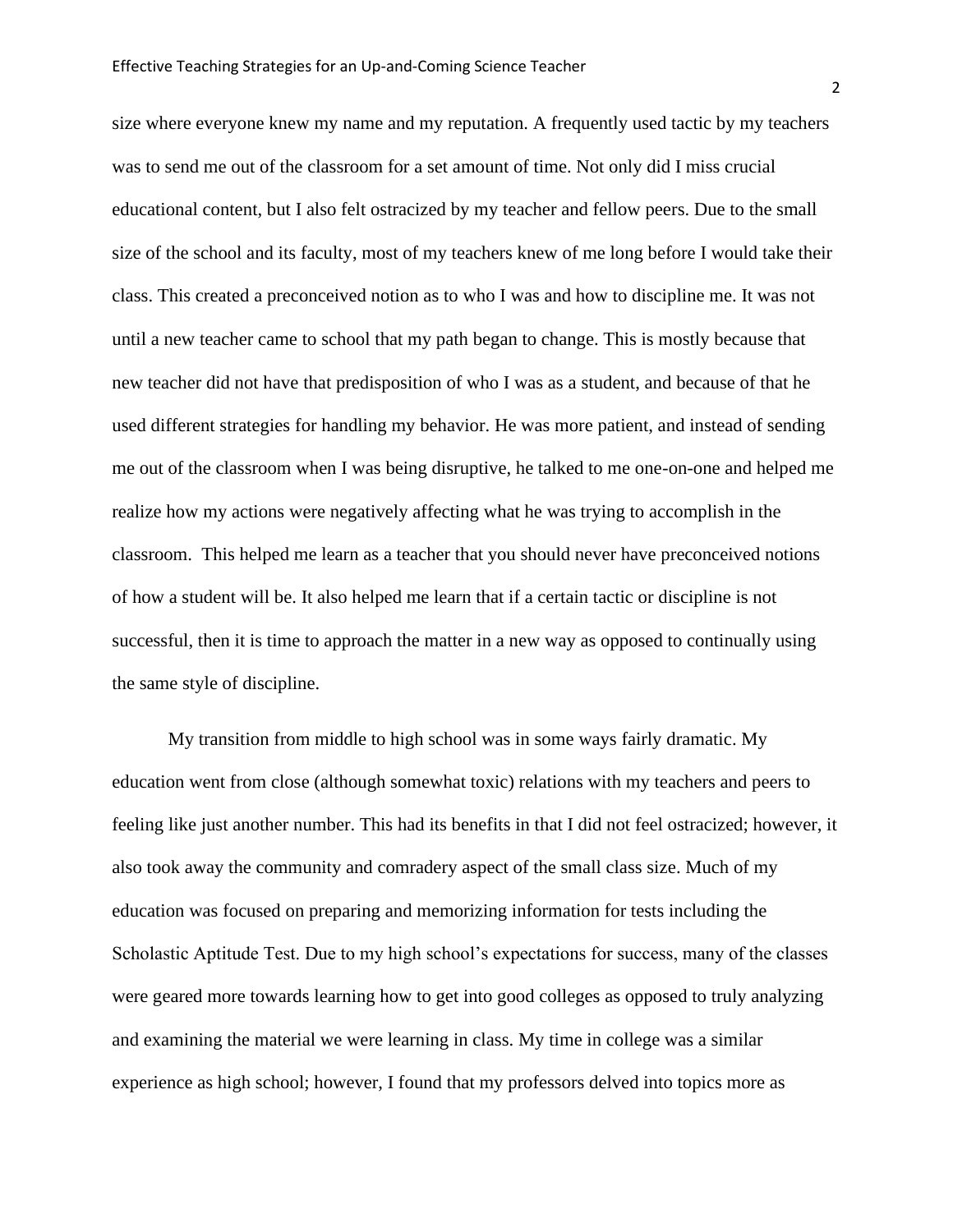opposed to just memorization. There was much more writing, analyzing, examining, and dissecting of the material learned. I found that out of all my education, it was those classes where material was covered at a deeper level are that I remembered the material the most. This helped me realize as a teacher that having students memorize the material is nowhere near as impacting or eye opening of an experience as when you have them analyze it and make it more relevant to them.

Now that you are familiar with my educational background, I will break down some of the teaching ideologies and philosophies that resonated throughout my educational past. It is important to start at the beginning, in my elementary/middle school learning, as that was one of the biggest influences that shaped my idea of what teaching was supposed to look like. I went to a small private religious school, therefore much of my education was centered around the religion that was practiced there. This meant that most of my studies came with a connection to God. This is important to note because in matters of God, students are seen as uneducated and unable to come to an answer unless given by an instructor. What this means in the classroom is the teacher carries all the knowledge, and the students must be quiet and listen. Students don't know any better, they do not know how the world works, and most original ideas they bring to the discussion are brushed aside if they do not meet the specific standards in place. The students are disciples, meaning that "someone who has been punished by someone else—or at least to someone who has surrendered his or her own authority to someone else's" (Davis, 2004, pg. 58). Indeed, this was the case with my education throughout elementary and middle school. During my time there I felt like I had lost authority and independence of knowledge. What I thought and believed as a student would only be considered true if it matched exactly what the teacher said. Lessons did not involve much free thinking and analyzing but instead involved stringent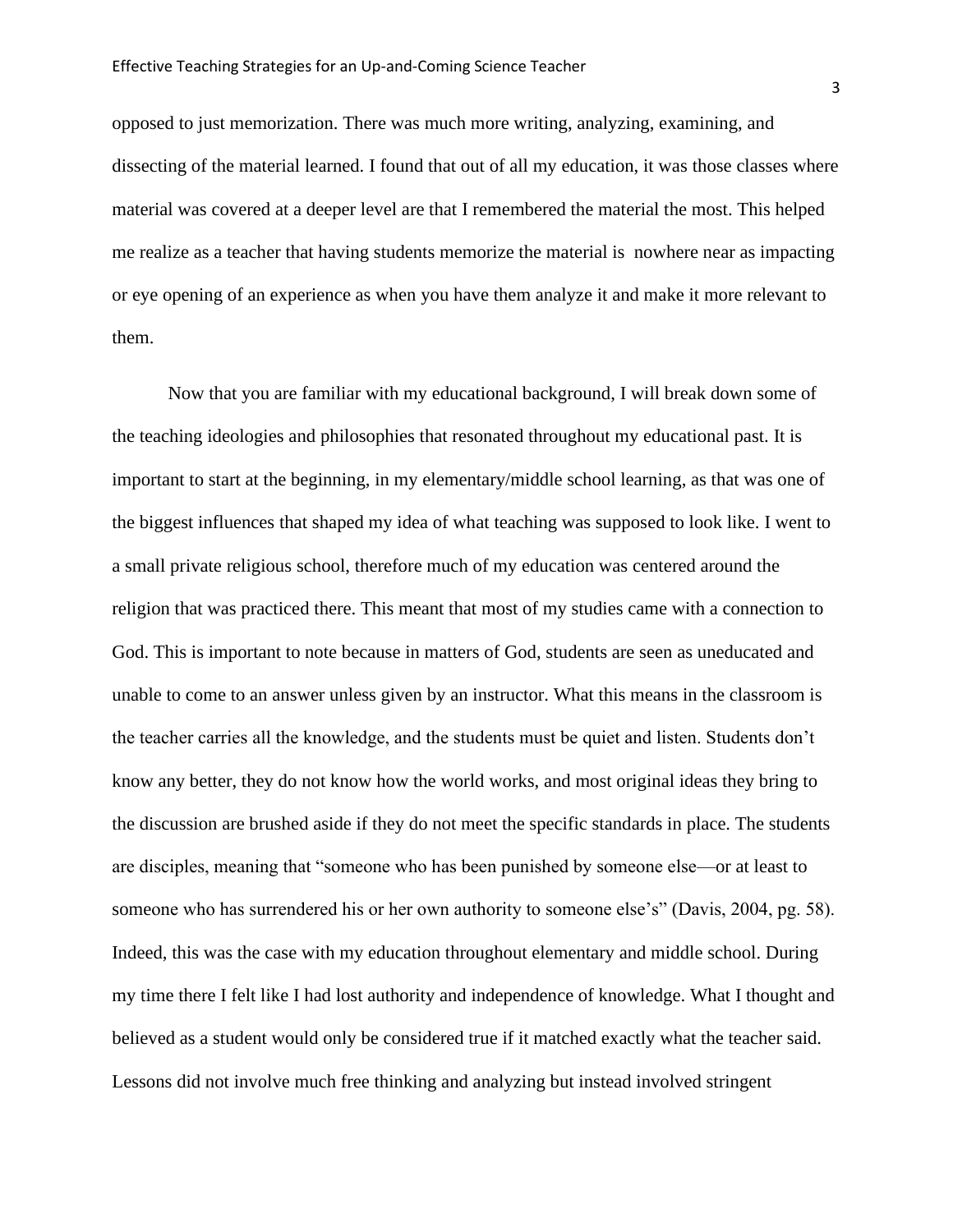workbooks and heavily supervised activities. Much of the education and discipline in the classroom was dictated around religious style teaching. Not to be confused with teaching about religion, but rather this simply means I was taught that I could not find truth, I had to be taught it. In this way, religious style teaching was more like mastering and discipling, of which I do not agree with. It would come as no surprise that I was not interested in becoming a teacher during this time.

Moving on to high school, there was a definite switch in the type of teaching philosophy and style that only makes sense given our current educational system. Just like my elementary/middle school, my high school was also religious and practiced the same religion. In this way, the religious teaching style was similar in that a teacher's job was to shepherd the students to the right way of thinking and be a master over them. There was a slight switch, however, in the style of teaching. I noticed that due to the larger class sizes and multitude of teachers, I was not so easily recognized every class. My teachers interacted with the class, but there was no close relationship and knowledge of each individual student like there was before. There was a general disconnect, almost forced, and I found the teacher and faculty's role was more of supervision as Davis talks about: "The task of the teacher within these structures, again paralleling life on the assembly line, came to be framed in terms that reflect the empiricist concern with control of processes and predictability of outcomes" (Davis, 2004, pg. 84). This empiricist style teaching made more sense as I continued through high school. It soon dawned on me that my school was one of the better ones in my city, and that a majority of the graduating students went on to colleges at the UC level. So much so in fact that any student who went to community college was looked down upon, and those that did not wish to continue to college at all was presumed to be intellectually incompetent. Grades were becoming a big deal and started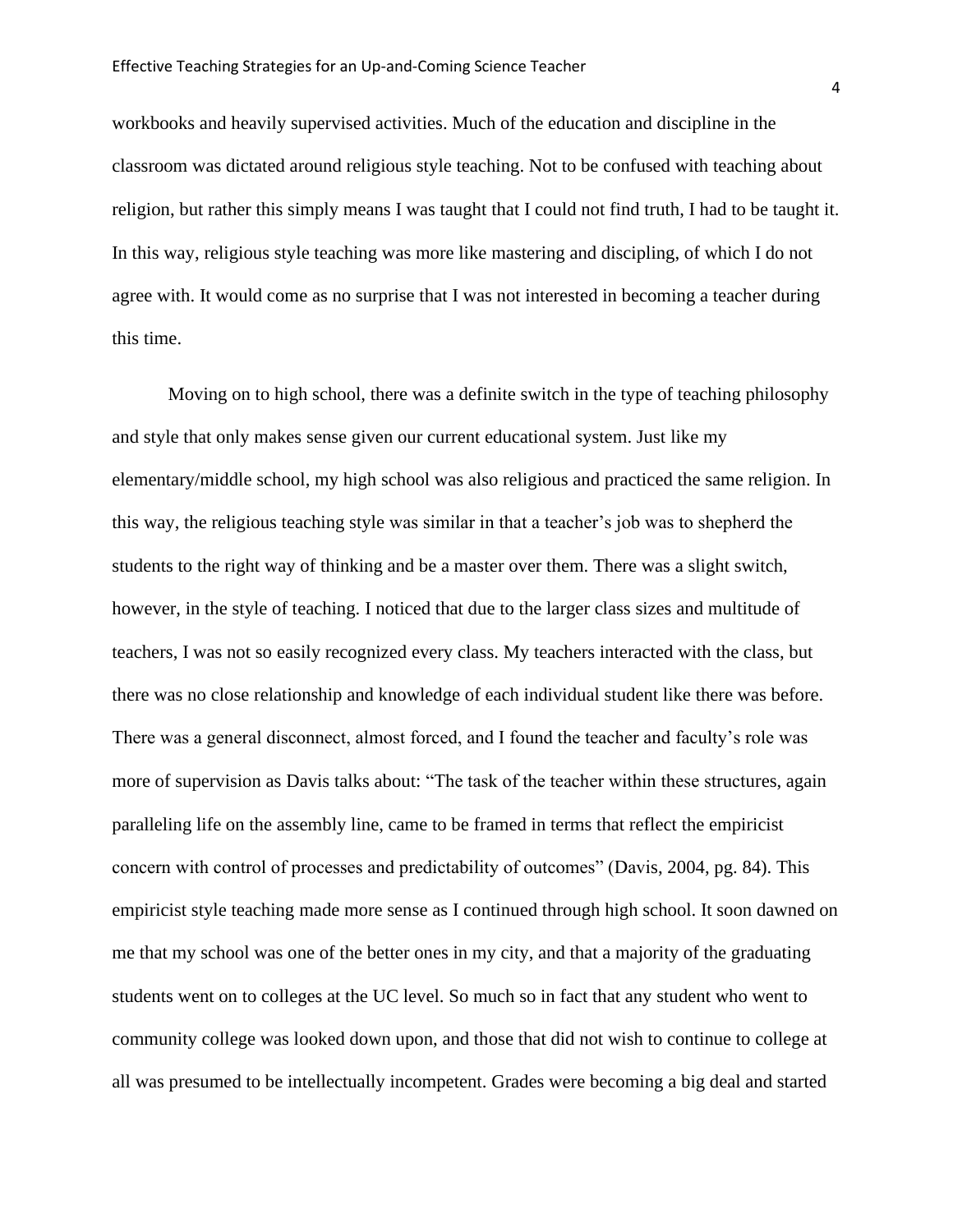to determine a student's social status. As time wore on, more and more of the assessments revolved around multiple choice or short answer responses. I did not realize it then, but the high school teaching experience was more so a conditioning experience, churning out students who could successfully pass their important tests to get into college. It is no surprise then that most students did make it to college. Although much of my time there was spent under empiricism teaching, there were a few teachers who went deeper into the material and challenged students to think beyond what was taught in the lesson and to look at the big picture. Those were the classes I remember the most, and frankly what inspired my love of science and statistics. These were classes that were taught with a gnostic tone, which means that they helped open my eyes to larger and more complex systems that did not necessarily have a "right" answer that the teacher was directing me towards. Although religion and empiricism style teaching helped me become successful in my tests, it was the gnostic and mystic classes that helped me find my passion. I realize as a teacher that it is important to prepare students for standardized testing so that they have the opportunity for advance education opportunities. It is also important, however, that I teach in a way that inspires students to look at the big picture, to find meaning and curiosity for the way things are. It would seem that an ideal teacher would carry both of these traits in their classroom, something that I wish to do.

When I arrived at college, I was immediately under the impression that it was going to be a similar experience to my time in high school. Although it was not a religious facility, many of the first-year classes I took were structured and taught in the same empiricism style. It wasn't until the latter part of freshmen year, where my studies were becoming more focused on my specific study, that I noticed a change in teaching style. My classroom sizes were getting smaller, and teachers were able to interact with students more often and provide more personal feedback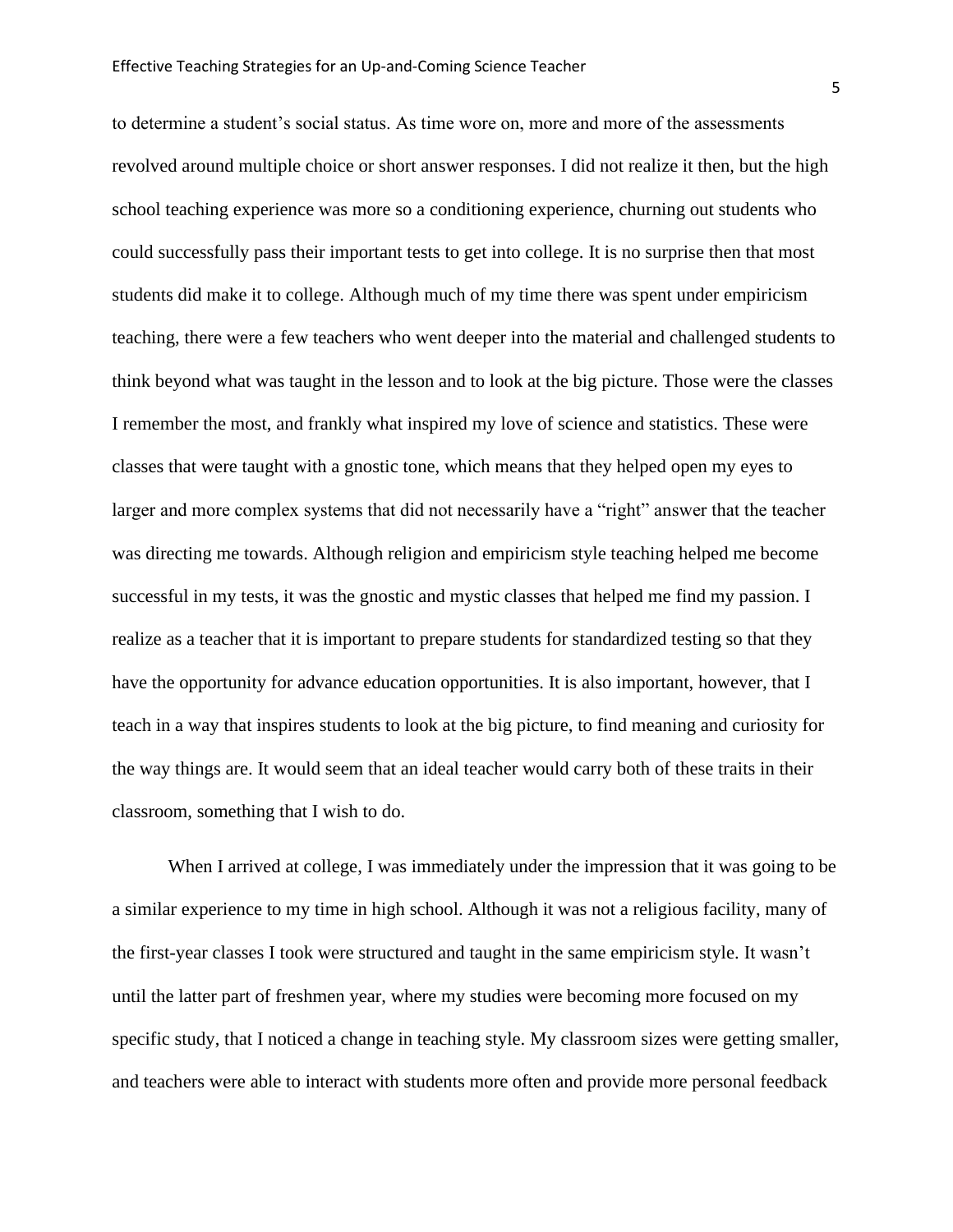on coursework. There was also a trend of moving away from multiple-choice style assessments to having more emphasis placed on writing and research papers. This change allowed for more creativity in my responses and gave me an opportunity to think more critically about what I was learning. There was also a large increase in group work, which allowed students to share their ideas, learn new ones, and generally gain a new understanding of the content from the view of someone else. This style of teaching follows the philosophy of structuralism where the teacher acts more as a facilitator, allowing students to come to their answers independently and providing assistance when needed. John Dewey's work strongly supports this style of teaching where "…learners must be allowed to explore, and that a key aspect of teaching is well-timed interpretive assistance…carefully designed learning tools…while they provided learners with relevant experiences" (Davis, 2004, pg. 134). This was the case for my college learning experience, as I found myself writing more essays, sharing my ideas, and taking on more internship work. As a teacher I wish to engage in teaching that promotes critical thinking and the sharing of ideas and experiences between students. As a student I felt like I was not only gaining a firm grasp on what was being taught but understanding its implications and having my view of the world change. No longer were my teachers trying to inform me how to think, but instead they gave me some base information and allowed me to come up with my own conclusions, a style that I wish to foster in my classroom because as a student I enjoyed this style of teaching and found that I gained significantly more insight into the world we have created and my place in it.

Looking back at my educational history, I have noticed some key characteristics of the teaching styles I experienced. For starters, because I went to a religious school, I was taught under religious teaching philosophy. My teachers were considered masters of knowledge and if I wanted to learn anything, I would need to learn it straight from them and how they know it.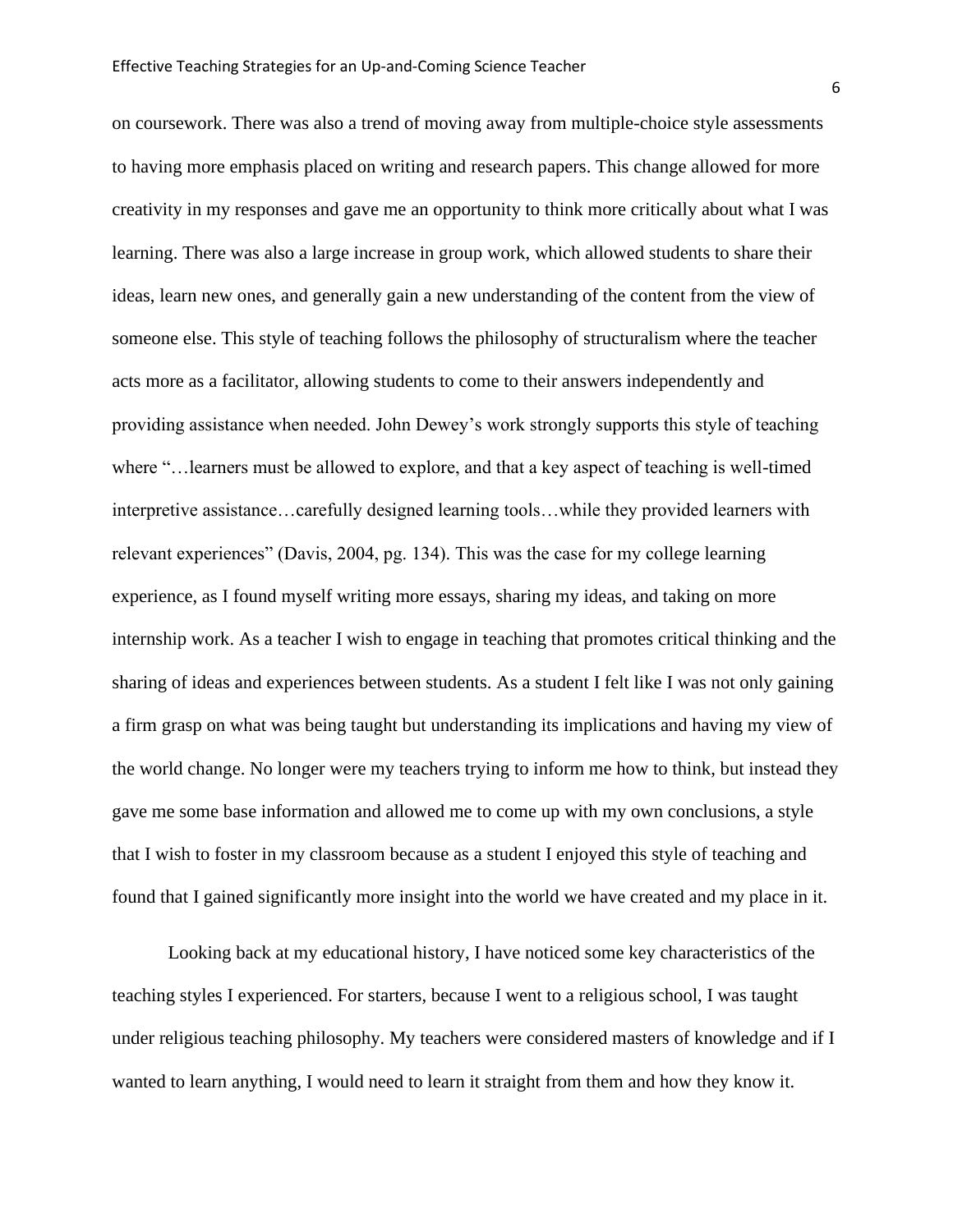During my time in high school, the school was under more of an empiricist philosophy. The classrooms were factories designed to churn out students who would be prepared to succeed at their SAT's and other college entry multiple-choice exams. Memorization and recitation were the focal points in my education, not analyzing the impact of the information and its relevance in my life. It was not until college, with its more structuralist style, did I consistently have opportunities to critically analyze what I was learning and its impact on my views of the world.

After I graduated from college, I stumbled across a job that explored new teaching philosophies that would become the core of my teaching beliefs. This job was working as an outdoor and environmental educator for a Montessori school. This school helped solidify my appreciation of structuralist style education where students are independently finding knowledge with the help of the teacher acting as a guide. It went even further, however, in teaching me about a new philosophy of education and that was interobjectivity. Interobjectivity focuses on how there are relationships between what we see in the world and our perceived knowledge of it. Davis writes, "An important principle here is that descriptions of the universe are actually part of the universe—and, hence, the universe changes as descriptions of the universe change." (Davis, 2004, pg. 101). This plays a large part in the understanding that humanity's actions play a large role in shaping our perceived universe. Having majored in environmental studies, this philosophy resonated deeply with me in that everything is connected and interdependent on each other. This philosophy can be broken down into two discourses of teaching which is complex science and ecology. Both strongly resemble the kind of atmosphere I wish to promote in the classroom and what my focus is as a teacher. Both also promote liberating constraints, which is the careful balance between giving students the freedom to discover while also placing certain guidelines to prevent chaos and misconceptions.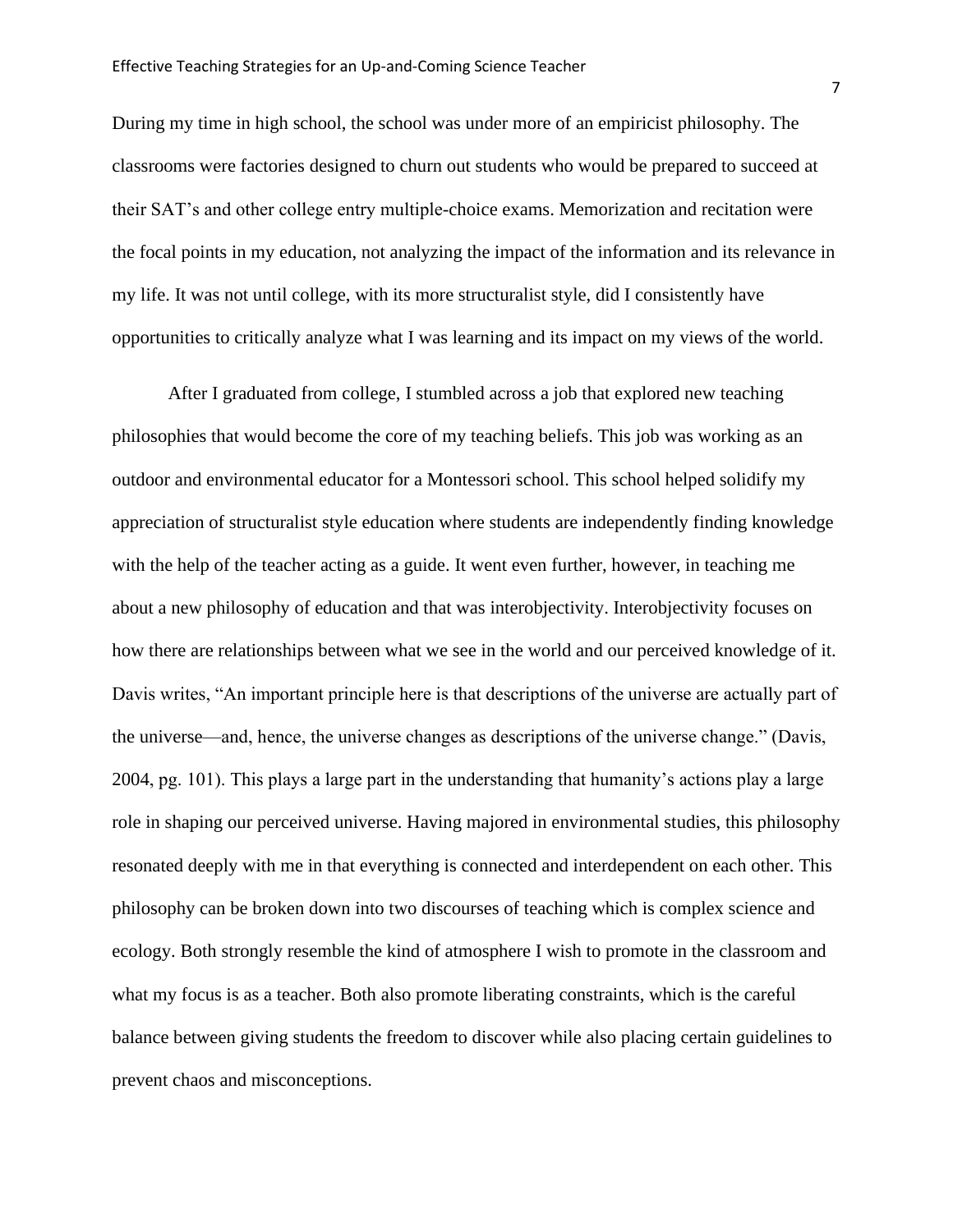To begin with, the idea of complexity science acknowledges that classrooms are more like learning systems in that they are constantly changing, adapting, and filled with diverse individuals who create a working system. Something I wish to point out in particular is the importance of diversity. If you take a group of identically minded individuals, they may find it hard to figure out a complex problem. If you have a group of diverse individuals, however, you will find they are more likely to solve that problem. In the process, sharing of new ideas and mindsets is made possible and students will walk away with a plethora of new understandings and problem-solving skills. Much of my education growing up was surrounded by middle class/wealthy, white, Christian students. It comes as no surprise that discussion in the classroom was stale and rarely anything changed my worldview. When I went to college, however, I saw a much greater diversity of people in the classroom which led to new beliefs and viewpoints I had never considered. What I considered to be normal was challenged, and I believe I am all the wiser because of it. It is for that reason that I believe it is important to promote diversity in the classroom. As a teacher, it is my goal to work on creating an atmosphere in the classroom that promotes diversity. This can be done through my curriculum, which should be accessible and relevant to the different backgrounds of students in the classroom. I can also promote diversity in the classroom by having more group work and encouraging classroom discussion where it is mostly student led.

The second branch of interobjectivity is ecology, and it is this discourse that I have found the most relation to in my teaching philosophy. Where ecology focuses and thus differs from complexity science is what I have seen been missing from my educational experience and that is "…this conviction has prompted more of a concern for ethical know-how than practical knowhow." (Davis, 2004, pg. 174). Indeed, for most of my life I have spent my time in classrooms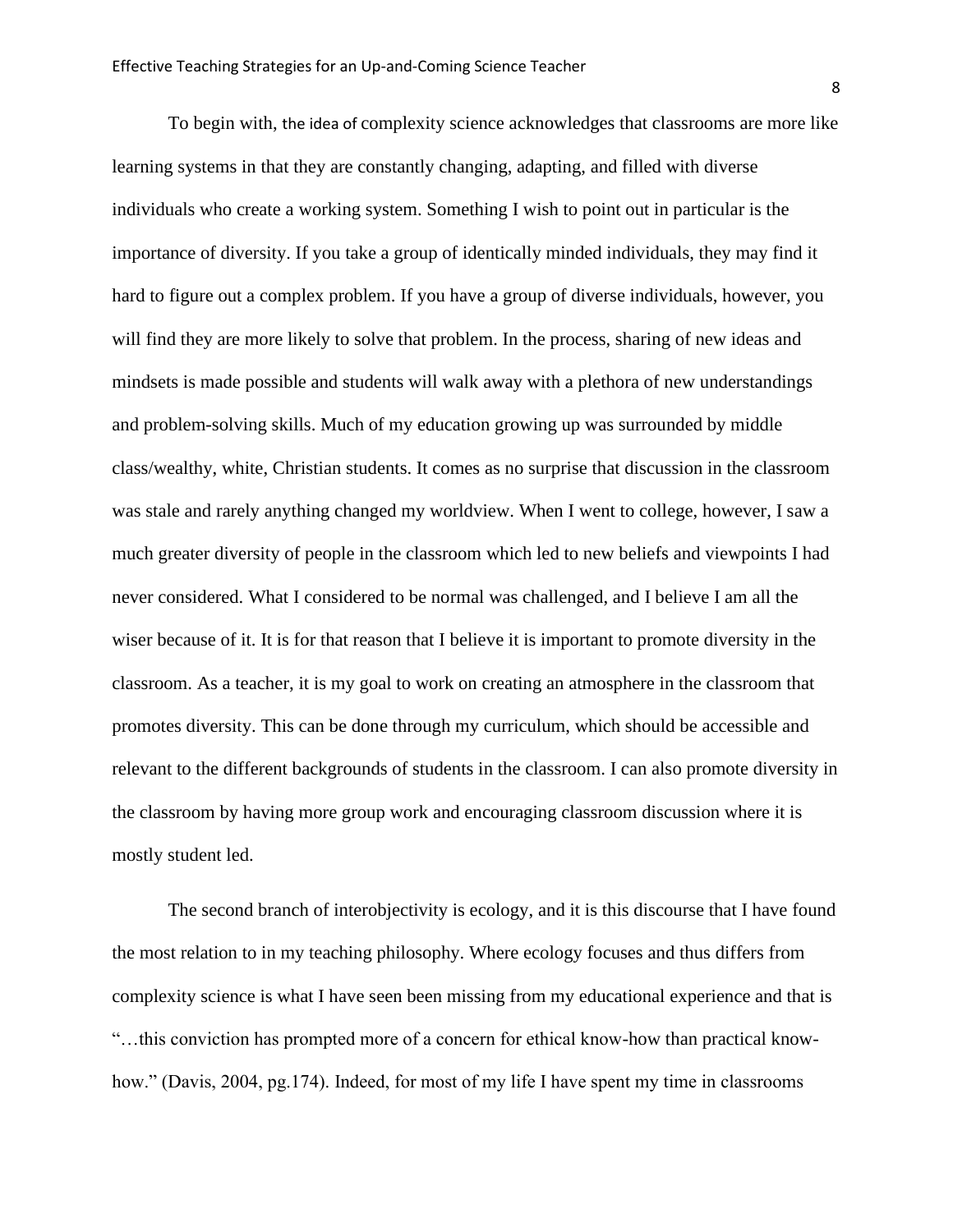memorizing facts and information but rarely having the time to interpret what that information means on a grander scale. In the past I was taught that any ethical explanation should come from religion, with no room for analyzing or coming to my own conclusion. It all had the mentality that schools were meant for practical action, not ethical action. In a sense, I could not create my own view of the world, but instead shape it according to what I was taught it should be. Ecology on the other hand embraces "personal and collective identities, culture, intercultural space, and the biosphere." (Davis, 2004, pg. 176) This is something that resonates strongly with me, as it empowers students and helps them create a better understanding of the world and how the lesson is relevant to them. In a sense, it promotes mysticism, where knowledge is found within oneself as opposed to brought from outside. I personally believe I learned more from finding knowledge through my own thinking as opposed to being taught by someone on the outside especially on matters of ethics and life. This is especially true when I was placed with a group of people with varying ideas and mindsets. To me, teaching should be more of a conversation rather than casting the teacher in a director role. What I mean is a classroom should be a place of discussion, sharing of ideas, solving problems together. The teacher should only be there as the conscience of the group, listening and creating new opportunities for new ideas and growth for students. Another one of my goals as a teacher is to create an open learning environment and to promote high leverage practices, which are instructional approaches educators can use to teach different types of learners and content.

Unfortunately, schools are still structured in an empiricist way with the focus of churning out students to be successful at passing their important tests. These tests do not truly verify the knowledge and wisdom of the student, but more so how good they are at multiple-choice problems and memorization. The statistics from these tests can hurt lower scoring schools in that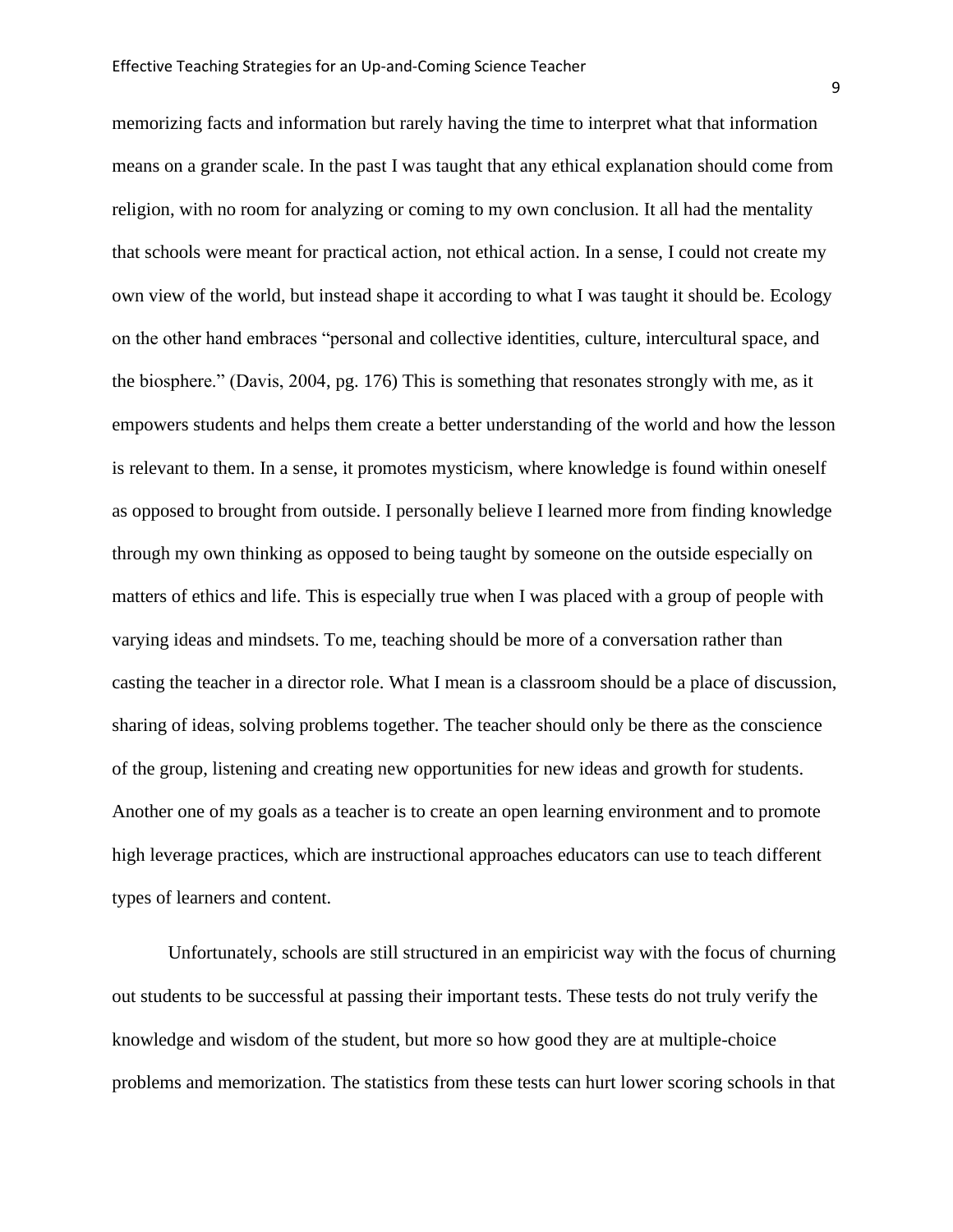they could lead to firings, restructuring of classes, and potential loss of funding. It seems that in our government's eagerness to calculate educational success, it has failed at teaching. What's worse, our current teaching environment does not promote diversity of ideas and cultures in the classroom. It has made some progress to be sure, but we still have a long way to go to create a sense of equity amongst students. What I can do as a teacher to change these systemic issues is limited. That being said, I believe it is my duty as a teacher to be actively engaged in school board meetings so that I can voice my opinion on what I believe is right for my classroom and my school. I would encourage my peers to do the same, as the more diverse and larger our voice as teachers are, the more likely change will happen. Promoting discussion and engagement between students, teachers, parents, school administration, legislators, and more, is vital to encouraging a positive direction for our education system.

To conclude this paper, I will go over who I am as a teacher so that you can understand what I wish to achieve in my classroom and for my students. I wish to encourage my students to question everything, and to never come to a conclusion based solely on my response. I want to promote a classroom that is geared towards diversity, inclusion, explication, engagement, and possibility. I wish to create a classroom where students are excited to work together to solve problems, utilize hands-on activities, and share ideas that come from their own identity. I want to foster self-confidence, curiosity, empathy, and care amongst my students. In order to achieve these goals, I need to examine three main themes that will help me be more effective as a teacher. These themes are differentiation, effective instruction in the classroom, and effectively teaching science. After careful examination of these three themes, I will hopefully gain the knowledge necessary to be the teacher that I needed to have when I was a student.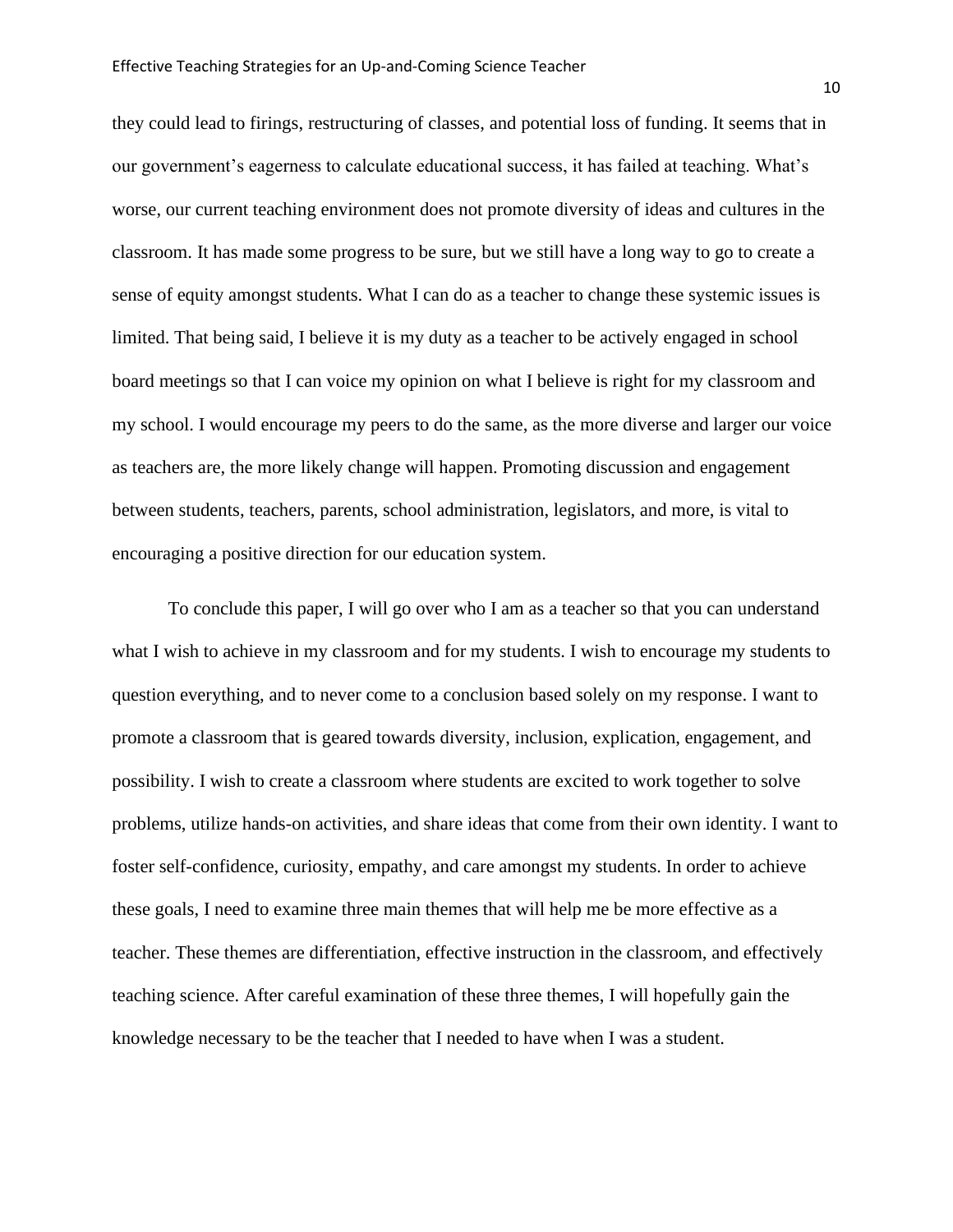#### **Chapter 2**

#### **Purposes and Objectives for the Literature Review**

My purpose in this review of the research was to discover how teachers and researchers have looked at effective teaching strategies and teacher growth in their discipline. To start with, I searched for research on differentiation in the classroom. To be an effective teacher, you want to reach all of your students. Today's students come from a variety of backgrounds, and therefore as a teacher you need to be prepared for a diverse classroom experience. I also searched for studies on effective instruction and methods of being a better educator. Reaching your students is important, and it also just as important to educate them with successful practices. It is imperative, therefore, that research be done in how to design and deliver effective instruction. Additionally, because I would be studying my own practice and focusing on these ideas in the field of science, I looked for studies that indicated the kinds of instruction that are effective for teaching science.

This literature review addresses my knowledge of these concepts as a foundation for my understanding so that I can set goals and grow in my own teaching experience. I especially looked for research that described effective strategies for each area, its importance, and gave examples of how they can work in the classroom. Application of this research was an essential part in building my own knowledge base for this project.

# **Procedures for the Literature Review**

I selected literature for this review based on several specific criteria. For starters, I utilized readings and literature that has been assigned to me through my many classes I have taken so far to obtain my teaching license. While reviewing these readings I searched for content that covered my three major concepts which are diversity in the classroom, effective instruction,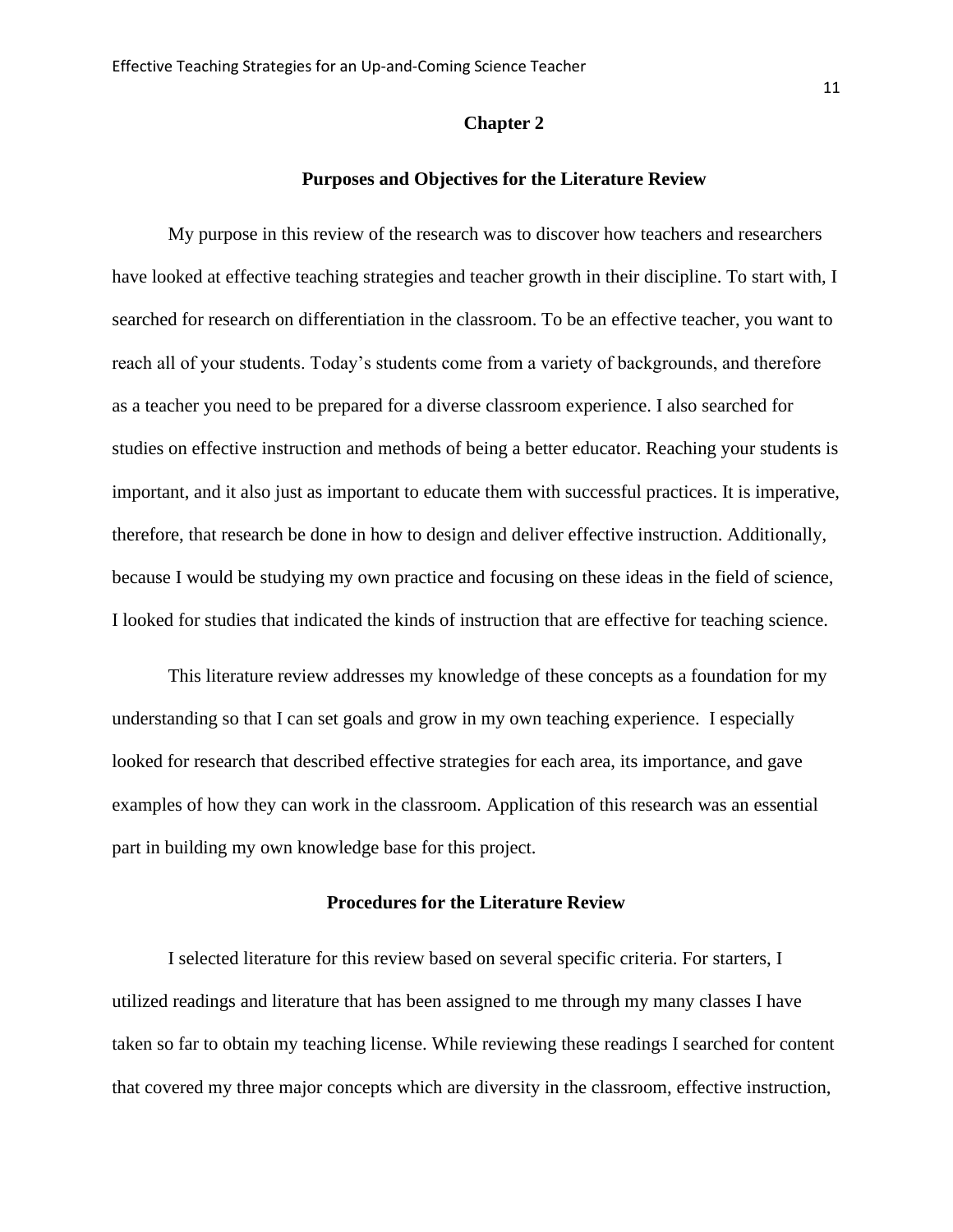and inquiry-based science teaching. From there, I moved on to finding additional online literature from the Hamersly Library at Western Oregon University, as well as utilizing databases such as EBSCO or JSTOR. Searching broad concepts such as "differentiation in education" produced over 1,000 articles or references. To avoid being overwhelmed, I created three sub themes for each major theme in order to be more efficient at breaking down the information as well as creating a general structure to my research. For the differentiation theme, I focused on diversity, culturally responsive teaching, and inclusive education. For the major theme of effective instruction, I broke that down into evidence-based practices, scaffolding, and high leverage practices. Finally, for my last theme involving teaching science, I used these subthemes; inquiry-based teaching, using technology, and hands-on activities.

# **Differentiation in the Classroom**

Today's classroom in the United States houses students from very diverse backgrounds. These different backgrounds include economic, social, cultural, linguistic, and ethnic to name a few. You cannot assume that any of your students came from a similar background as your own. As a teacher, you cannot assume that the same teaching style that worked for you as a child can be used as effectively with your own students. Teachers need to be aware of these differences and understand that reaching all their students will require being able to address all of their unique needs. A good teacher cannot address the unique needs of their students unless they know how to be effective at differentiation. Renowned differentiation researcher Carol Ann Tomlinson writes "In a differentiated classroom, teaching is evolutionary. Students and teachers are learners together. While teachers may know more about the subject matter at hand, they are continuously learning about how their students learn" (Tomlinson, 2017, pg. 10). Differentiation is vital to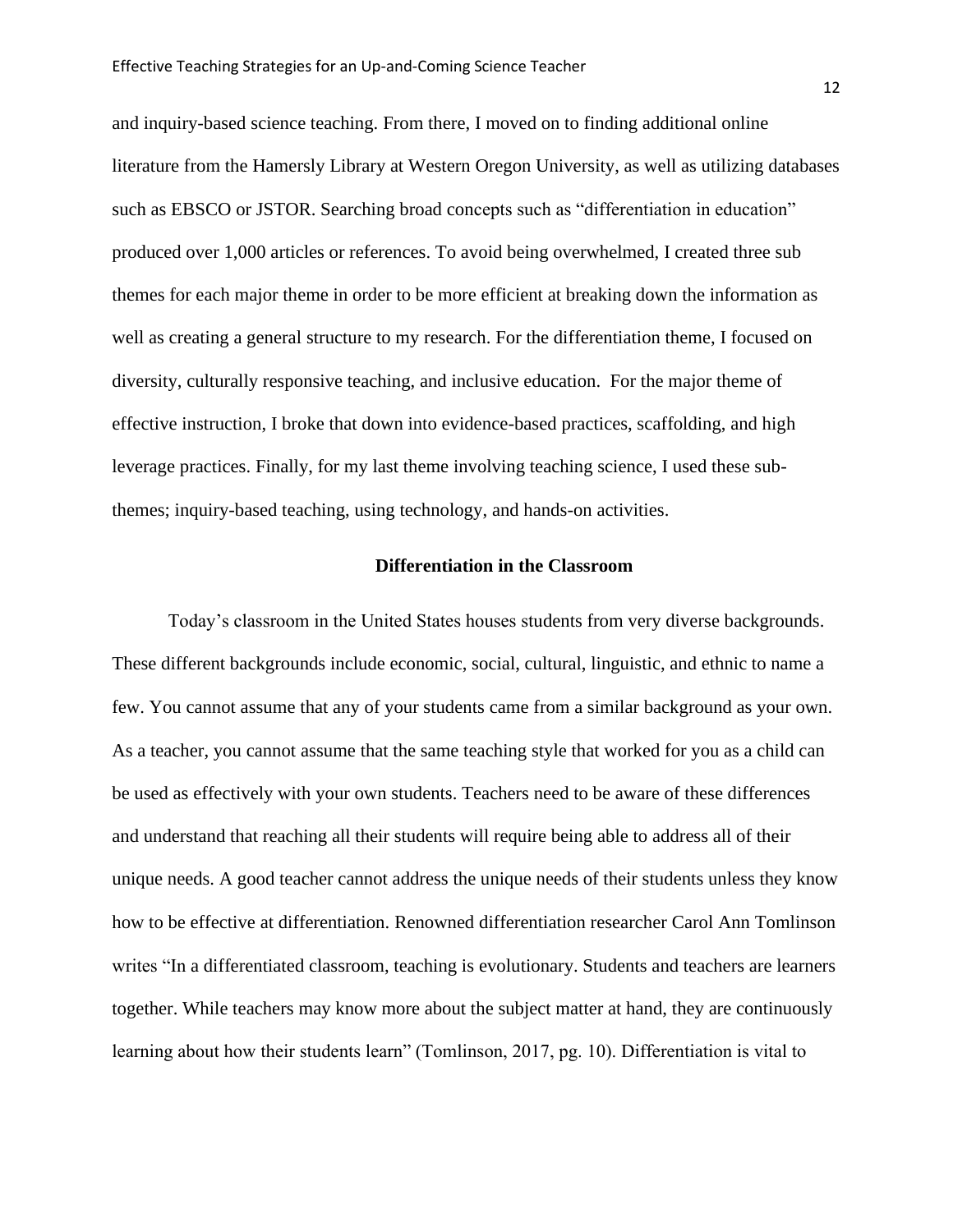ensuring that your diverse class of students are all equally being reached and connecting with the content.

#### **Research Studies**

This research study about differentiation combined strands of complementary research literature, centered on three sub-themes. For the first sub-theme, I will discuss diversity and its impact on the school system. Second, I consider research on culturally responsive teaching practices and ideas as these shape the way we interact with our students. Finally, I look at research on inclusive education as it is vital that all students feel respected and welcome in the classroom.

#### **A Review of Research on Diversity**

Over many years, the American classroom has become increasingly diverse. Classrooms can be filled with both rich and poor, literate and illiterate, native and foreign, Black and White and everyone in between. For example, between 2000 to 2017 the percentage of White students decreased from 62 to 51 percent while the percentage of Hispanic students increased from 16 to 25 percent (Brey, 2019). All of these students who come from such diverse backgrounds have very diverse ways of learning. What might work for one student who is literate, comes from a wealthy family, and speaks fluent English might not work for another student in your same class who is learning English, poor, and struggles with the English language. The same could also be said for the student who is wealthy but recently moved from a foreign country and although they can speak English fluently, they struggle with reading it. Yes, it would seem that the students in our classrooms these days are much more diverse then in the past (Brey, 2019). Yet how is our school system approaching this new diverse audience? Apple (1979) says we're doing poorly: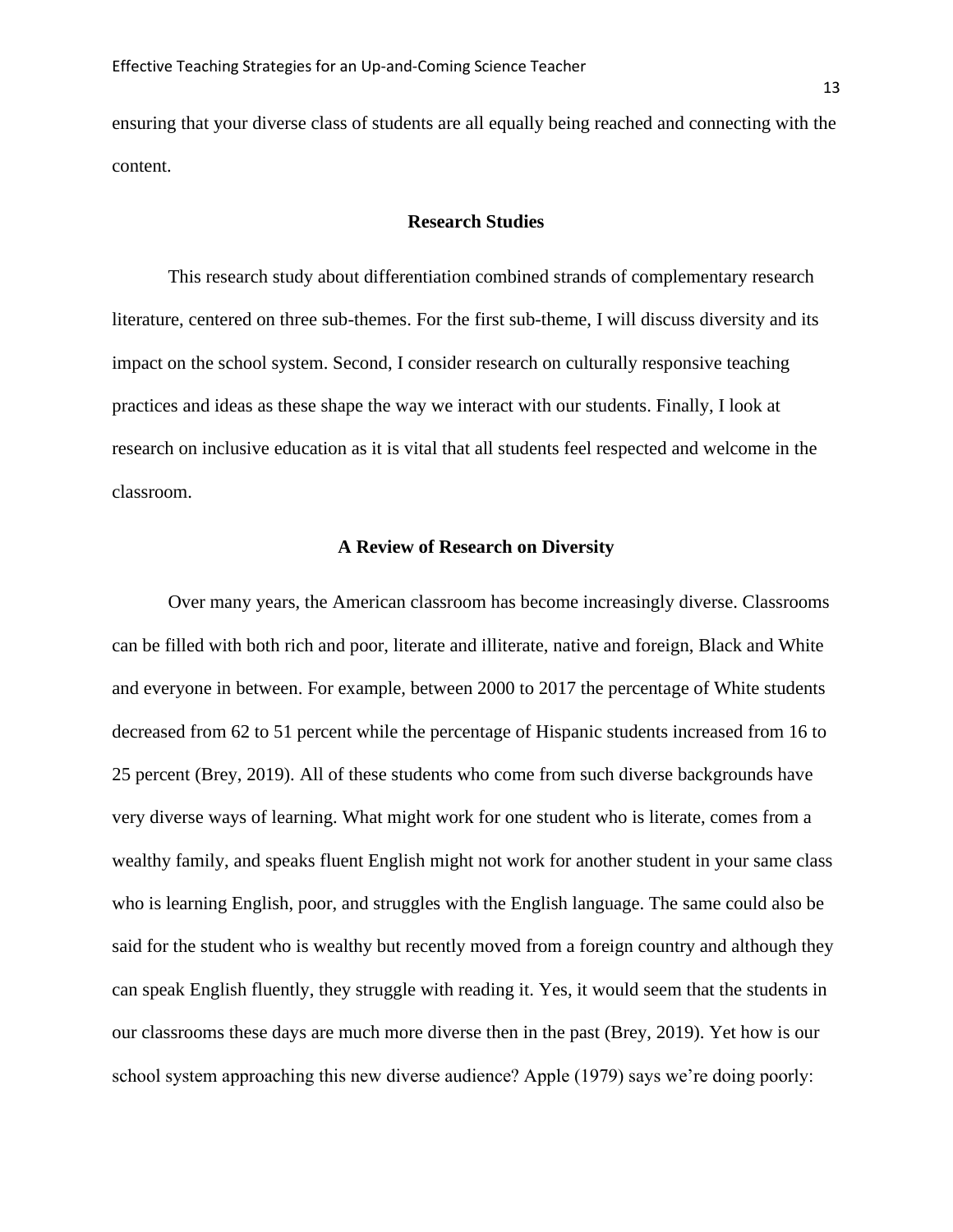"The bureaucratic ethic and the moral mission of the schoolmen arose from the same problem- the rapid expansion and diversification of the population—and they tended toward the same result--a vigorously conformist system" (Apple, 1979, p. 67). Apple's quote still unfortunately rings true to this day. Much of the school's systems are geared towards standardized testing and other conformist systems that is treated as a "one size fits all" style. For example, most classes have materials presented in English-only text, which can result in an English Language Learner struggle to read at the same pace as their fellow peers. This leads to a domino effect of bad test grades, getting placed in special education, or worse, dropping out of school. In a differentiated classroom, this student would have been given material that would also be written in their native language, producing significantly different results leading to their success.

One style of teaching cannot possibly work for a classroom where students have such diverse backgrounds and learning needs. There cannot be a standardized test that would be applicable to a student who comes from a background of trauma and poverty while also being applicable to a student who comes from a wealthy and healthy family setting. So then who is the standardized test made for? Davis answers this question perfectly, "Formal education is argued to be wholly complicit in the maintenance of an economically stratified culture in which the middle-class, middle-aged, married, White, Christian male is the normal person" (Davis, 2004, p. 141). This is a system that will not be effective in properly teaching today's students as it blatantly ignores their diverse backgrounds.

It would also appear that we are taking a step in the wrong direction when it comes to issues such as segregation. Although today's classroom is much more diverse than it was in the past, it seems that certain schools located in either wealthy or poor neighborhoods are predominately one race, according to Kozol: "In a similar document, the school board of another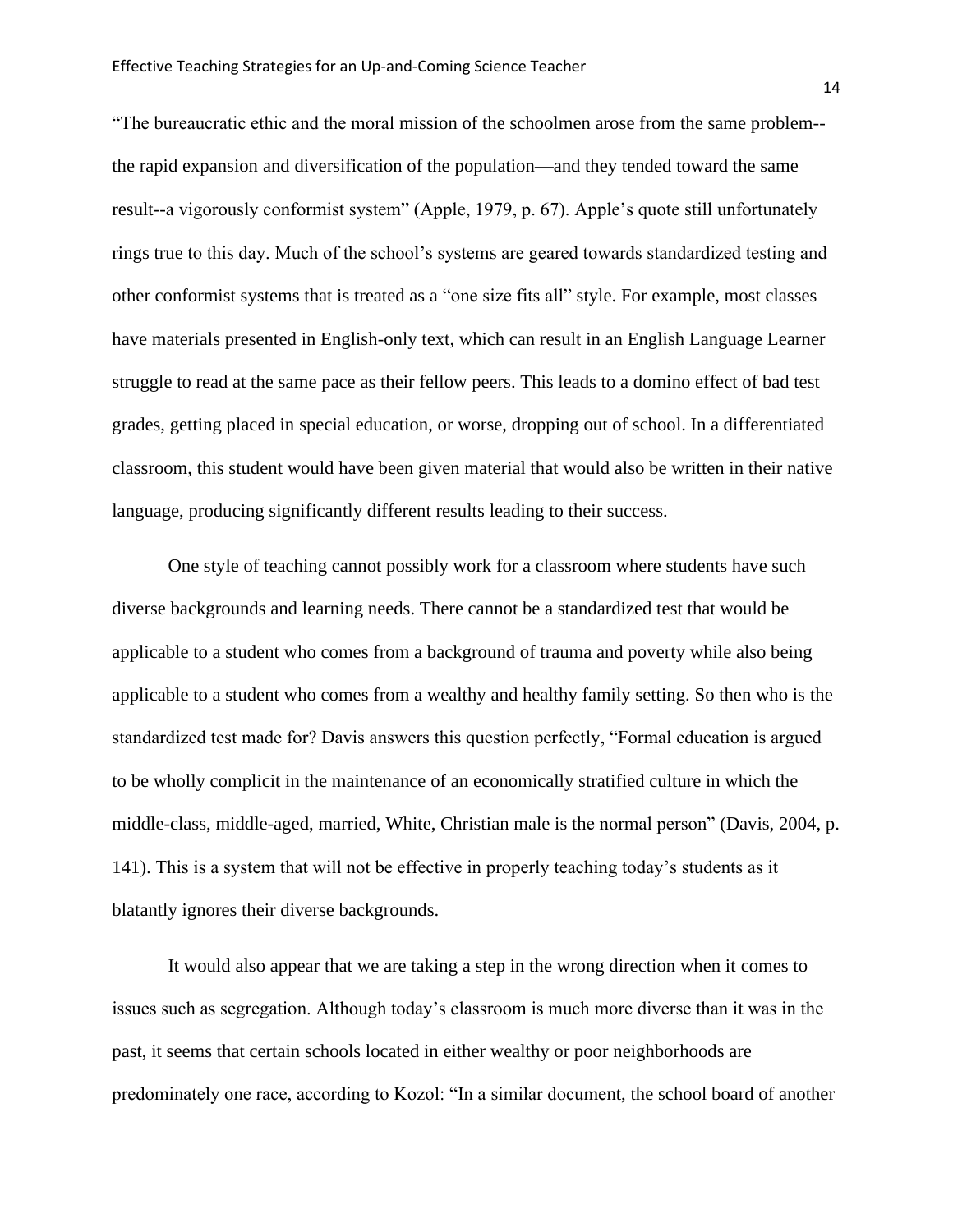district, this one in New York State, referred to "the diversity" of its student population and "the rich variations of ethnic backgrounds." But when I looked at the racial numbers that the district had reported to the state, I learned that there were 2,800 black and Hispanic children in the system, 1 Asian child, and 3 whites" (Kozol, 2005). It is interesting to note that the school boasted about its diversity, while a majority of its student population was mostly one race. What's worse, it seems, is the wealth disparity between these types of schools, with predominately white schools providing more educational funding than predominately black schools. According to Kozol,"New York's Board of Education spent about \$8,000 yearly on the education of a third-grade child…if you set her down in one of the wealthiest white suburbs of New York, she would have received as much as \$18,000 worth of public education…"(Kozol, 2005). Unfortunately, this trend is all too prevalent across the country. On an individual level, teachers lack the power to make the large-scale changes needed to fix these issues. Instead, it is up the voters and politicians to tackle these system problems. Delpit makes a good point that, "No, I am certain that if we are truly to effect societal change, we cannot do so from the bottom up, but we must push and agitate from the top down" (Delpit, 1988, p. 292-293). However, I do believe that creating a classroom that is inclusive and culturally responsive can bring about great benefits to a diverse student audience. For example, utilizing immediate and supportive behaviors can create a positive and welcoming atmosphere for students, as Faulkner (2021) suggests "…referring to students by their names, asking how students are doing, using correct pronouns, and giving students the opportunity to articulate their thoughts and opinions". There is also research that has shown that not only supporting but perceived support is associated with more positive feelings and overall benefitting a student's psychological well-being (Eagle, 2019).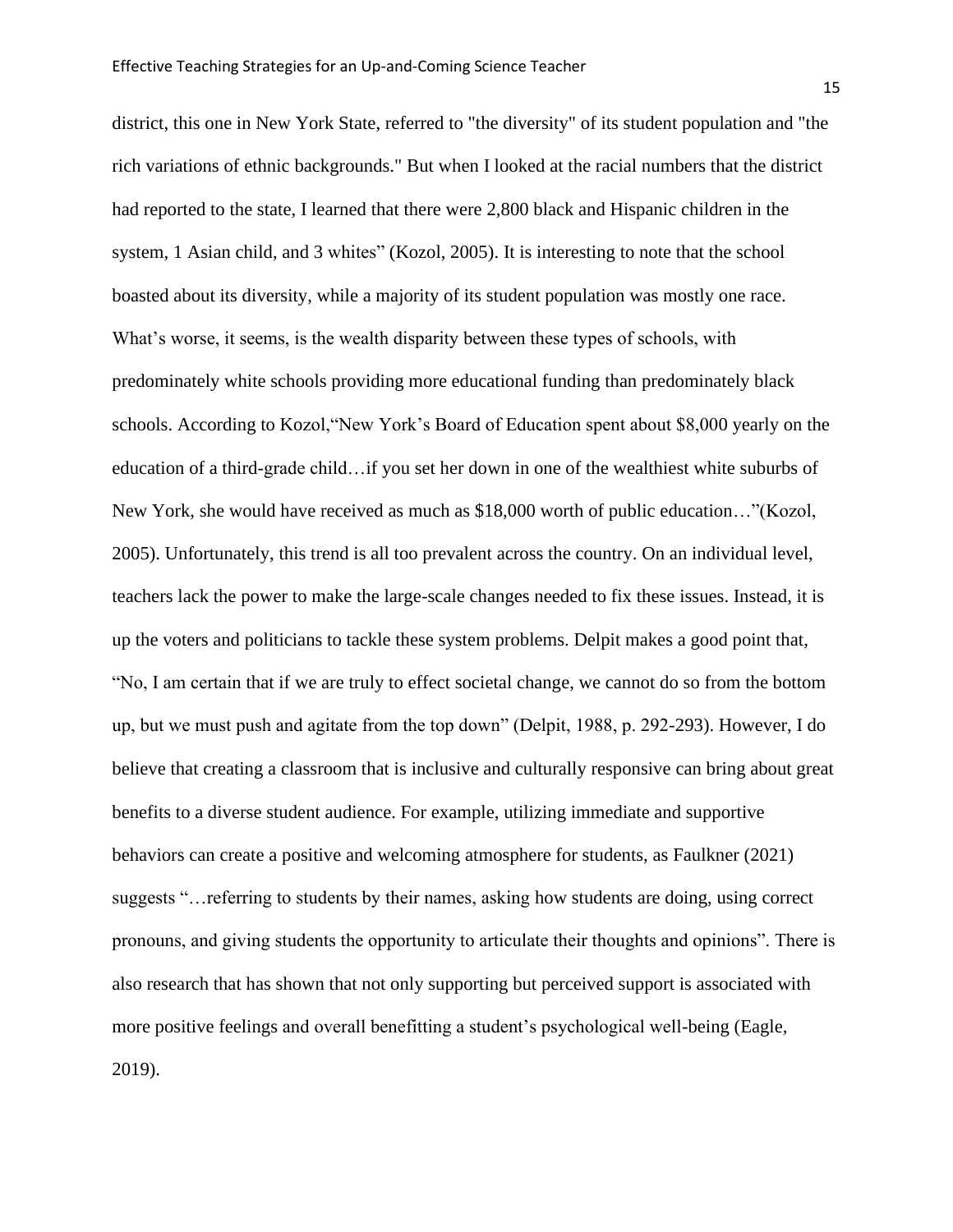When working with students from diverse backgrounds, teachers will come across students whose cultures are very different from their own. It is wrong to assume during your teaching that if you use an example of what you would consider a typical cultural practice, that it would resonate with all of your students. To avoid these situations, it is important as a teacher to get to know your students better and to never assume that everyone has the same cultural experience growing up. There is a wealth of different cultures that can be found in the classroom, and Yossa (2005) says it is crucial that teachers recognize them: "CRT centers the research, pedagogy, and policy lens on Communities of Color and calls into question White middle-class communities as the standard by which all others are judged" (Yosso, 2005, p. 82). In this way you can deter the toxic "norm" perspective in the classroom and allow students from other backgrounds to participate and be valued. When you shift the focus away from one specific cultural group and allow room for others to be promoted, you are being culturally responsive and giving your students power and a voice.

One of the best ways to be an effective teacher with a diverse student audience is to make the content relate to their cultural backgrounds, as Banks explains: "Making teaching culturally responsive involves strategies such as constructing and designing relevant cultural metaphors and multicultural representations to help bridge the gap between what students already know and appreciate and what they are to be taught" (Banks et al, 2001, p. 198). Ormrod agrees in his book *Human Learning* where he states that, "Students from diverse backgrounds are more likely to be motivated to do well in school – and to actually do well there – when they perceive the school curriculum and classroom activities to be relevant to their own cultures" (Ormrod, 2020, p. 363). It may not always be easy, however, to have a firm grasp on a student's cultural background. If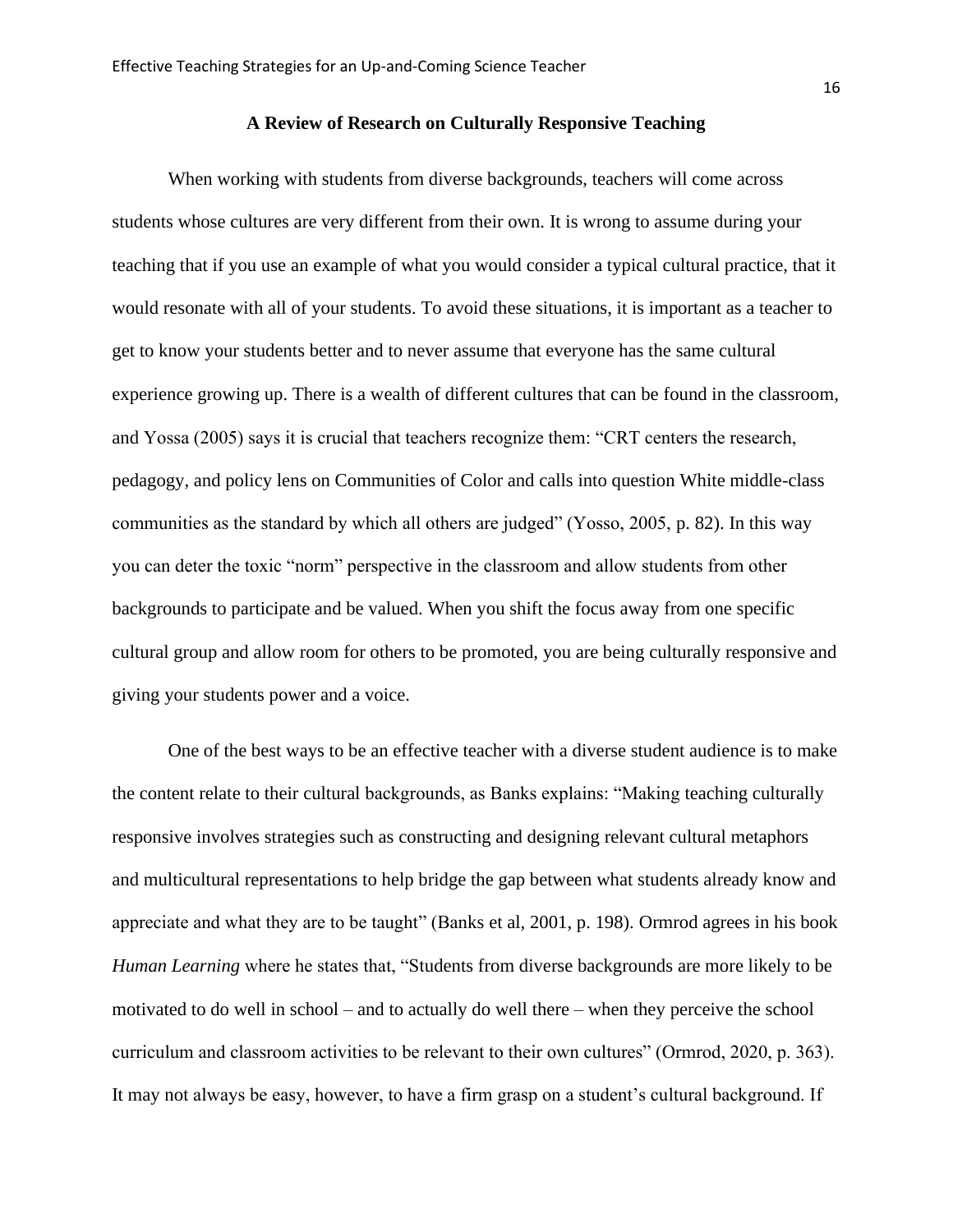the student is shy and is not very vocal in class, you can have a hard time getting to know them better. This can be especially true if the student lacks the self-confidence due to coming from a cultural background that is a minority amongst their classmates. There are thankfully several ways that you can get to know your students better, "Specifically, culturally responsive teachers demonstrate the following key characteristics: Communicate high expectations. Consistent messages— from the teacher and the whole school—emphasize that students will succeed based on genuine respect for students and belief in student capability" (Shealey, Callins, 2007, p. 196). Shealey goes on to mention that promoting student-controlled discourse, including small-group instruction and cooperative learning and having students assist in creating the curriculum are all effective ways to be culturally responsive with your teaching. These are just a short list of ways that you can promote equity and culturally responsive teaching in the classroom.

# **A Review of Research on Inclusive Education**

Culturally responsive teaching can be an effective way to reach your diverse student audience, and it goes hand-in-hand with inclusive education. Inclusive education focuses on not just cultural backgrounds but also economic, political, ethnic, social, disabilities, linguistic backgrounds and so much more. The point of a classroom is to be able to have all of the students learn, and that is a challenge if any of the students feel like they cannot participate for any reason. Teachers should be careful to ensure that they are not producing barriers that would hamper the ability of a student to be active in the lesson or effectively complete the work assigned. For example, Show explains that English Language Learners (ELLs) may have a hard time with a short answer section or writing in a lab journal for your science class, "Participants agreed that word choice…was the chief writing difficulty" (Show, 2015, p. 4). Teachers need to be thinking of these kinds of difficulties their students might be experiencing and find solutions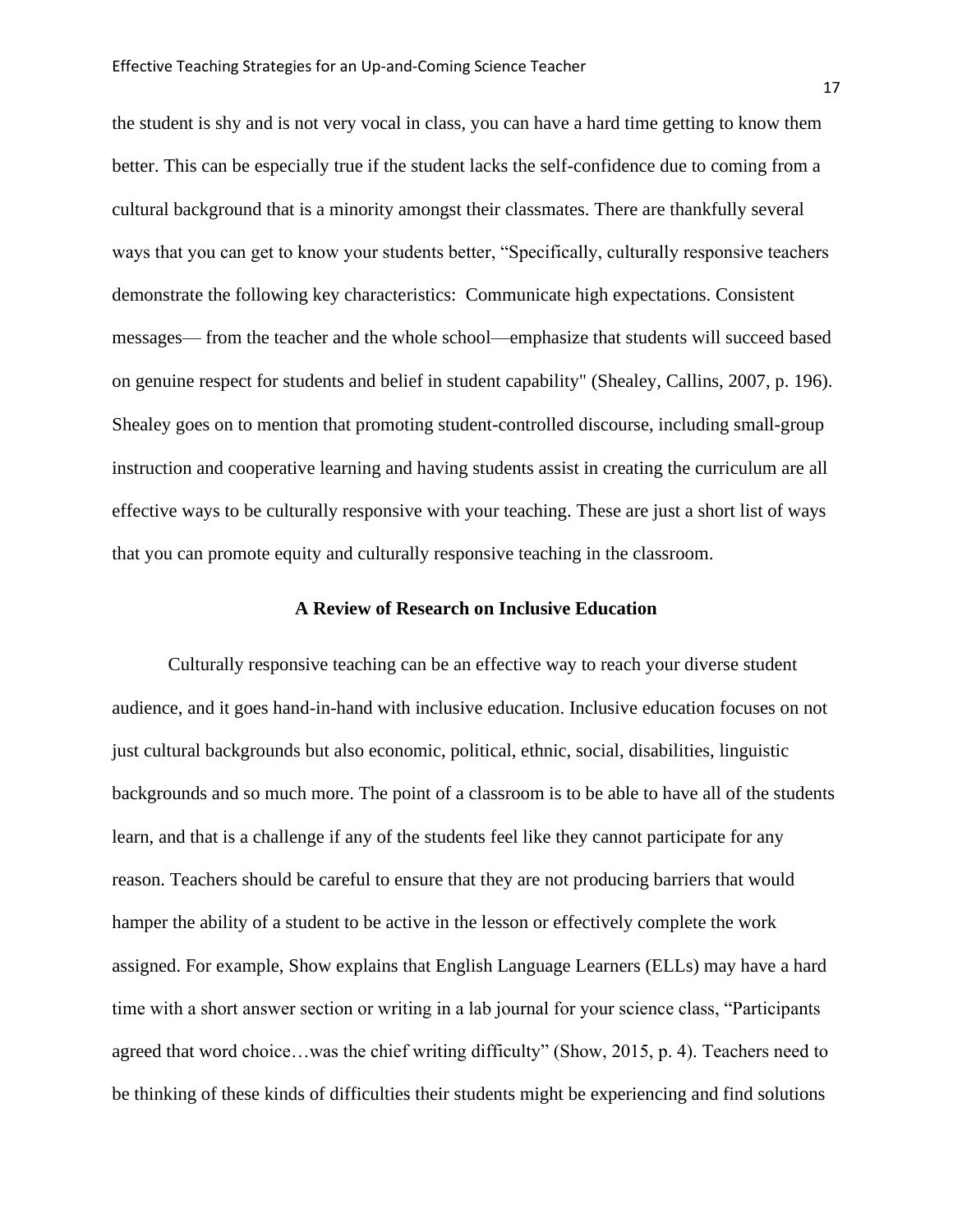to help them not only gain confidence in the class but to succeed beyond the classroom as well. Show Mei Lin suggests that teachers use vocabulary activities to help ELLs expand their vocabulary and also their writing fluency (Show, 2015, p. 9). Vocab activities are great not only for ELLs but also for the rest of your students who might find academic language difficult to understand.

One of the key ways to create an inclusive environment is having the right mindset. We as teachers can all agree that we do not know everything, but what we sometimes forget is that there is much to be learned from our students. Allen states an inclusive teaching environment is one where the teacher is learning from the student just as much as the student is learning from the teacher, "The task of obtaining knowledge involves challenging and removing ignorance and narrow restrictive regulatory conceptions and understandings" (Allan, 2010, p. 614). Indeed, we must remove all preconceived notions or misconceptions about our students before we interact with them. For example, you cannot assume that all of your students come from a wealthy background just because your school is in a wealthy neighborhood. Keeping an open mind and ear to what your students are saying and doing will help you recognize how to create an inclusive educational experience for your students. In the wise words of Delpit, "The teacher cannot be the only expert in the classroom. To deny students their own expert knowledge is to disempower them" (Delpit, 1988, p. 288).

#### **Effective Instruction in the Classroom**

When it comes to student's needs in the classroom, it is fair to say that each student has a unique way of learning. With a class size ranging anywhere from 15 to 30 students, it can be hard to meet every student's unique educational needs. Thankfully, there are certain techniques, actions, and methods that you can use in the classroom to effectively reach your students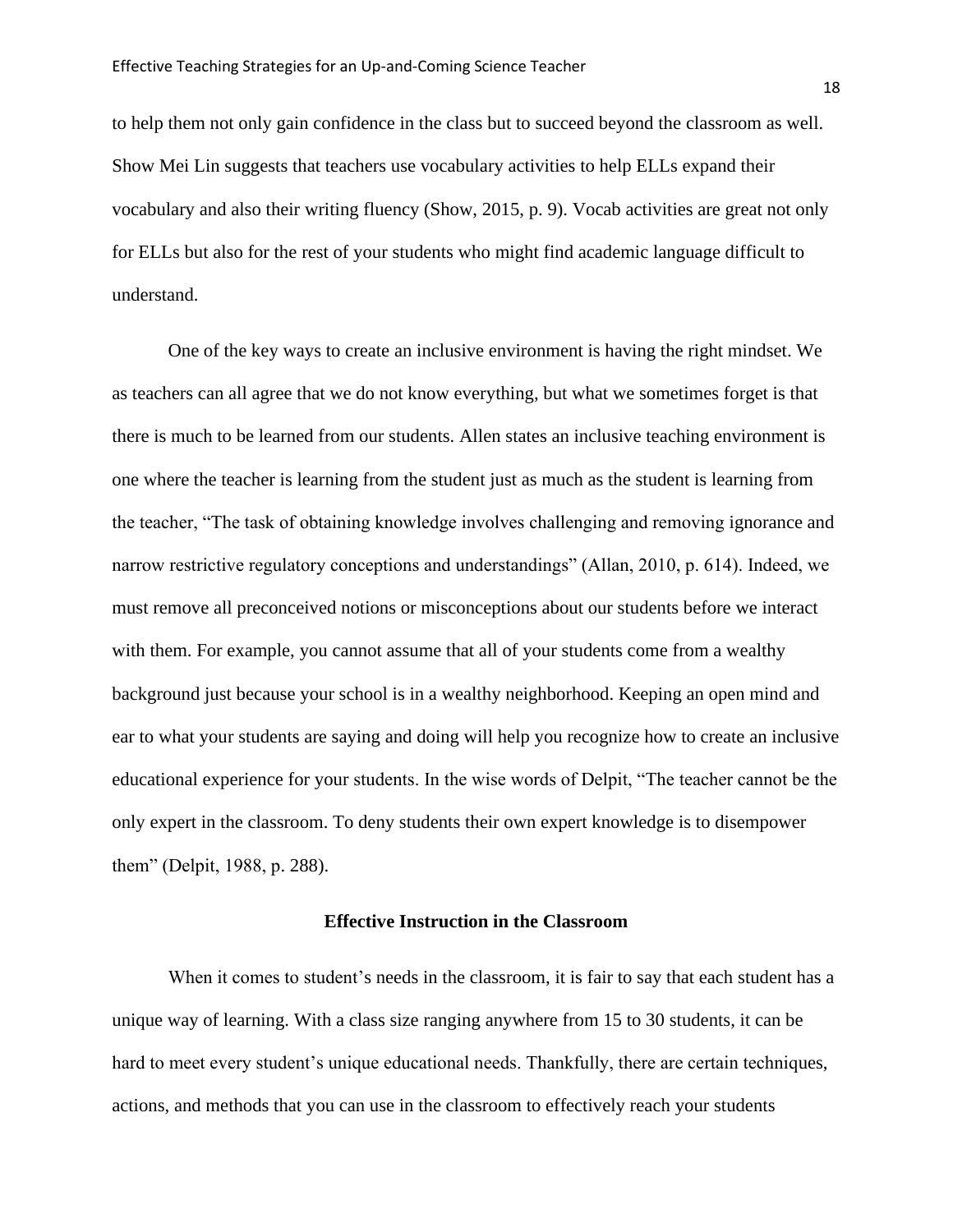regardless of their specific needs. What's even better is that these methods are relatively effective across all content areas. In order to be an effective teacher, it is crucial that I conduct research on these effective instruction methods and styles.

## **Research Studies**

This research study about effective instruction combined strands of complementary research literature, centered on three sub-themes. For the first sub-theme, I will discuss evidencebased practices (EBPs) and how they are foundational practices in the classroom. Second, I consider research on scaffolding and how it can effectively prepare students for higher levels of thinking. Finally, I look at research on high leverage practices and how they can elevate my teachings skills.

# **A Review of Evidence-Based Practices**

When I first ran across the phrase "evidence-based practices", it seemed like common sense. This was mostly due to my scientific mindset of utilizing research to base any facts and theories off. I realized, however, that for a long time, educational practices were not being evaluated from a scientific standpoint and therefore lacked previous "research" to prove the practices that were considered commonplace were indeed the best practices. If there is no prior research or data that can prove that certain teaching practices are effective, then how can teachers confidently use them in their classroom setting? In volume 35 of *Education and Treatment of Children*, Spencer makes a great point in that "Unless we know the benefits and risks of a treatment there is no basis of claiming it is a service. A treatment may cause harm to students and that harm may not be detected unless the treatment has been evaluated" (Spencer et al. 2012, p. 132). This means, therefore, that an effective teacher is one who bases their practices off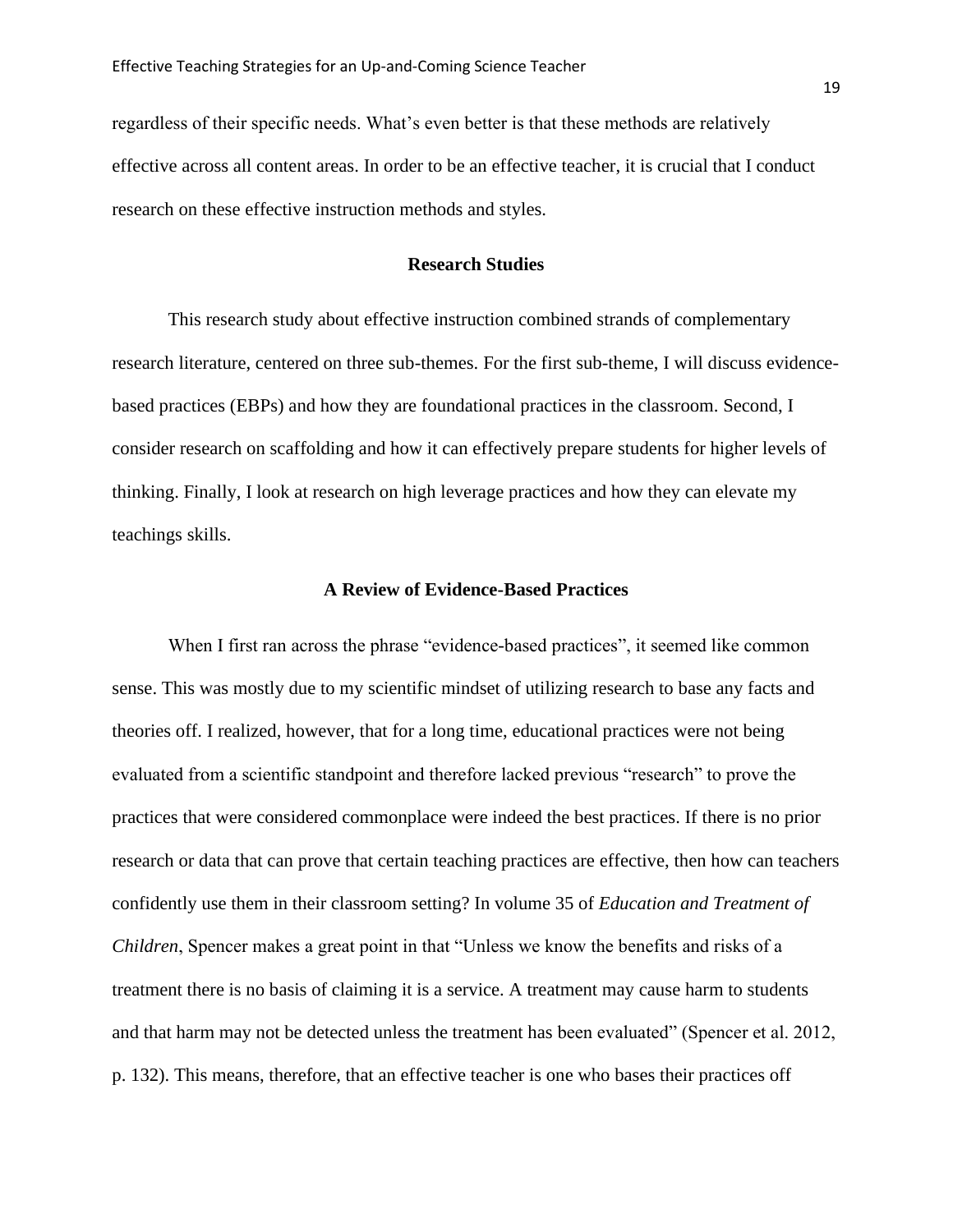previous evidence and research. To not do so would risk being ineffective or even causing harm to your students.

It would be in any teacher's best interest to utilize evidence-based practices. To do so, however, does require the individual to conduct research on what these evidence-based practices are and how they can improve upon their own practices. This is especially true for new teachers going through teaching licensure programs such as the one I am currently attending at Western Oregon University. One way of doing this is through action research projects just like this one. Hunter states "Action research may well be the leading edge of a move toward introducing research to teacher education programs in Canada, as several other faculties have made some form of action research option available in recent years, often in the context of reflection on practice" (Hunter, 2017. P. 4). Action research is not solely for new teachers, however, as Hunter also states that the knowledge and skills of research projects are just as important for veteran teachers. It is there, in their own schools and classrooms, that their practice can be better informed via research in educational practices.

I have talked at length about why researching and using evidence-based practices can be important to both new and experienced teachers alike. But what counts as an evidence-based practice and what do they look like? Cynthia Farley gives a fantastically detailed explanation of what counts as one, writing: "EBPs typically must meet standards related to (a) the research designs used in the supporting studies, (b) the quality of supporting studies, (c) the quantity of supporting studies, and (d) the effect sizes of supporting studies" (Farley et al., 2012. P. 38). This may still seem vague, and I believe Trina Spencer addresses that with a medical analogy by saying "…it is important to understand that in our evidence-based practice framework best available evidence is sufficiently broad to inform selecting and adapting treatments, designing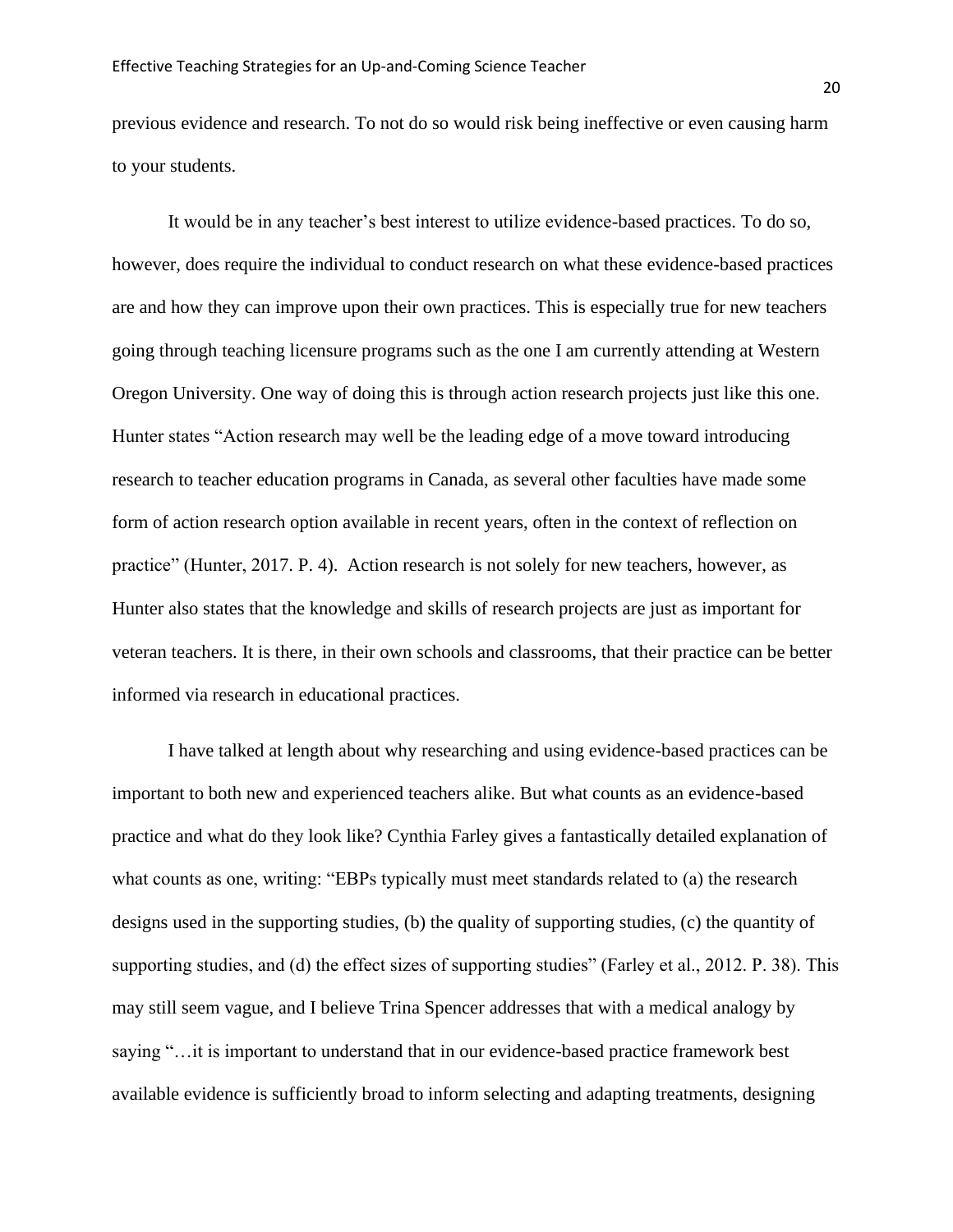treatments locally, and relying on progress monitoring data (practice-based evidence) to evaluate impact" (Spencer, 2012. P. 134). What this means is so long as evidence-based practice fits the necessary criteria it can include a broad spectrum of topics. Some examples include classroom management (Simonsen, 2008), emotional and behavioral disorders (Farley, 2012), reading and writing skills (Graham & Spencer, 2016), and more. Based on this research, it would be invaluable for me to rely on evidence-based practice to help not only better my skills while becoming a teacher, but long after as well.

# **A Review of Research on Scaffolding**

The next part of my research on how to give effective instruction led me down the very important topic of scaffolding. When assigning your students with work, projects, and assessments, you need to make the material something they can accomplish and understand. It is our duty as teachers to get our students to think and act on a higher academic level than when we first began working with them. This cannot be achieved overnight, and you cannot just hand them challenging work without previously giving them the support and structure needed to reach that higher level of thinking. The word scaffolding in this case is borrowed from its construction meaning, where a temporary structure is built to help with building of a much larger and complex structure. Vygotsky relates scaffolding with the term "zone of proximal development" which he describes as "the distance between the actual development level as determined by independent problem-solving under adult guidance or in collaboration with more capable peers. The zone represents the potential for a child's development when aided by others" (Vygotsky, 1978, p. 86). It is important, therefore, to scaffold your content so that your students may attain that higher potential of learning.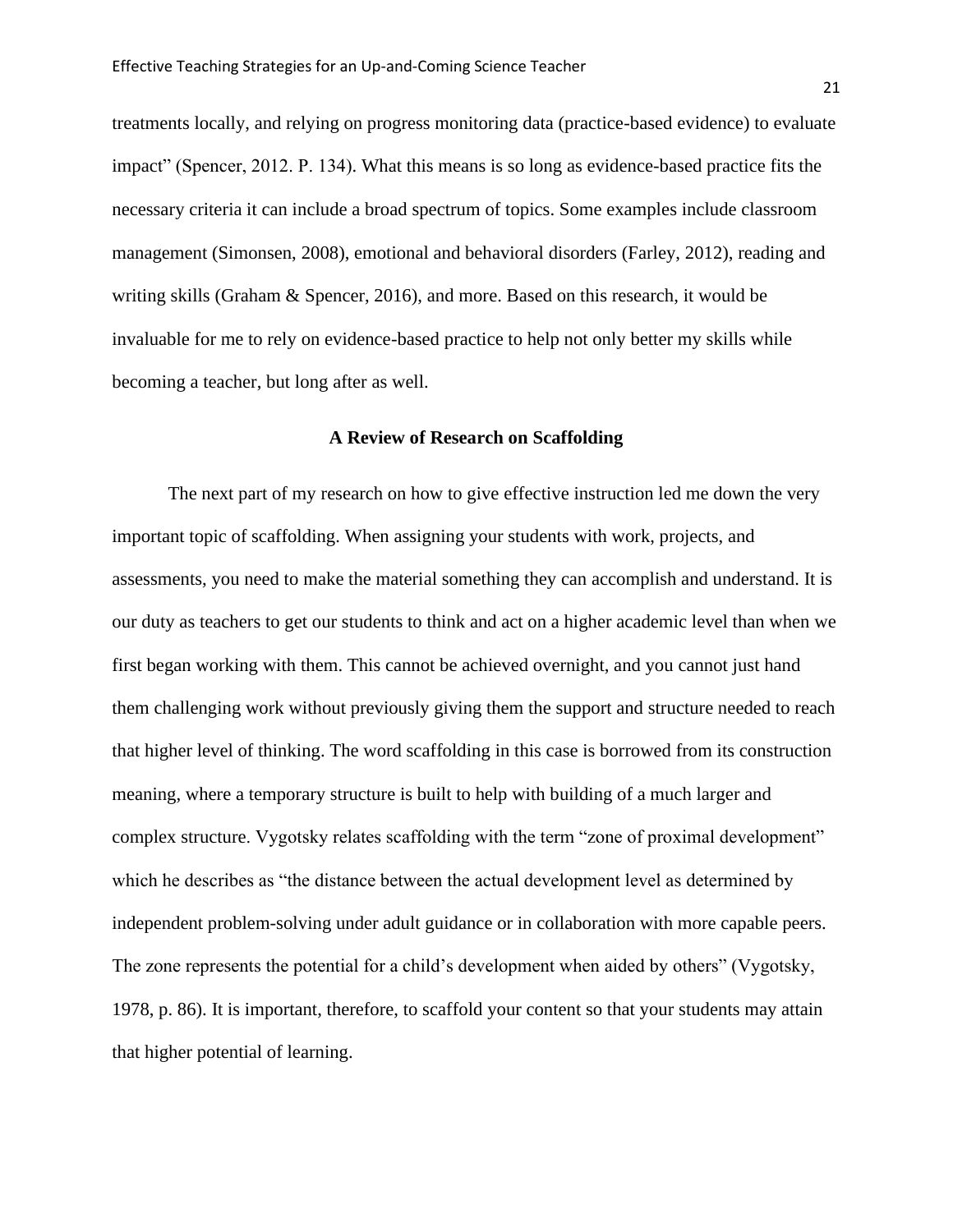But what exactly does scaffolding look like in the classroom? In truth it can come in all manner of ways, so long as it retains its definition of building students up to a high level of thinking.Janneke van de Pol says, "Because scaffolding is such a dynamic intervention finely tuned to the learner's ongoing progress, the support given by the teacher during scaffolding strongly depends upon the characteristics of the situation like the type of task and the responses of the student. Therefore, scaffolding does not look the same in different situations and it is not a technique that can be applied in every situation in the same way" (Janneke van de Pol, 2010, p. 272). Scaffolding can be present in such a myriad of ways and situations that it almost has too broad of a definition. It is important, however, that it does not get confused with general support, as there is a key difference between the two terms. Scaffolding is meant to prepare the student for a much more challenging task or thinking level whereas support is simply aiding a student to complete a task that may not necessarily get them to a higher level of thinking. Morgan and Brooks explain this difference well, "Scaffolding is the assistance a learner needs, carefully balanced between too much support resulting in the task becoming too easy and too little support resulting in cognitively overloaded and frustrated learners, to succeed in the zone of proximal development" (Morgan & Brooks, 2012, p. 514). As Morgan & Brooks puts it, scaffolding is that careful balance between assisting a student too much so that they are not challenged and are required to think on a higher level and helping a student too little where the task seems overwhelmingly challenging and they start to lose self-confidence or overstress the activity.

When it comes to teaching science, scaffolding is crucial in getting students to work on thinking on a much larger or complex scale which is again similar to construction's definition of scaffolding. Teachers can coach, model different problem-solving approaches, promote independent and group work, and encourage students to become less dependent on their teachers.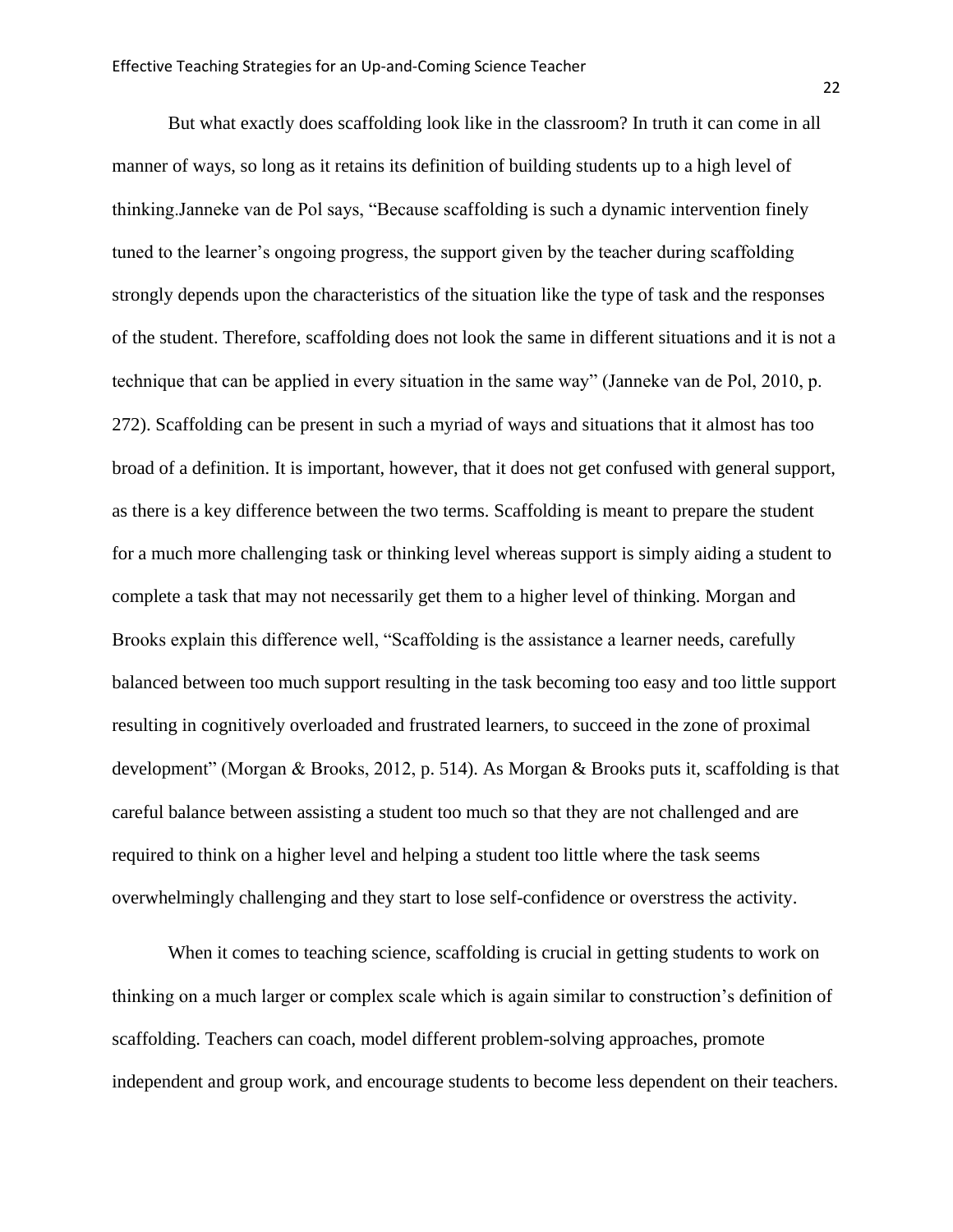Scaffolding can also come in the form of hints, prompts, elaborations, reminders, and cues. Scaffolding is not having the teacher provide complete solutions, direct answers, advice on how to manage academic affairs when working independently or in a group, assigning tasks that require verbatim student responses, or not providing an instructional support at all and thus having students work in an inefficient and demoralizing learning experience (Holliday, 2001, p.68). Scaffolding in science is especially crucial as it gives students the freedom to find answers on their own in ways that can make them feel like they are a true scientist coming across a major discovery. While that may be a bit of an over-exaggeration, the feelings attached with that are important and necessary to drive students' passion in learning.

# **A Review of Research on High-Leverage Practices**

When talking about certain methods and procedures that are effective in the classroom, many of my professors and peers have brought up the phrase "high leverage practices". After some research I found a proper definition by McCray who states "a critical set of practices that are essential to improving student learning and behavior and can be learned in coursework, deliberately practiced in field experiences carefully structured by faculty, and generalized to more loosely structured field experiences" (McCray et al, 2017, p. 1). This seemed like a reasonable definition for this term based on its usage throughout multiple texts and real-life conversations. However, I ran across a common problem with most of the texts that defined this term and that was that these practices were defined in a way that sounded identical to evidencebased practices. The key, and so far only, difference I have found between these two terms is that high-leverage practices are effective to use in any grade level or content area whereas evidence-based practices are useful for specific situations. Some examples of high-leverage practices are collaborating with professionals to increase student access, use student assessment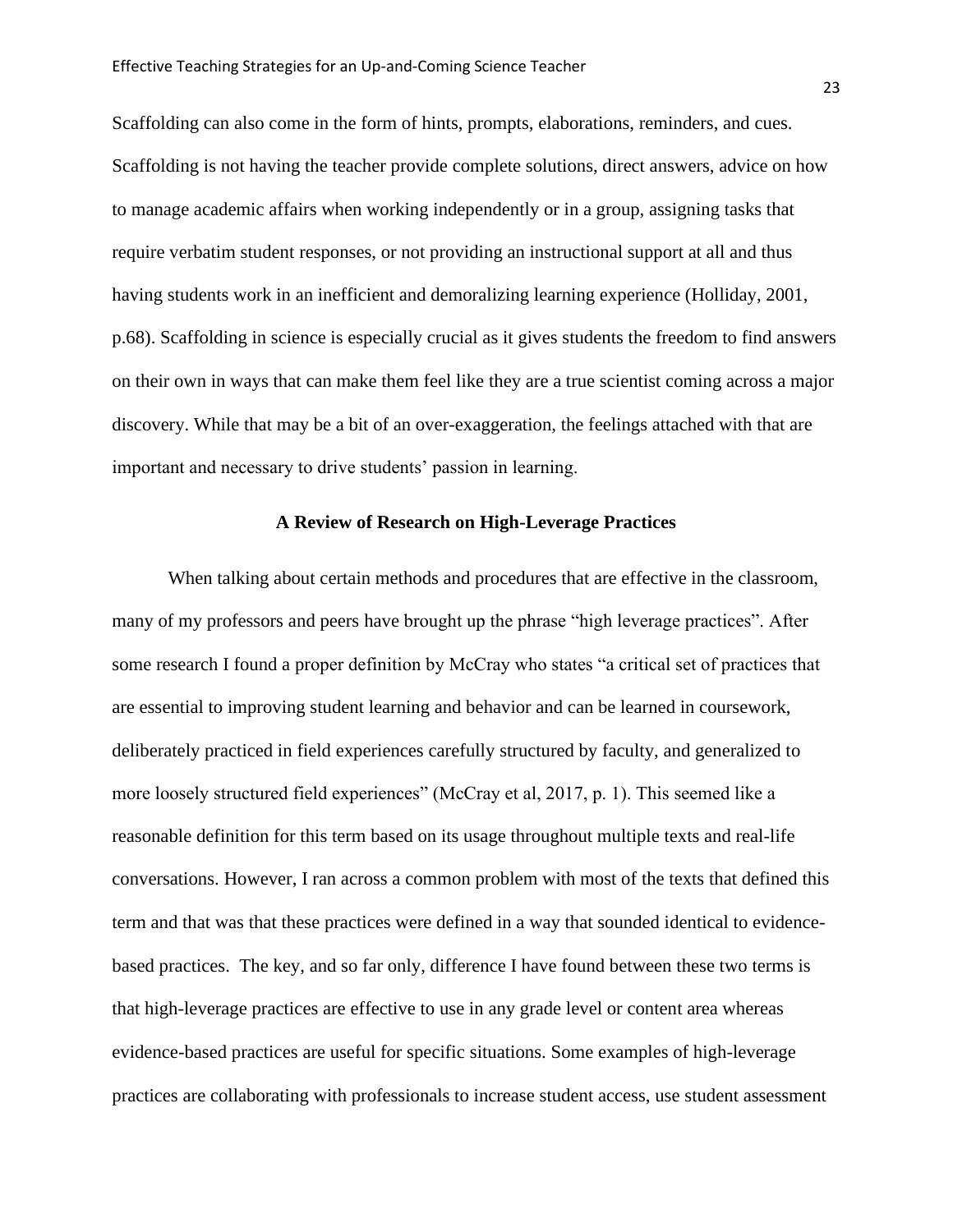to improve student outcomes, establish a consistent and organized learning environment, and more.

When it comes to high-leverage practices, different organizations, researchers, and teachers have different lists of what they believe is considered a high-leverage practice (HLP). This does not necessarily imply that these people do not agree that something is considered an HLP, but more so that depending on the point of view there are certain practices that would make that list while others not so much. For example, the Collaboration for Effective Educator Development, Accountability, and Reform (CEEDAR) and the Council for Exceptional Children (CEC) identified 22 practices that they believed were foundational to effective instruction (Brownell et al, 2021). Meanwhile the SUNY Buffalo State Professional Development Schools (PDS) Consortium drafted a set of 17 HLPs to serve as a core curriculum for their student teacher teaching program (Maheady et al, 2019), while the book on High Leverage Practices for Inclusive Classrooms has around 20-21 HLPs (McLesky et al, 2019). Again, although these list sizes differ, much of what occupies them is relatively the same. Some of the common strategies I noticed were effective communication with students and parents, scaffolding, promoting student independence and also collaboration, providing high rates of feedback, promoting a safe learning space, adapting curriculum to better suit your student's needs, promote active engagement, and more. Capobianco explains that for a science classroom, there is a theme that mostly ties with open-ended questions and promoting student dialogue and inquiry: "…in-depth analysis of students' ideas through discussion and reflection, scaffolding students' science knowledge and skill development through open-ended problems that require in-depth explanations and the use of arguments and evidence, and encouraging growth in interpersonal skills through whole- and small-group work and oral communication" (Capobianco et al, 2018). It would be in any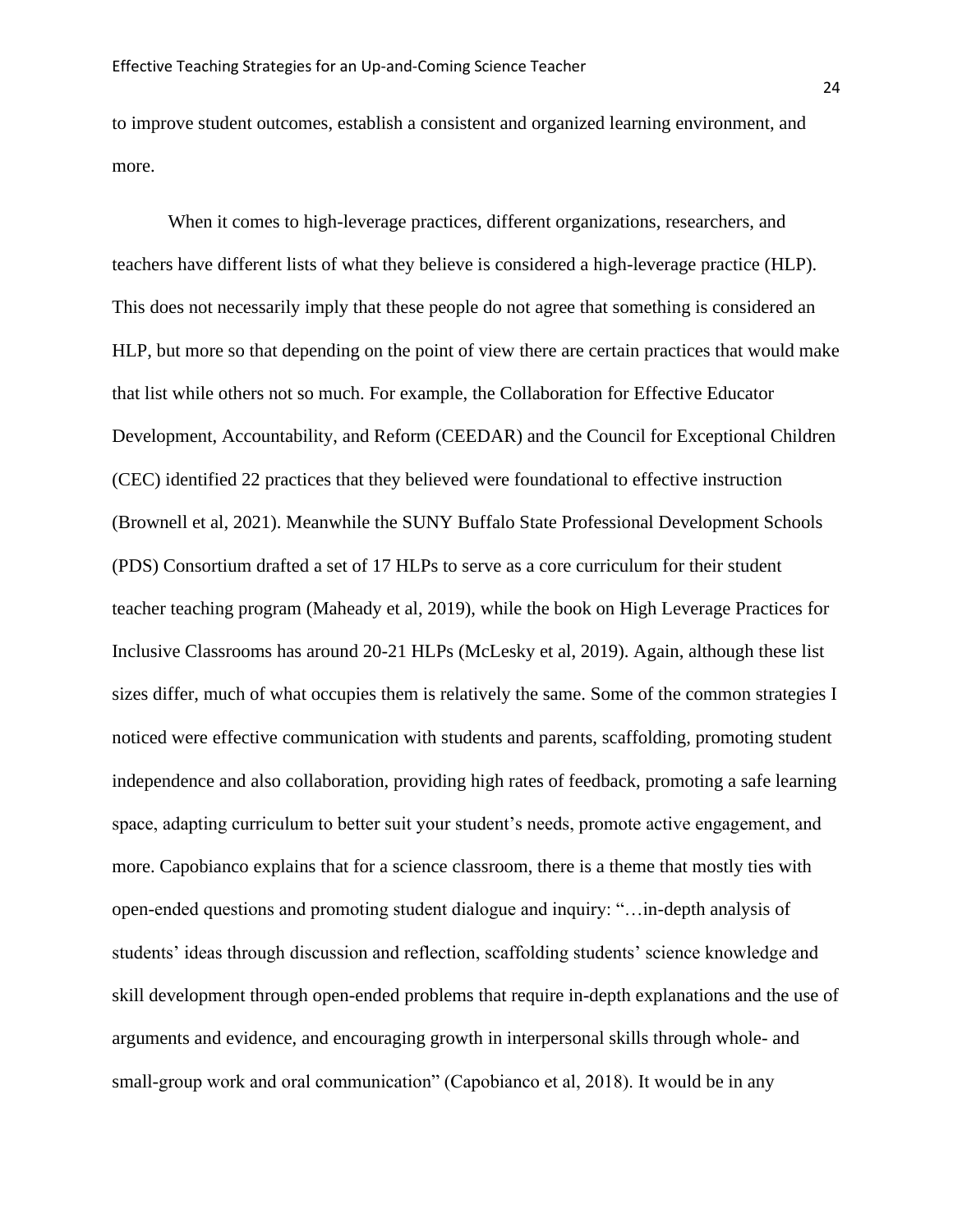teacher's best interest to study the many lists of HLPs and from there create their own list that they believe is suitable for the given teaching environment they are in. High-leverage practices appear to be the foundation of effective instruction in any classroom, and I would do well to recognize and promote them in my own.

#### **Teaching Science in the Classroom**

Up until this point, I have spent most of my research going over general classroom teaching strategies. These strategies would be invaluable in any classroom or teaching environment and can be effective regardless of the content being taught or age range of the students. I wish to now turn my attention to my content area of expertise which is science, and some of the strategies that will lead to me being an effective science teacher. Science is one of my greatest passions in life, and my goal is to hopefully pass on that passion of learning science to my students. In order to foster that passion in my students, I need to make science exciting, relatable, and most importantly interesting.

# **Research Studies**

This research study about teaching science combined strands of complementary research literature, centered on three sub-themes. For the first sub-theme, I will discuss inquiry-based teaching and how it has become a foundation for science teaching. Second, I consider research on effectively integrating technology specifically in the science classroom. Finally, I look at research surrounding hands-on activities and their benefits in science education.

# **A Review of Inquiry-based Teaching**

I am sure most of us are familiar with the old saying "Give a man a fish, and you feed him for a day. Teach a man to fish, and you feed him for a lifetime". The essence of this saying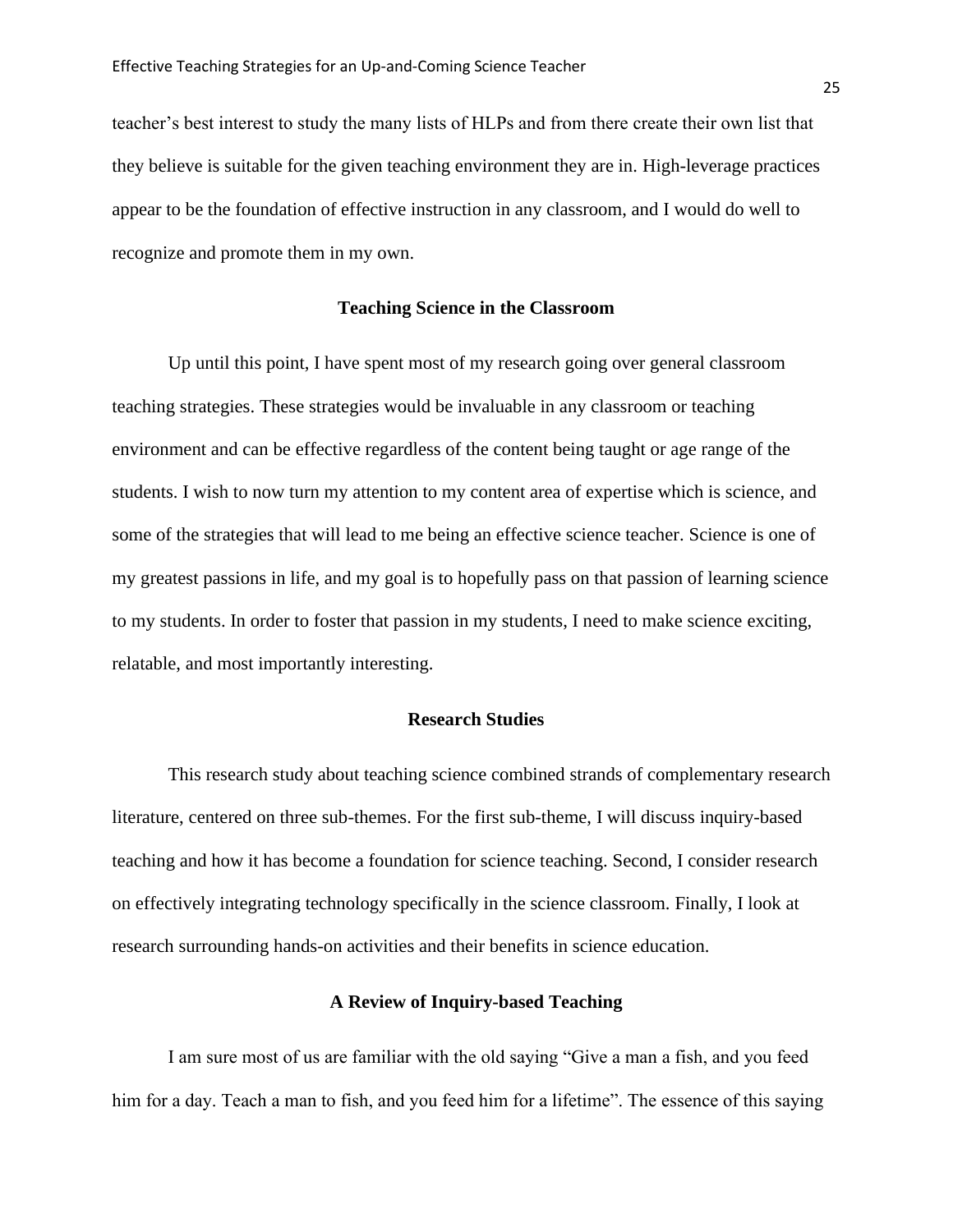in teaching terms is that if you give a student an answer, that will only solve their immediate question or problem. But if you teach the student how to find the answer on their own, then they will be able to answer future questions without needing your assistance. Not only that, but if you can get the student to be interested in the content, then you won't need to push them to pursue the answer, as they will be passionate enough to find it on their own. This is the teaching ideal, where we can teach students the means to find the answers and get them interested and skilled enough to find it out on their own. Teaching in this style can come in many different forms and techniques, but for this research project I will focus on a style that has been especially popular in science classrooms recently and that is inquiry-based learning. Inquiry-based learning is used to promote activity-oriented learning that reflects scientific investigation such as observation, experimentation, and reasoning (Chiappetta & Adams, 2004). These investigation strategies give students an inside look at what it's like to be a scientist working in the field. It is this kind of real-world experience that makes learning interesting and also meaningful to the students, especially those looking towards the future as Lonka states "inquiry-based learning helps the teachers to prepare students for the future challenges of work. In future workplaces, the skills of asking the right questions, defining and solving the most important problems, creating new knowledge, and making changes will be the most crucial requirements"(Lonka, 2018, p. 26). Thus, by focusing on inquiry-based learning, we are teaching the student how to "feed" themselves for a lifetime.

Another key usefulness of inquiry-based learning is how it makes the content more relatable to the students. Inquiry-based learning is more open-ended and less teacher-structured. This means the student must rely heavily on their own prior knowledge in order to accomplish the task, which makes the material all of sudden much more relevant to them (Kurten 2021).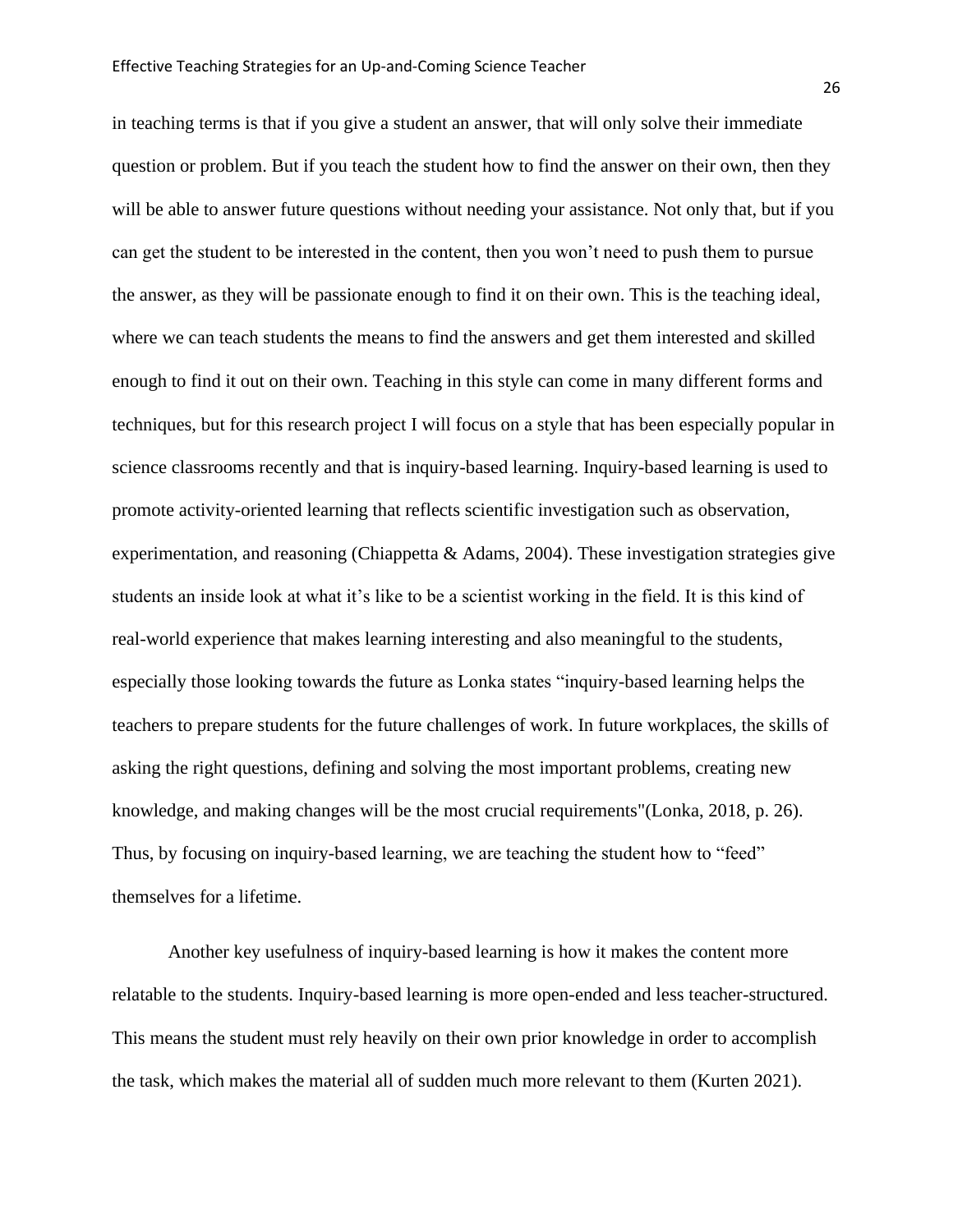Making content relevant to students sparks their curiosity and interest which gives them more confidence to want to find the answer and seek out more knowledge about the subject. It is important to note, however, that leaning heavily on a student's prior knowledge about a subject may hinder as opposed to help them. For example, if they have a misconception about a fundamental scientific idea, then that misconception will make finding the correct answer challenging for the student and can even lead them to the wrong conclusion, thus enforcing the idea of the misconception. It is important, therefore, that I pre-assess my students' prior knowledge before beginning an inquiry-based learning activity to ensure that it will be successful.

Finally, what makes inquiry-based learning an effective teaching strategy in science is how it can make learning fun and interesting. As I had mentioned previously, inquiry-based learning is more open-ended, giving students more autonomy and requiring them to rely heavily on prior knowledge. The opportunity to explore learning their own way gives students more motivation and engagement with the content, typically leading to enjoyment in finding the answer (Isik-Ercan, 2020). This also makes the students feel more accomplished and confident once they finish an activity, leading to not just academic growth but self-growth as well (Isik-Ercan, 2020). Along the way students realize the shortcomings in their own prior knowledge and have a better chance to self-reflect on their understanding of the material. Lastly, it gives the teacher a better look at your students' background and how they perceive science. All in all, there are good reasons why inquiry-based learning is so prominent in teaching science and I would do well to include it in my practices.

# **A Review of Research on Technology**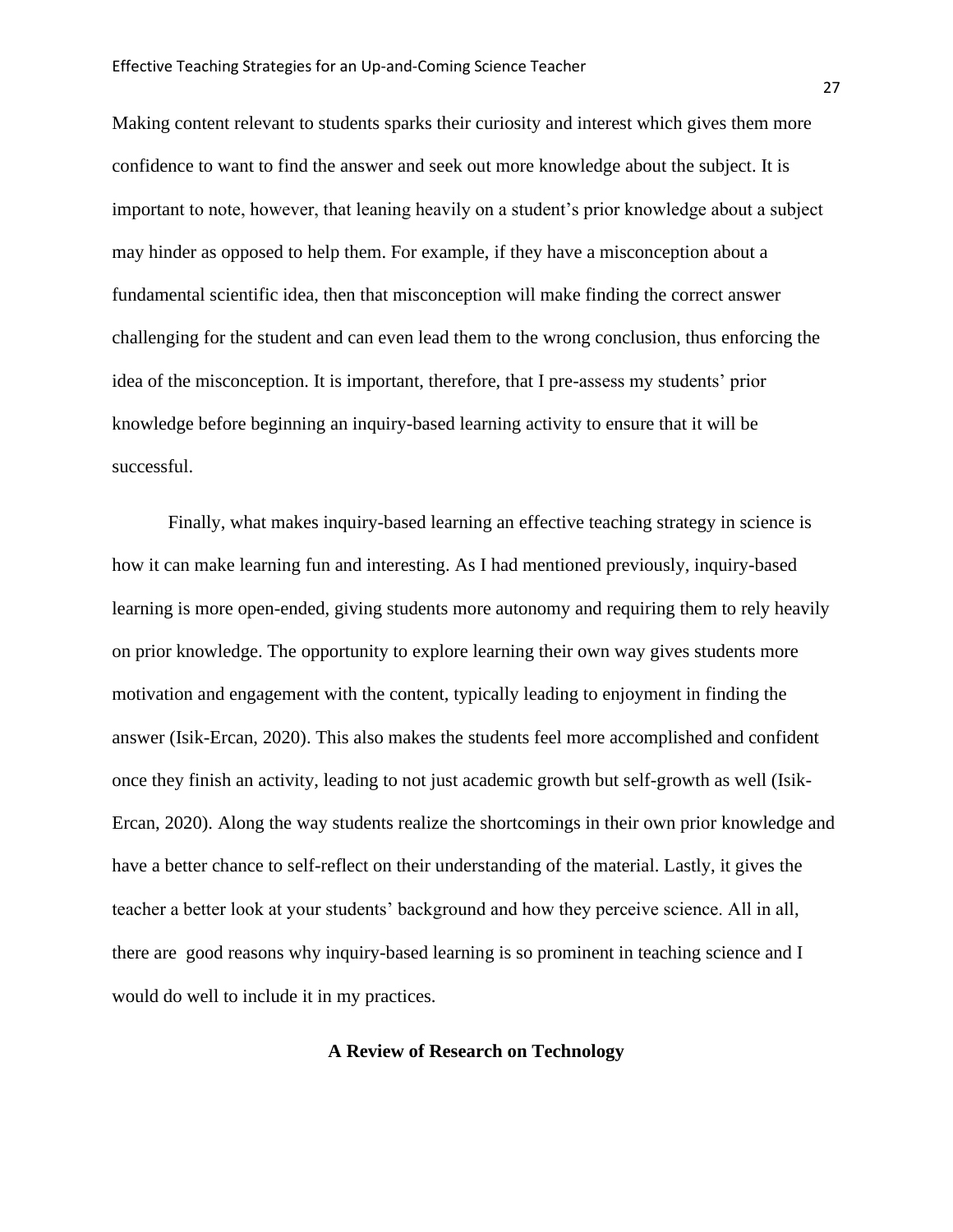Over the last 30 years the science classroom has completely changed. I remember my elementary school initially installing computers in every classroom and how exciting that was. Soon after educational video games were loaded on every one of them, and I found myself learning about science through a platform jumper game similar to Mario. By  $7<sup>th</sup>$  grade we were learning how to make Power Point presentations. By high school every student had access to a microscope that could project that image onto a computer and be able to take notes off it. Since then, technology has become an integral part of the classroom, especially in science. Not only is it an integral part of the science classroom, but teachers and educators are encouraged to include technology in their teaching as a tool to facilitate learning or as a means of formative assessment (Straub, 2009). That makes sense given the ways technology improves content delivery, enhances labs, or conducts assessments with simulations attached. This is especially true for inquiry-based learning as students are utilizing tools that allow them to work as scientists and approach an activity in a myriad of ways that gives them some independence (Novak & Krajcik, 2006). It would seem that careful utilization of technology in the classroom can be largely beneficial for an educator.

Indeed, one of the biggest successes to integrating technology in the science classroom is accessibility of content. For example, it is difficult to explain or visualize in a few photos on a slide show the terrain of all of Jupiter's moons. However, with the help of technology students can access the internet and pull up multiple pictures, videos, simulations, and more. This creates an all-around more engaging experience for students and is one that cannot be replicated via textbook or lecture (Laux, 2018). For students to have the ability to see a cell under a microscope and examine its different parts creates an entirely more effective learning experience than having to view one in a textbook. This is also true for more dangerous or flat-out impossible labs in the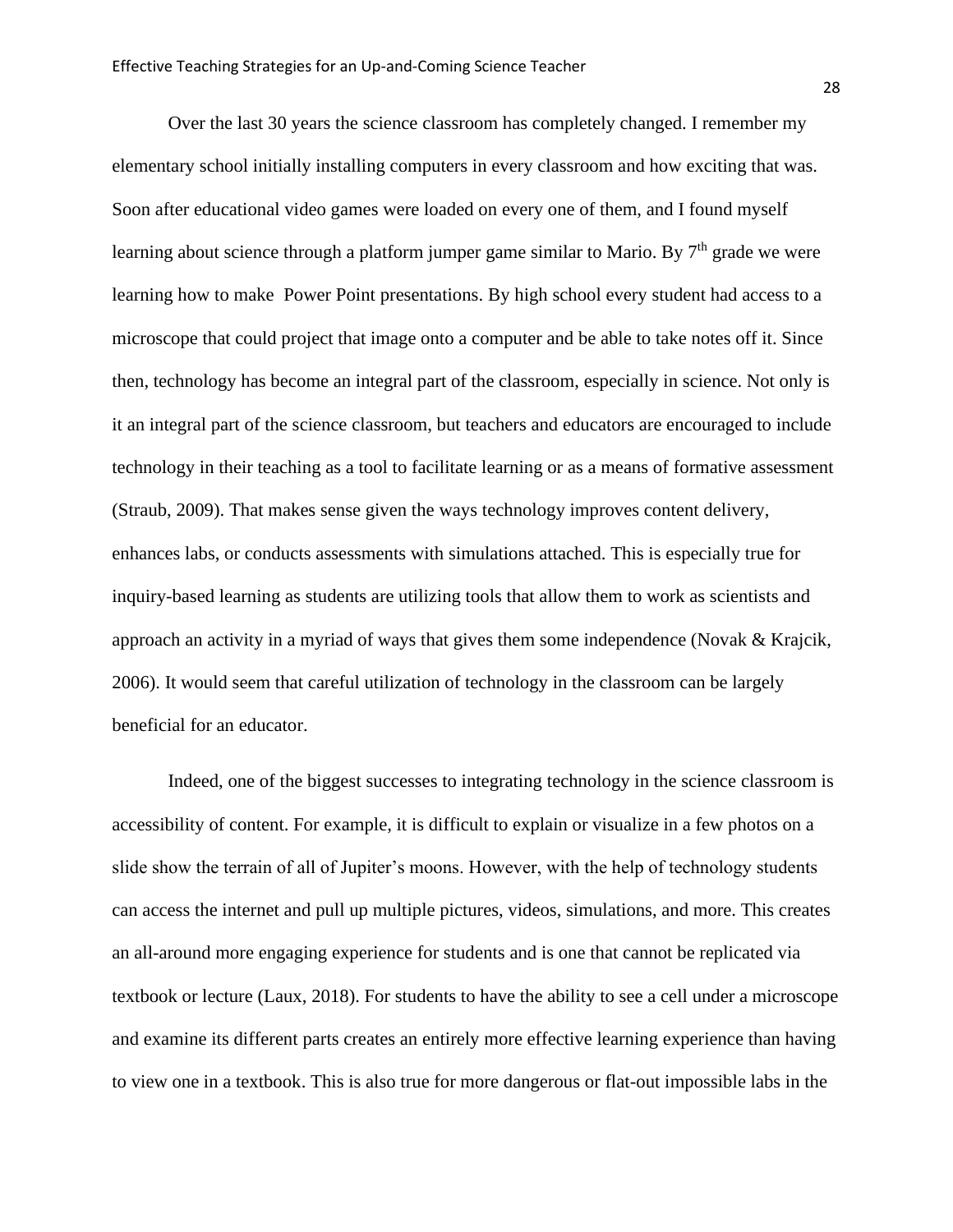classroom. For example, if a teacher wishes to demonstrate to students a very explosive and volatile reaction, they would not attempt to replicate that in the classroom. They can, however, have the students go on a computer and interact with a simulation or video that goes over that reaction so that students can still grasp the content without putting anyone in danger (Laux, 2018).

Finally, having successful integration of technology in the classroom promotes student engagement and interest in the content. Students will be more inclined to watch a video of how our solar system formed than learning about it in a textbook or lecture. Having the ability to show pictures, videos, simulations, and animations helps visual learners, is more engaging, and promotes observation and inference skills (Laux, 2018). The ability for students to visualize and work with complex concepts through technology makes the content easier for them to work with and therefore gives students more confidence and enjoyment from learning. The use of technology also offers an easier method of sharing information and content between students, allowing for easier group work and more opportunities for students to share ideas amongst themselves which has ultimately led to increased student engagement (Forsyth & Schaverien, 2005). It is for these reasons and many more that I should also be integrating technology into my classroom teaching experience to enhance student learning.

#### **A Review of Research on Hands-on Activities**

When it comes to science education, most people picture a lab experiment that a class is engaging in. You typically see images of students either staring into a beaker that has a colored substance in it or looking into a microscope. People see these images and assume that students are learning, but are they really? Labs and hands-on activities in the science classroom can realistically come in a variety of different ways other than through a microscope or colored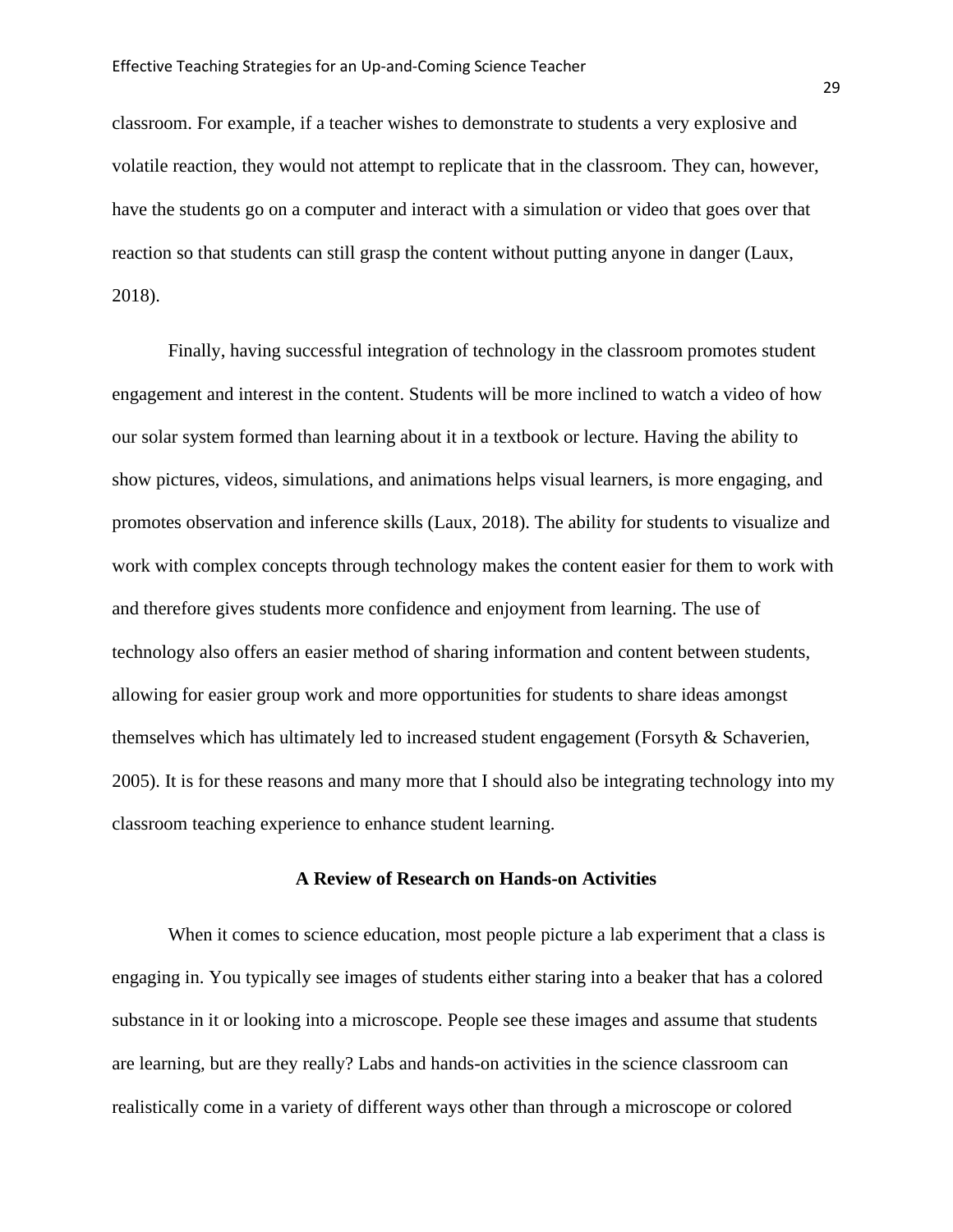liquid in a beaker. Some activities have involved making presentation poster boards with a model to match, going outside to take observations of certain natural events, creating a model that will be tested by some sort of outside factor, and more. This variety in hands-on activities allows for a myriad of ways to get students more physical experience with the content. One of the most important aspects to doing labs and hands-on activities is to get students connected with the science content in a way other than memorization, reading, and hearing a lecture. Abrahams & Miller state that "It has widely been agreed that the primary objective of using laboratory practicals in the science classroom is focused on allowing students to make the connections between the domain of concrete objects and the domain of abstract ideas" (Abrahams & Milller, 2008). This is crucial for the student's understanding of content matter as now they are taking what they have learned and interacting with it in person. This creates a stronger connection to the material for the student, ultimately leading to greater academic success and understanding (Satterthwait, 2010).

There are more perks for hands-on activities besides academic success. For lectures, note taking, and working on worksheets there is little to no student cooperation and engagement with each other. This is not the case for hands-on activities. These activities more often than not require students to either pair up or form a group in order to accomplish the task. This cooperative group work is important for effective understanding, enhancing interest, and better problem solving (Hattie, 2009, pg. 212). Students have the opportunity to not only learn from each other as far as accomplishing the task goes, but they can also share ideas, prior knowledge and experiences, as well as learn new ways of thinking about the content they are learning about.

There is also evidence that shows that students find hands-on activities and labs more useful and positive compared to other learning activities such as lectures and note taking.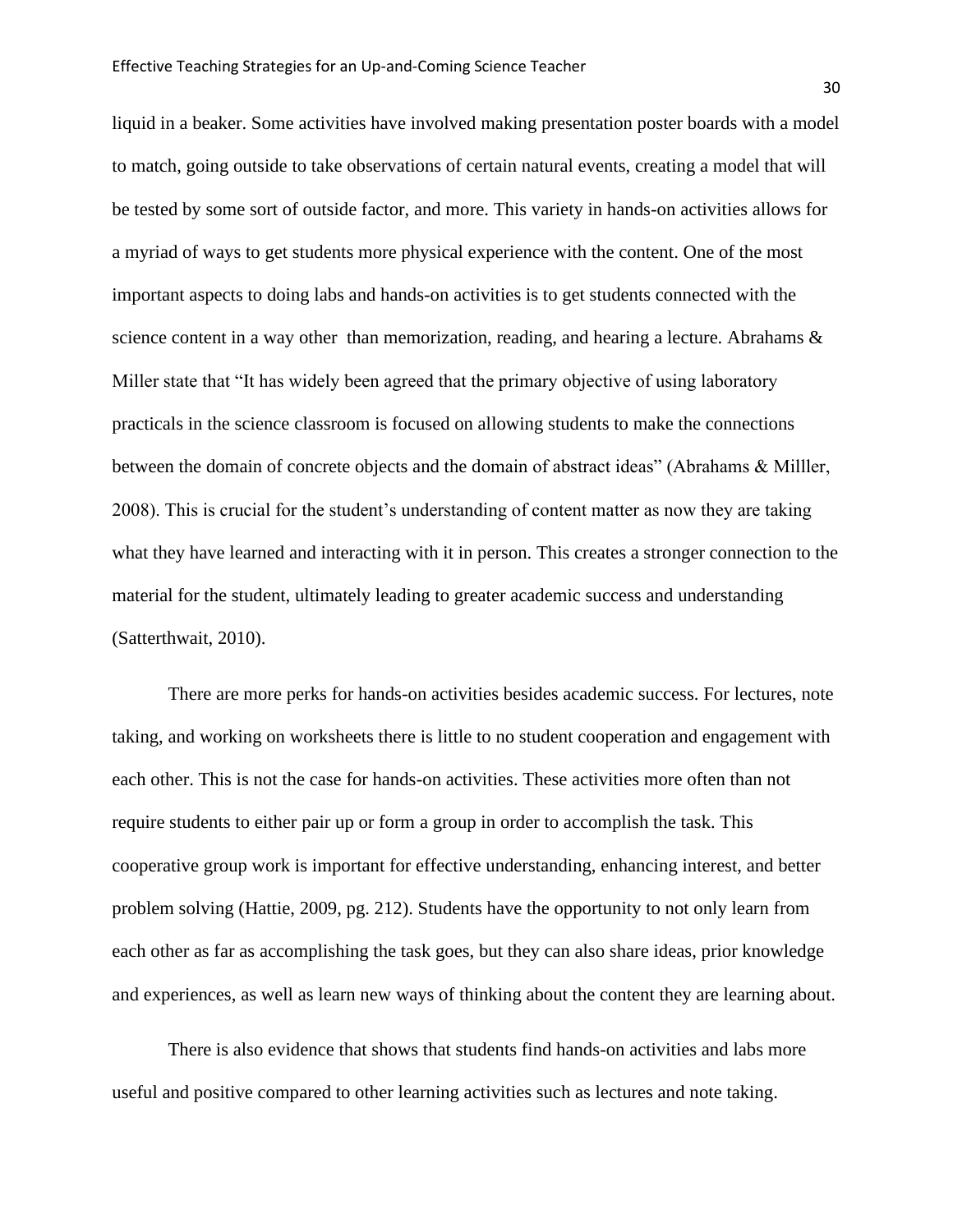Surveys have shown that students would rather choose doing an experiment in class and also found that experiments were the most enjoyable as compared to other learning activities (Cerini, Murrary, & Reiss, 2003). It is key to note this positive interaction students have with hands-on activities as it is a great way to break up the stress and anxiety that can come in an academically strong classroom, especially for students who struggle with science. It is also important to note that students are more likely to remember things that elicit a positive emotional response (Lunetta, Holstein, & Clough, 2007). Through the social interaction and enjoyment of these activities students are gaining a stronger and more positive reflection about the material being covered, thus overall proving the effectiveness of hands-on learning.

It is crucial to note, however, that there are some downsides to using hands-on activities in the classroom that must be addressed and understood in order for these activities to be properly effective. These activities can be called 'discovery learning' in the fact that students are given some instruction on how to do the task but ultimately, they have the freedom to come to a conclusion through their own understanding and learning done in the activity. This normally is a good thing as it produces a more lasting understanding of the scientific phenomena (Klahr & Nigram, 2004, p. 661); however, things can get lost in translation. Students may come to a conclusion that is in fact a misconception or incomplete or disorganized knowledge that can hinder them in their understanding of the content (Tan  $\&$  Wong, 2012). This now makes things more difficult for the teacher as they will need to correct this misconception which has now become ingrained in the student. Teachers need to be very careful with how they structure the activity so that students walk away with the correct conclusion. This means making sure that the activity is not too open-ended for its concluding ideas, and that the teacher is constantly checking in with students to ensure that they are on track with the knowledge and skills they are acquiring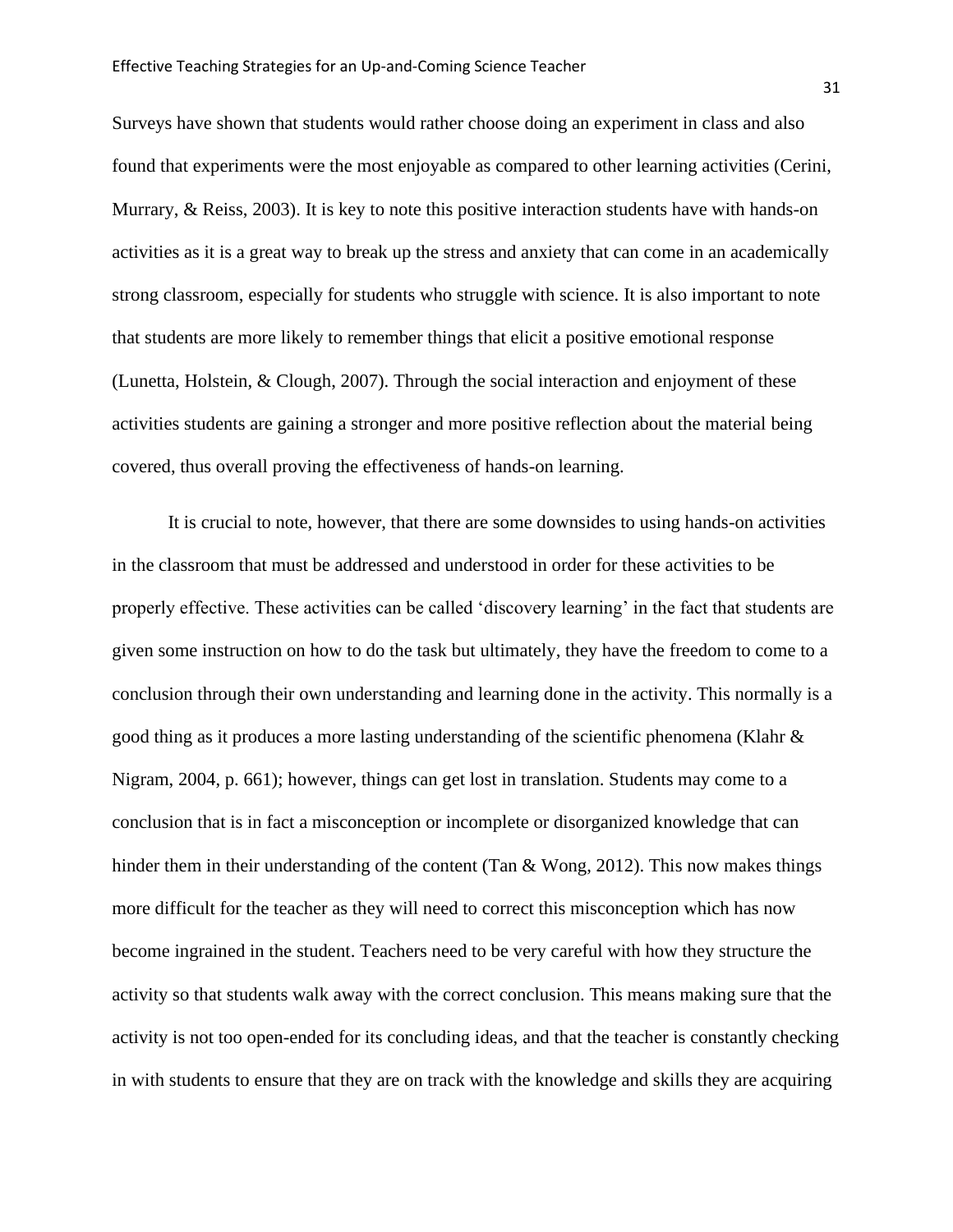throughout the activity (Abrahams & Milller, 2008). If I can ensure this is done, then promoting hands-on activities in my pedagogy would lead to an all-around more successful classroom experience for my students.

# **Summary**

As student bodies become more and more diverse, it has become crucial to be able to not only diversify teaching techniques but to also ensure that effective teaching strategies are being utilized. It is important to understand how to differentiate my teaching so that it remains culturally relevant and promotes an inclusive learning environment. Supporting this teaching with effective teaching strategies such as using evidence-based practices, high-leverage practices, and proper scaffolding will help ensure that my students are obtaining a quality education. Finally, by enhancing my teaching pedagogy with utilizing inquiry-based lessons, technology, and hands-on activities I will ensure my students have a firm grasp of their science knowledge and feel confident with taking on more advanced material.

#### **CHAPTER 3**

#### **RESEARCH METHODS**

The methods of inquiry for this study focused on the principles and practices of action research, using self-study aligned with professional teacher standards, teacher artifacts, interviews and observations from my colleagues, feedback from observations, and student work as a means of data collection. I will begin with a review of action research principles to establish the foundation for this study's method of inquiry. Second, I will review the choices and purposes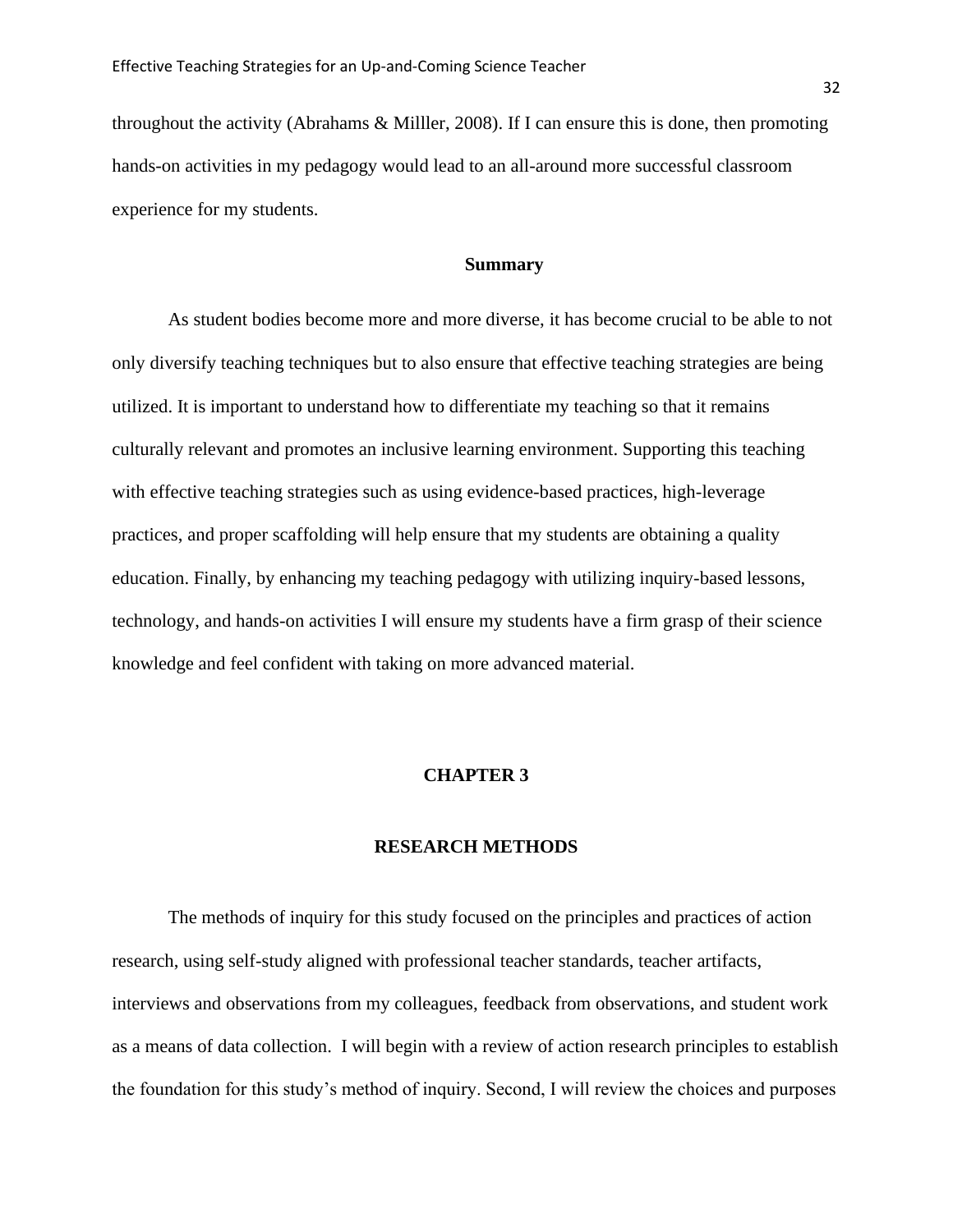of data collection that helped to highlight my instruction and means for searching for improvement. Third, I will detail my context for the study, methods of data collection protocols, maintaining credibility and trustworthiness of the data, and acknowledge my limitations as a researcher. Finally, I will present the procedures used for studying my practice, while providing data and analysis that speaks to adaptations and adjustments made to my instruction as I implanted this study.

### **Research Questions**

My focus for this research was to discover how teachers and researchers have looked at effective teaching strategies and teacher growth in their discipline. Specifically, I examined differentiation in the classroom, effective instruction, and inquiry-based science teaching. This focus aligned with the following INTASC Standards for teacher professional development. Additionally, I considered how studying my own practice in line with INTASC Standards could improve my own instruction and therefore, student learning. My purpose of this study was to learn effective teaching strategies and teacher growth in my discipline of science. The research questions for this study were:

- 1. How can I effectively differentiate in the classroom? By asking this question, I hope to learn how to reach the wide range of diverse students' needs in the classroom*.* Data gathered from a focus on this question was used to examine how diverse classrooms are today and what are the methods of reaching such a diverse audience.
- 2. What are some effective teaching practices I can use in the classroom? By asking this question, I hope to learn how to be an all-around effective teacher and know what best practices to use. Data gathered from this question was used to examine a wide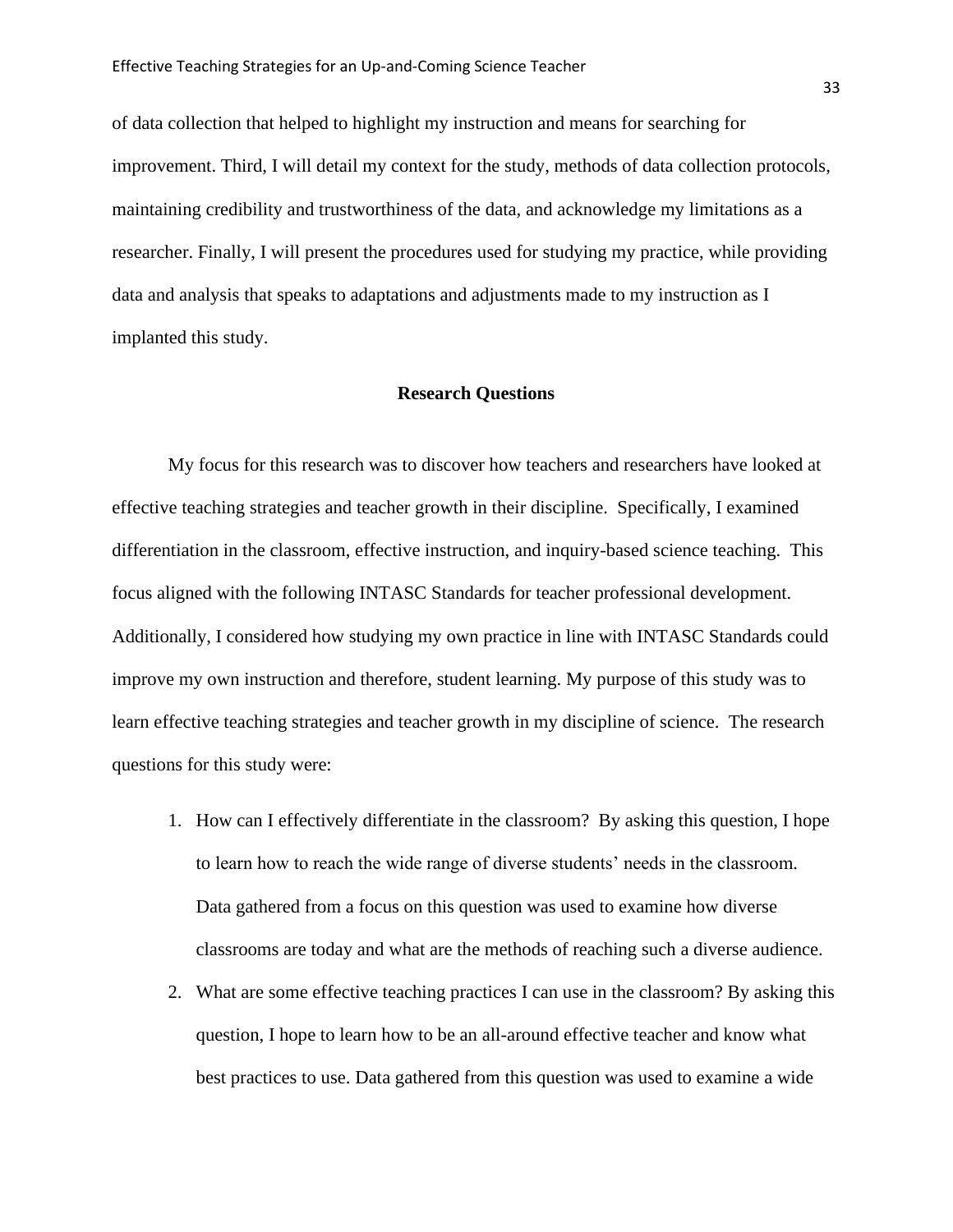variety of practices that are used throughout all different types of classrooms and disciplines that have been proven to be effective at instruction.

3. What are some effective teaching practices specifically for teaching science? Although it is important to know some general good teaching practices, it is also important to know practices that are specifically designed for effectively teaching science. Data gathered from a focus on this question was used to describe different methods of science specific teaching practices.

#### **INTASC Standards**

The Council of Chief State School Officers (CCSSO), through its Interstate Teacher Assessment and Support Consortium (InTASC) developed model core teaching standards that outline what teachers should know and be able to do to ensure that every K-12 student reaches the goal being ready to enter college or the workforce. These standards are important because they describe the new vision of teaching needed for today's learners and what strategies teachers can employ to improve their practice both individually and collectively. These standards will be used as guidelines to help monitor and direct my learning and growth on how to be an effective teacher. For this study specifically I will be looking at standards 1 (learner development) & 2 (learning differences) to address my first research question as these standards pertain to differentiation in the classroom. For my second research question in regards to best teaching practices I will be looking at standard 7 (planning for instruction)  $\& 8$  (instructional strategies) as these pertain specifically to that question. Finally, for my last research question in regard to effective teaching practices for science I will be looking at standard 4 (content knowledge)  $\& 5$ (application of content).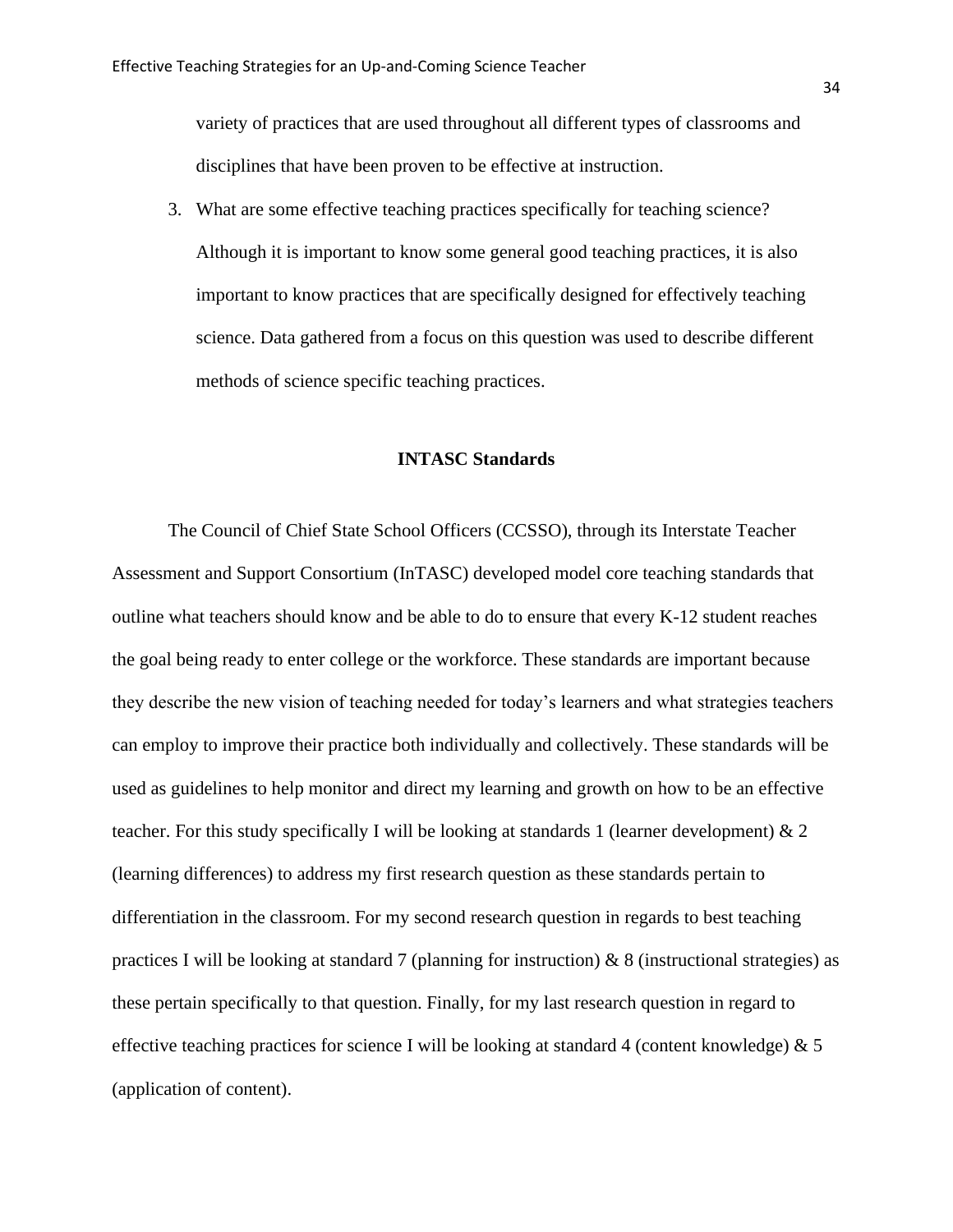#### **Methods and Procedures**

Because my purpose was to describe my own teaching practice as well as how I use data to improve my own practice in line with the INTASC professional standards, it was important to choose a method that could account for both what the standards are for teachers and how I was paying attention to my own practice through data collection to improve it. Accordingly, this study was designed as an action research study.

Action research is an approach to educational research that is used by teachers and educational researchers to examine and improve their pedagogy. This method is used to support educators in finding and improving upon their teaching practices by researching, utilizing, and assessing best practices. It is a cyclical process that involves first planning new teaching methods, acting out those new methods, observing and collecting the results of said actions, reflecting on the results, and then back to planning again. In this way teachers are able to create or try out new strategies of teaching and be able to reflect on the results and from there continue to perfect and modify the strategies. I personally believe this is an effective plan as it gives me the opportunity to research effective teaching strategies, try them out, collect results, and reflect on what did and did not work and why. In this way I will gain considerable experience on growing as an educator by researching best practices in the classroom and trying them out.

# **Chapter 4**

# **Presentation of Findings**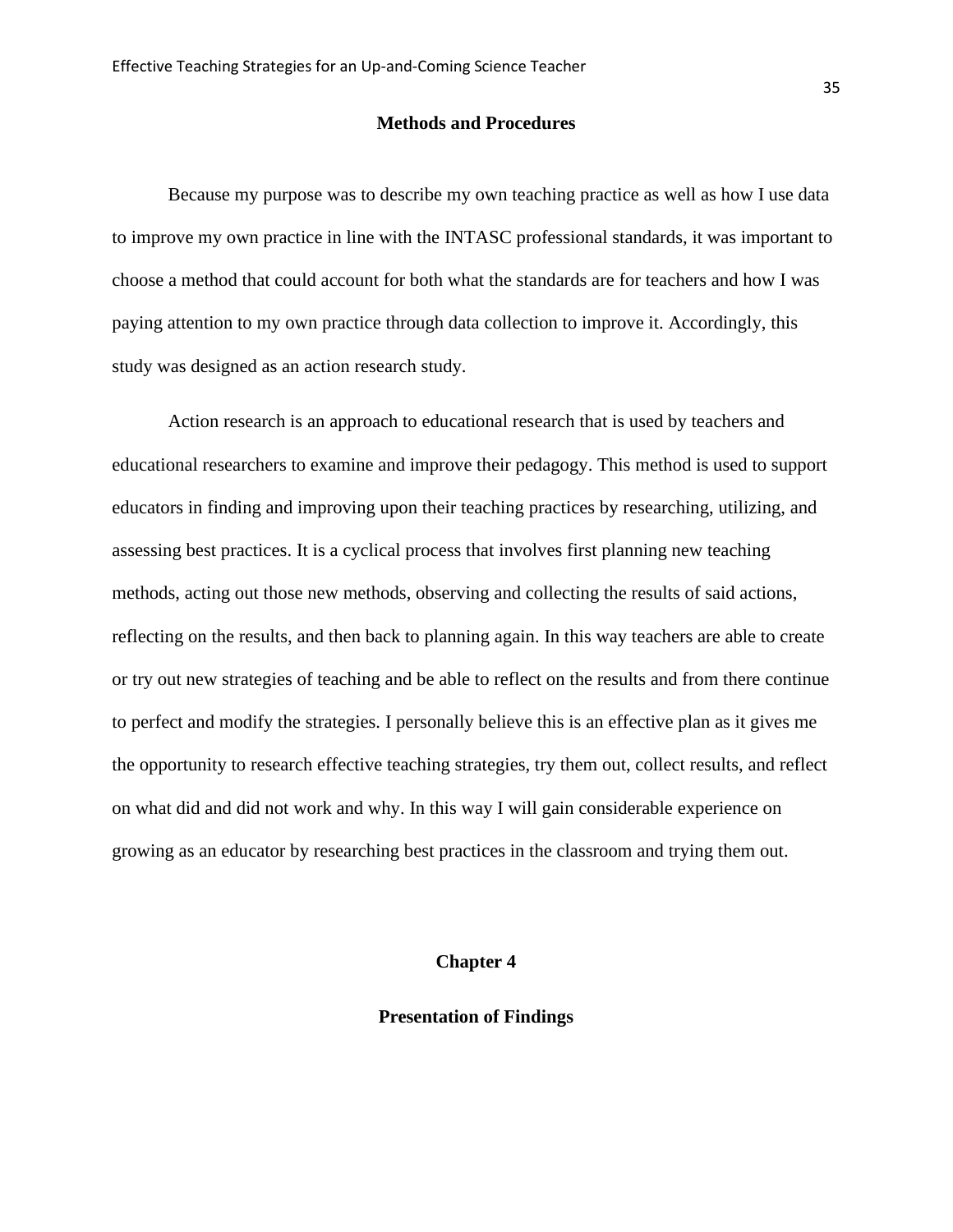In this next chapter I will be reviewing the data I have collected throughout the course of this action research project. The majority of this data originates from my teaching and comes in the form of my lesson plans, supervisor feedback, mentor teacher feedback, and my own journaling over the course of the last several months regarding my teaching practice. I will also be going over how I organized and analyzed this data in reference to my three research questions. These questions are: 1) How can I effectively differentiate in the classroom? 2) What are some effective teaching practices I can use in the classroom? 3) What are some effective teaching practices specifically for teaching science? My hope is that the data I have collected will shed some light on answers to these 3 questions which in turn will help show me how I can better meet the needs of my students.

In science experiments, tests are made to collect data that will hopefully either answer the scientist's initial question or support their hypothesis. However, a scientist understands that even if their data does not correlate well with their hypothesis, something is still learned. I use this metaphor to explain that even if some of the data I collected may not necessarily answer my research questions specifically, I am still learning something about my teaching practice along the way. The best part about data is that it can have multiple uses. For example, even after this action research project is completed, I will still be reviewing the data collected and looking at it through different lenses or questions related to improving my teaching practice.

First, it is important to understand the kind of data I collected and where it came from. As mentioned before, my data is coming from my teaching in the form of lesson plans, supervisor feedback, mentor teacher feedback, and my journaling. Much of this data comes directly from the class that I did my edTPA on, which provides me with more tangible data to work with such as my own commentary and video recordings of my teaching. I have worked with this class since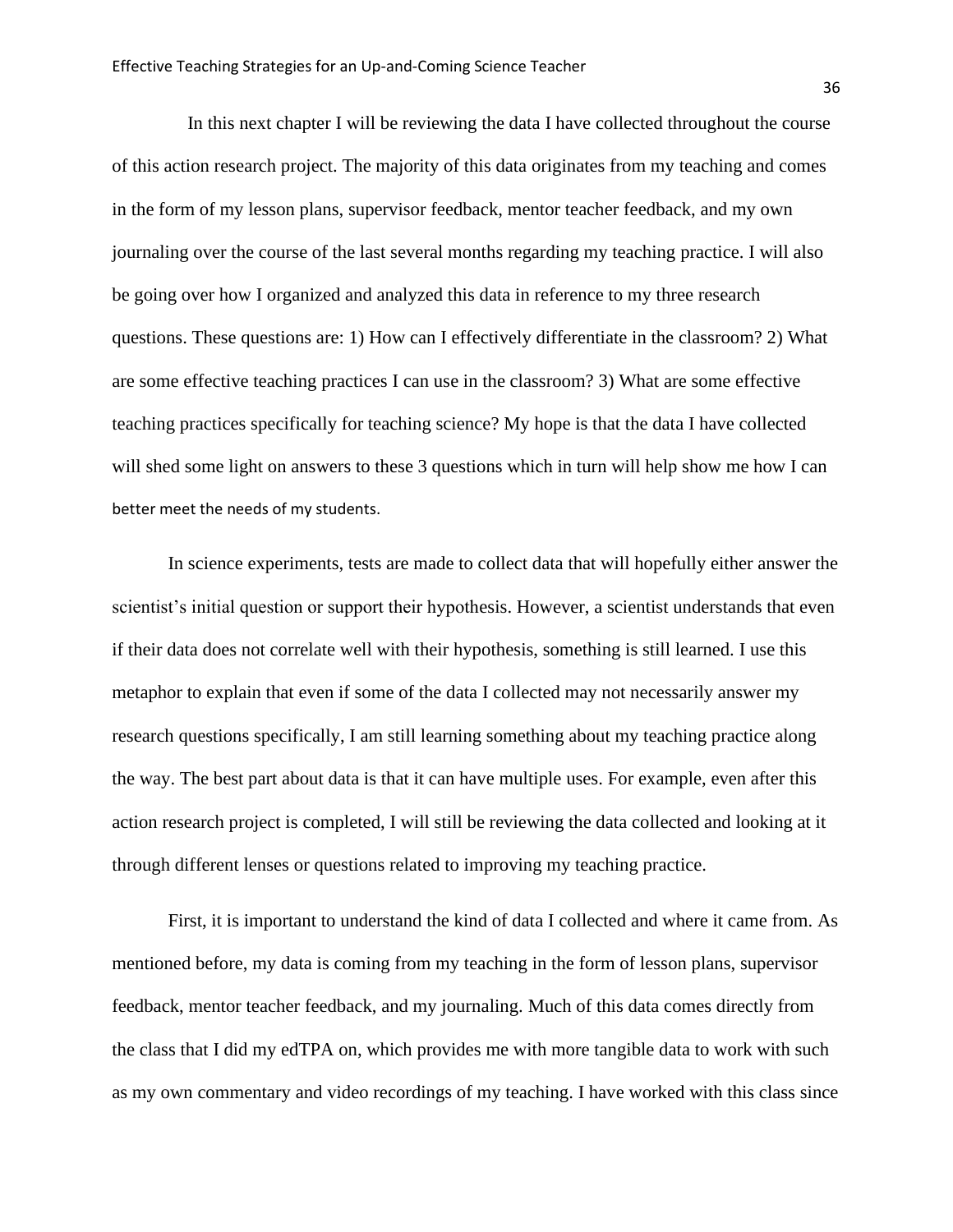October 2021, and I believe it best shows my progress over the course of this school year. It is important to note that this class was broken up into two subjects over the course of the school year. For the first half of the school year, it was an Earth Science class, and for this second half it was Physical Science. Although these are different subjects, the class consisted of the same students who were all freshmen in high school. I believe it is important to note this switch in curriculum mid-year, as this may have impacted some of the data that was collected.

# **Data Analysis on Effective Differentiation**

To review, my first research question is "How can I effectively differentiate in the classroom?" Note the phrasing of this question. While I was looking over my data, I was not necessarily looking to see improvement over the course of my research, although I did hope to see that. Indeed, I do notice signs of improvement over the course of this school year as I learned quite a bit about being a better teacher. This can be seen in the feedback from my supervisor, and cooperating teacher, and my own journals. To answer this research question, however, I am specifically looking for data about ways my lessons showed differentiation and whether that differentiation was effective or not.

To start with, I collected all my lesson plans and highlighted in blue the sections dedicated to meeting the needs of my students. I was specifically looking at students on IEPs and 504s as well as the needs of English Language Learners (ELLs). From there I peered through my lesson plans to find sections where my lessons showed or allowed differentiation and highlighted these sections as well. I then went over feedback from both my cooperating teacher (CT) and my supervisor and highlighted parts where they mention my using or lack of differentiation. Finally, I went through my journal and highlighted all sections dedicated to differentiation, culturally responsive teaching, and inclusive education practices. I found that there was quite a bit of data I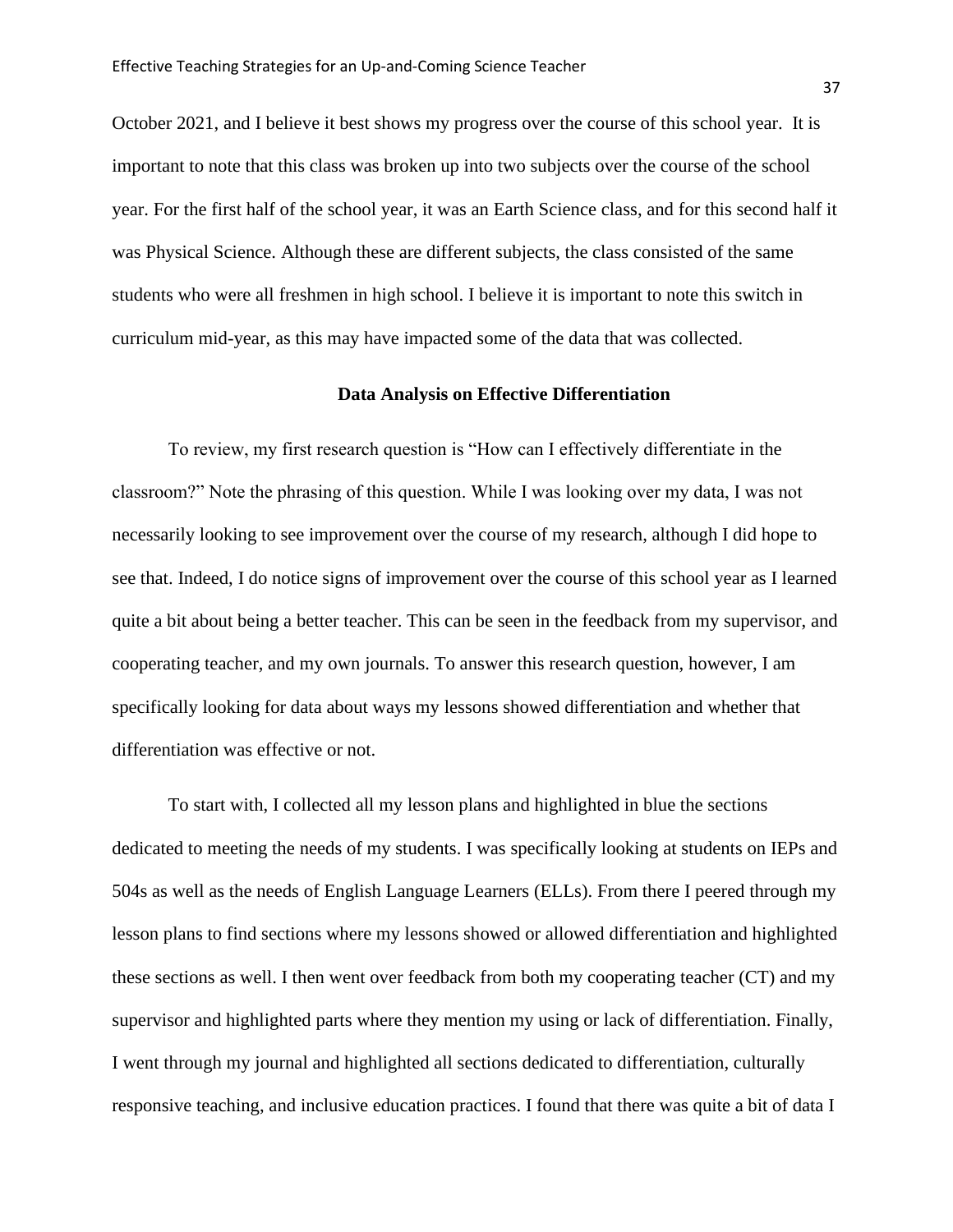had collected in regard to this topic. To be concise, I starred the sections that I believed were part of a larger pattern, theme, or were either a great success or failure. This is the data I will be referring to the most in this section, as I believe it most effectively answers the research question.

To begin this analysis, I looked at my first lesson plan I submitted to my supervisor and cooperating teacher. This was my first attempt at creating a lesson plan using Western Oregon University's lesson plan template. At this time, I was new to the process of filling one of these out, and so certain sections were certainly lacking in quality. This can be seen in my lesson plan data as the amount of detail increased in my plans over the school year. One of the key things I noticed from this lesson plan was the lack of specific context to my class in the section dedicated to addressing the needs of diverse learners, as seen in figure 1 below.

Figure 1

*Sand, Silt, Clay Lesson Plan*

**How have you addressed the needs of diverse learners? (Ex: IEPs, 504s, linguistic & cultural diversity, students without prerequisite knowledge, etc.)**

I will ensure that all students are understanding of the basic concepts of this lab before beginning it. I will ensure that vocabulary is repeated multiple times for those with different linguistic backgrounds. A part of this lab lets students choose something local to them, allowing them to share a little about themselves.

The Diverse Learners section of my Sand, Silt, Clay Lesson Plan.

Although what I listed are generally good practices for helping diverse learners, they were not specifically related to my students I was working with. My data shows that early lesson plans were not tailored well to fit the specific needs of my learners. For example, none of my students have different linguistic backgrounds. My early lessons also showed that I am not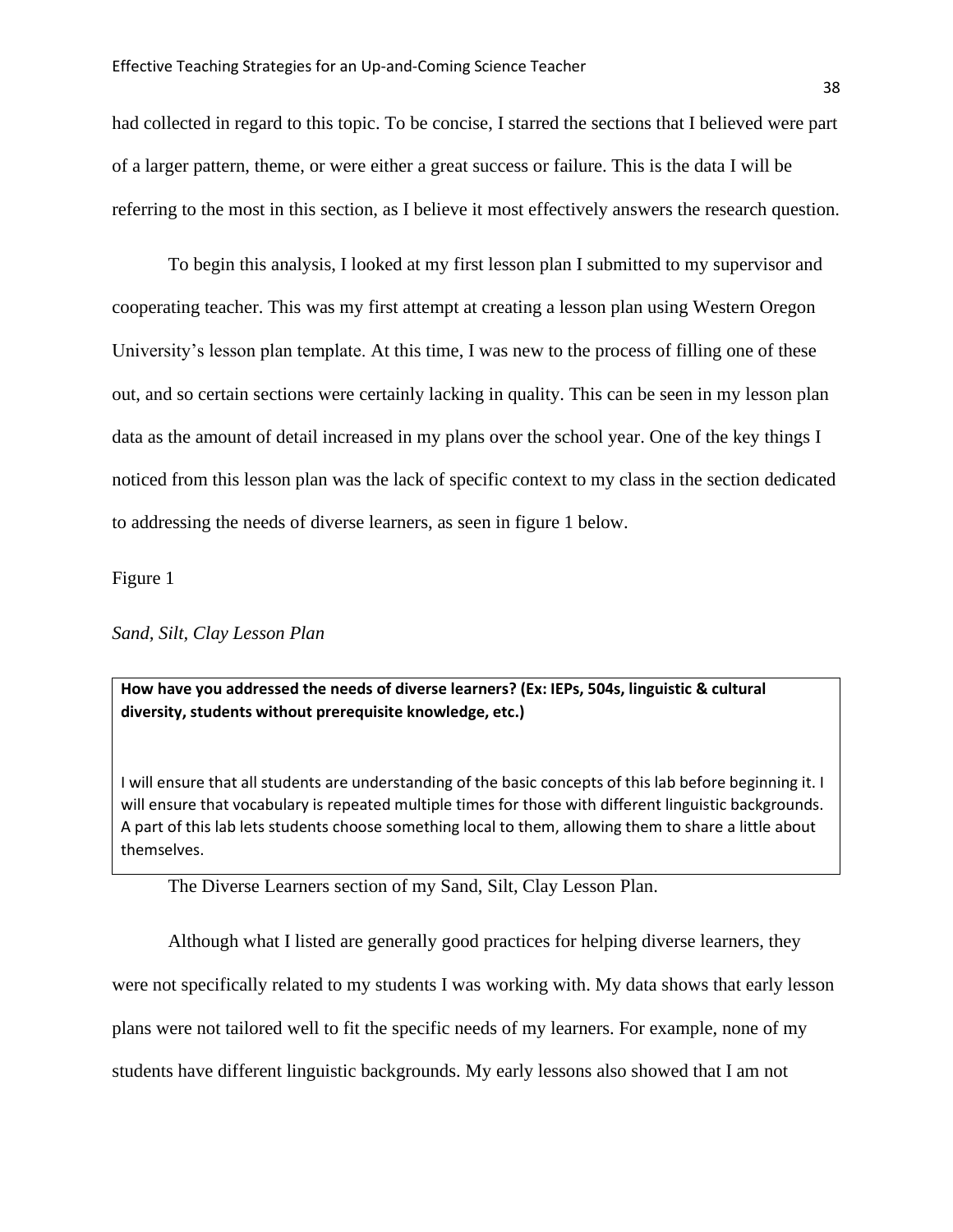addressing students who have IEPs. Feedback from my supervisor shows this when she wrote, "Try to be specific about how you are meeting the specific accommodations listed in any IEP's or 504s for your class". I address this data as I believe it is a good representation of what ineffective differentiation can look like. Something key to note, however, was feedback my CT had given me in regards to how the lesson was designed, "The class has struggled with tried and true grade-level activities throughout this school year. This custom lesson was a good fit for the group in these times". This reflection about catering lesson plans to suit the specific academic needs of students is seen throughout my cooperating teachers feedback.

Something key I noticed from my data was the effectiveness of making the content more personalized to the students' background and culture. When reviewing my journal from that unit series I noticed how students were thoroughly engaged and excited about the material, "A lot of students are talking about the specific type of soil they have for what they are growing. There are quite a few students who live on farms". This is in large part due to how important soil quality is for farming, which is a major industry in the school's area. Indeed, most of the students come from farming families, making this content very relatable. Students were so intrigued that they brought in their own soil samples from home to investigate. My lesson plan (see appendix 1) included an assignment where students were able to take an online soil survey of their own area. My journal reflects that the students were excited to do this and found the content more engaging this way, "Several students playing around with the map but also excitedly talking about the soil content around their homes". This trend of students being more engaged and enthusiastic about the material when it is relevant to their personal lives is seen in both journal reflections as well as feedback. For example, I conducted a lesson about earthquakes where I started off the lesson asking for students' personal stories where they were in an earthquake (figure 2). My supervisor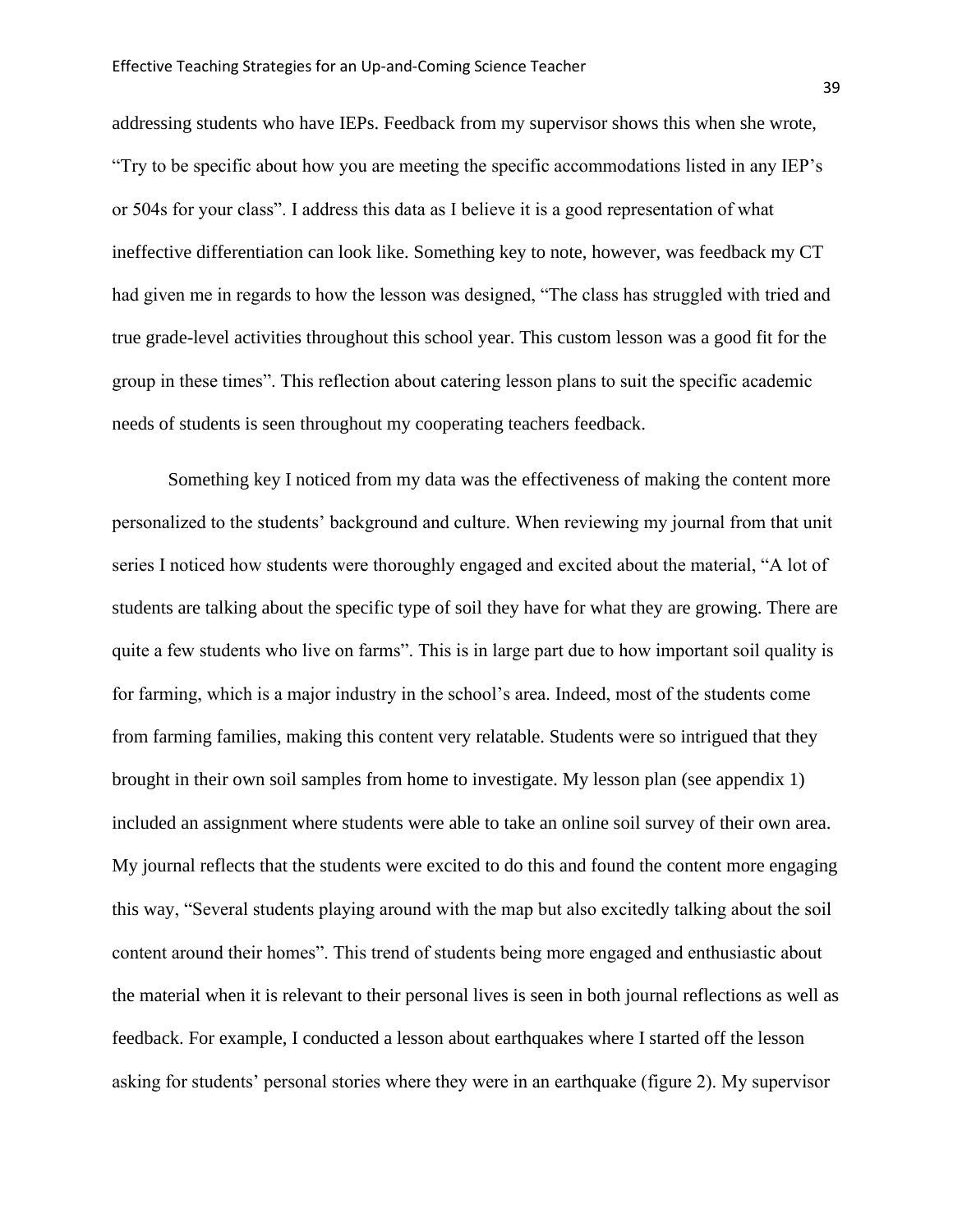noted in her feedback (figure 3) that not only were students engaged with this discussion, but that

I was able to obtain new information about their personal lives and backgrounds.

Figure 2

# *Earthquakes Lesson Plan #2*

# Motivation/Hook:

Engage: Ask the class when the last time they experienced an earthquake was and how it went. Follow up with questions like "Did you see the motion of the ground? What all moved because of it? What was damaged by the earthquake? What objects seemed safe from harm, and what objects were the most threatened by it?"

The Motivation/Hook section of my Earthquakes Lesson Plan #2

Figure 3

*Fall Observation Summary Page – 11/30*

*Classroom Management*

- Awareness positive/negative addressed
- Directions repeated examples/counter ex.
- Pacing of lesson
- Opening hook got students interested and sharing aspects of their lives you might not have learned about otherwise.
- Good work sharing stories of your own to build classroom community and trust
- I would have addressed the girls being loud at the beginning of class they did refocus themselves, but a quiet check in or use of proximity would have been positive.

My supervisor's notes (in blue) about my classroom management she observed from my

lesson, taken from the Fall Observation Summary Page – 11/30.

Something else I noted from my journal data was the overall success of certain activities

that allowed for students to be creative with their responses or products of understanding. These

activities mostly came in the form of group tasks, projects, or presentations that gave students the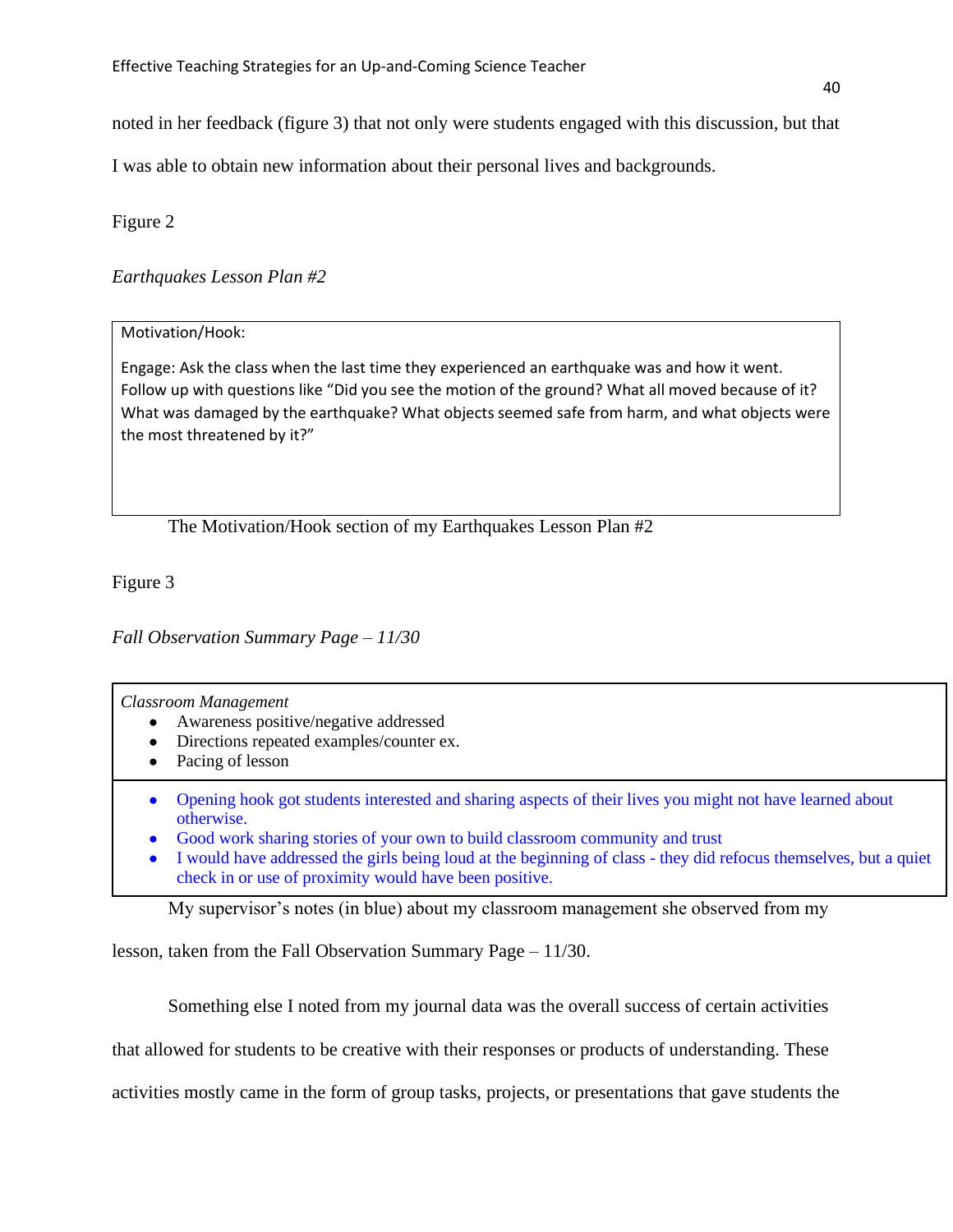freedom to present their understanding how they wanted to within certain guidelines. This can be seen in the journal entries reflecting the success of the earthquake tower activity "Students were very creative and proud of their tower designs", Rube Goldberg Machine activity "All of the class was on task with their machines today. Many asked me to come over and inspect their design, but also to show it off", and homemade thermos project "I am surprised to see Kyler so involved with his thermos. He is taking the reins in making it, of which I had never seen such passion before from him". These activities gave students a framework for what they needed to do to accomplish the task but were given the freedom to get there however they wanted to. My journal reflects that these activities not only made it more fun for the students, but it also reflected well in their scores and overall success in understanding the content. It gave students the opportunity to express themselves which helped me better understand them on a more personal level. It gave students with academic gaps a chance to catch up, while also giving students who had mastered the concept an opportunity to demonstrate their confidence in the material.

Earlier I mentioned a lesson I had done at the beginning of the school year that represented ineffective differentiation. Indeed I had noticed a trend in my data where if I did not make a specific plan for the lesson to address the needs of my students on IEPs and 504s, then they weren't likely to be addressed. My supervisor wrote a comment touching on this exact observation: "The diverse learners section will be stronger if you talk specifically about how you will apply the accommodations in their IEP/504 each day. Then have those accommodations addressed in your lesson plan as well. This reads very generic right now". Looking over my data of lesson plans later in the school year, I see a much more refined and relevant section dedicated to addressing the needs of diverse learners. This can be especially seen in figure 4 where I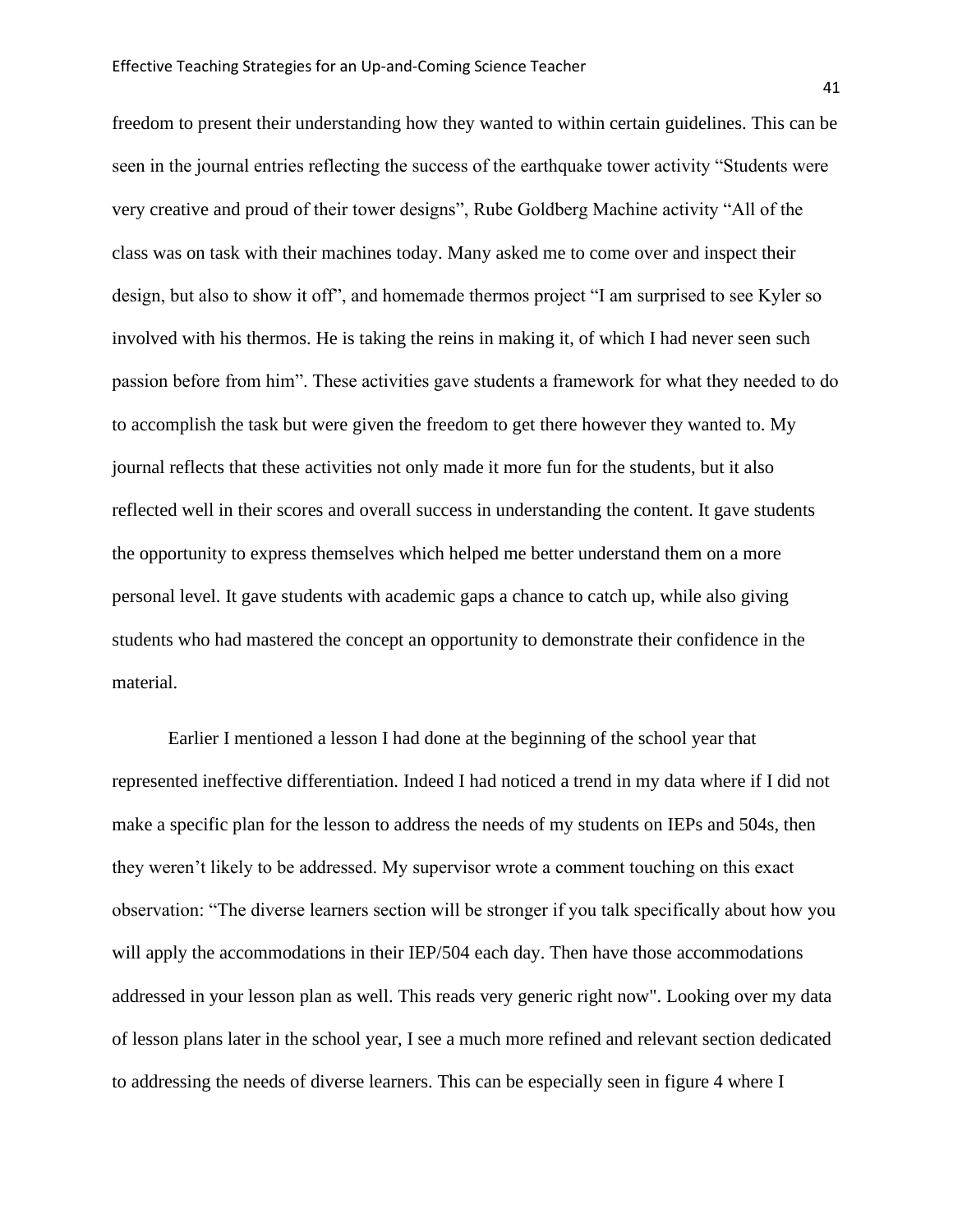retyped and adjusted my plan to address the needs of diverse learners after receiving that

previous feedback from my supervisor.

Figure 4

# *Energy Lesson Plan #2*

# **How have you addressed the needs of diverse learners? (Ex: IEPs, 504s, linguistic & cultural diversity, students without prerequisite knowledge, etc.)**

For students on IEPs and 504s, there will be an online copy of the notes taken during class. The instructions for the assignment handout will be given in writing and spoken by myself verbally. For certain students, a smaller workload will be provided should the assignment begin to look too challenging or they can turn in partial work. I will also check for comprehension of the instructions after I have given them. Students that need a quiet space to work on the lab can do so in an area deemed appropriate by the teacher as well as the special education counselor.

The Diverse Learners section of my Energy Lesson Plan #2

Without the context of what needs my students with IEPs and 504s have, this may seem vague. In truth it could be better written; however, this does in fact address the specific needs of several of my students. Once I started carefully planning and incorporating the specific needs of certain learners into my lesson plans, I noticed in my journals that I talked about having a larger success with these individuals as far as scoring and general understanding of the material went "Lenny had a much higher test score when she was able to utilize the supervised resource room. I am curios if she has anxiety when seeing people work through tests faster than she can". This also meant adapting my lesson plans to better suit the needs of my students. For example, early on in the school year I was handwriting my notes on the projector so students could take notes with me. Taking notes with students is generally a good practice; however, my handwriting made it hard for students in the back to read. My CT makes note of this in one of the feedback forms, writing, "I also recommend utilizing a slide show or pre-typed out text to aid in clarity/visibility.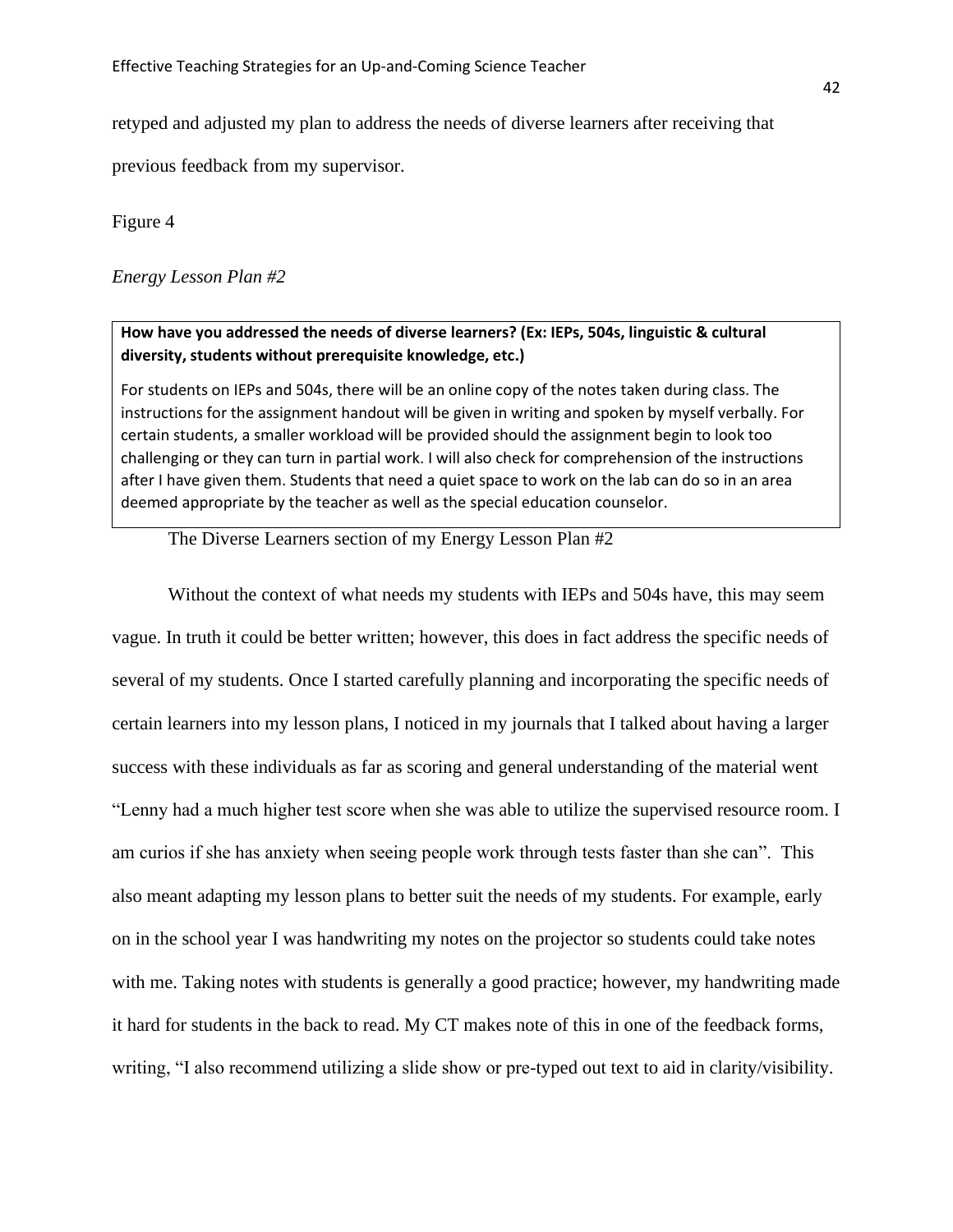The legibility from the back of the room was poor and probably made following along difficult for some students". My journal entries also reflect hearing complaints from certain students about not being able to read my handwriting. To correct this, I shifted to typing notes. I immediately noticed in my journal reflections a positive change in feedback from students as well as my CT for note taking, "Some students were relieved I was typing the notes, and Brock even said it was much easier to follow along as well as post on google classroom afterwards". Not only did this make note taking easier to read for students in the back, it also made it easier to put online for students with IEPs who need readily available access to online notes. This data shows that effective differentiation requires changing each lesson plan individually to suit the needs of my diverse learners.

#### **Data Analysis on Effective Teaching Practices**

For the next part of my analysis, I will be reviewing data that helps answer my second research question which is "What are some effective teaching practices I can use in the classroom?" Just like the previous section, I went through my lesson plans, feedback, and journals and highlighted the parts that focused on better teaching practices in yellow. My system was to highlight anything that mentions how I teach or structure the lesson, while making sure to not highlight anything that pertains specifically to science teaching as that will be the next section. Just like before, I starred the parts where I started to notice a trend or theme on important aspects.

To start this section of the analysis I wanted to look at classroom management. This data was geared more towards feedback from both my supervisor and CT, as they have a much longer experience in teaching than I do. Therefore, the data I collected from them helps discern certain aspects of my teaching that either were effective teaching practices or missed the mark. One of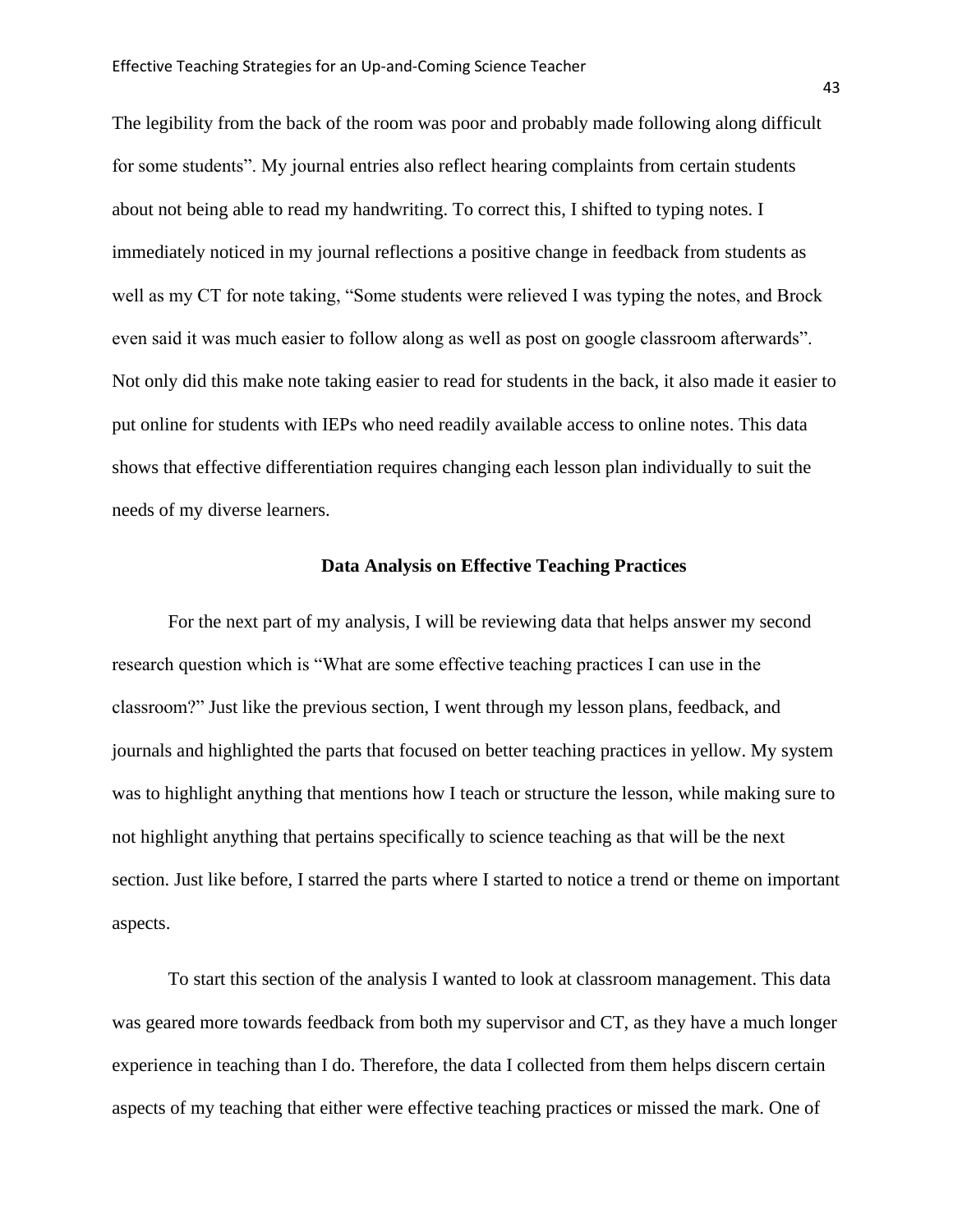the first themes I noticed with classroom management was my interaction with students. My CT has made comments on 4/5 lesson observation forms stating how good it was that I was checking in with students and walking around the room during activities. Figure 5 is one such example of that feedback and is similarly written on the other observation forms.

Figure 5

*Winter Observation Feedback Form-CT-2*

**Does the candidate utilize research-based behavior management strategies to promote an optimal learning environment such as high engagement strategies, Grinder techniques, proactive procedures/routines, etc.** 

Yes. Daniel has excellent class management skills and employs a wide variety of techniques. He is very proactive. During this lesson he moved from group to group and redirected behaviors around him while simultaneously assisting students with working through the problems.

My Cooperating Teacher's feedback about my behavioral management from the Winter Observation Feedback Form-CT-2.

It is interesting to note, however, that I noticed a different theme with my supervisor regarding classroom management. For 3/5 lesson observation forms my supervisor mentions disruptions or talking in the classroom that were not being addressed. Figure 6 is one such example of the feedback she gave me regarding classroom management that is typical of her other feedback forms. This data from both my supervisor and CT tells me that as far as classroom management is concerned, an effective teaching practice would be to walk around the room during activities and address behavioral or disruption issues immediately.

Figure 6

*Fall Observation Summary Page -11/3*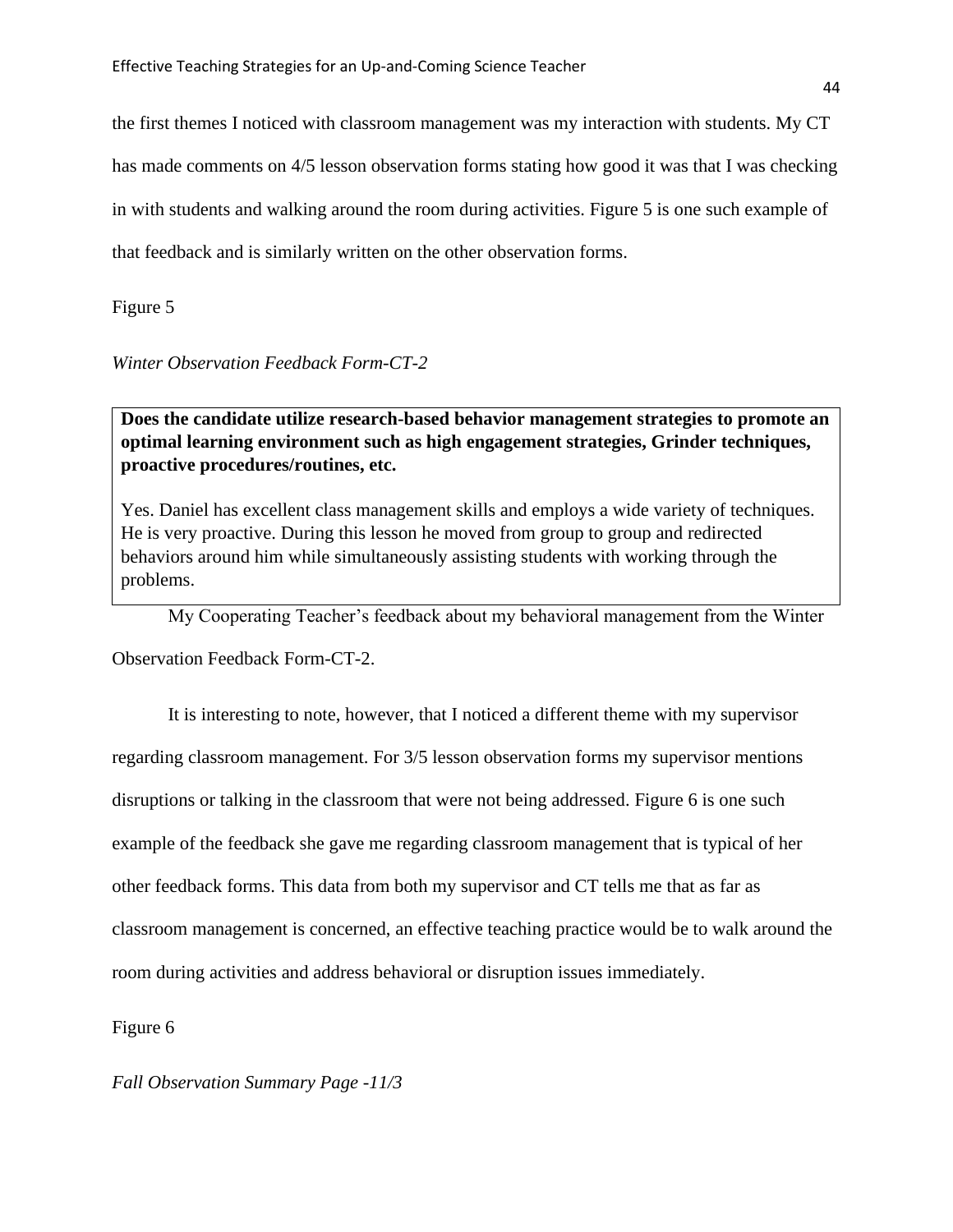*Classroom Management*

- Awareness positive/negative addressed
- Directions repeated examples/counter ex.
- Pacing of lesson
- Good clarifying statement on warm-up question about how long it takes soil to form. (nice awareness of potential confusion)
- Nice work addressing students by name.
- When a student says "not sure" on a cold call consider a "no opt out" policy ask follow up questions that will help guide them to an accurate response. Or in this case consider "I think \_\_\_\_\_ would be the best option." Do you agree or disagree, why do you think it's a good option?"
- Make sure students are not talking while you're giving instructions

Feedback from my supervisor (in blue) about my classroom management from a lesson

she observed, taken from the Fall Observation Summary Page -11/3

The next key theme I noticed when it came to my data regarding effective teaching practices was scaffolding. The term scaffolding is mentioned in both observation summary pages from the supervisor as well as the observation feedback form that both my CT and supervisor fill out (see figures 7 and 8, below). Both documents have a section dedicated to talking about whether or not the lesson was scaffolded and how. It is also key to note that scaffolding can take place over the course of one lesson, and the unit as a whole. Whenever the subject of scaffolding comes up, my Cooperating Teacher typically refers to the lesson series as a whole as shown in figure 7. In several of his comments regarding scaffolding he mentions the importance of what was taught in the lesson(s) prior as well as what was next and how it all fits together. My supervisor also mentions this, however; her feedback is based on only the small snapshot of the unit she gets to observe and so her feedback on scaffolding did not often touch on how things fit as a whole.

Figure 7

## *Winter Observation Feedback Form-CT-2*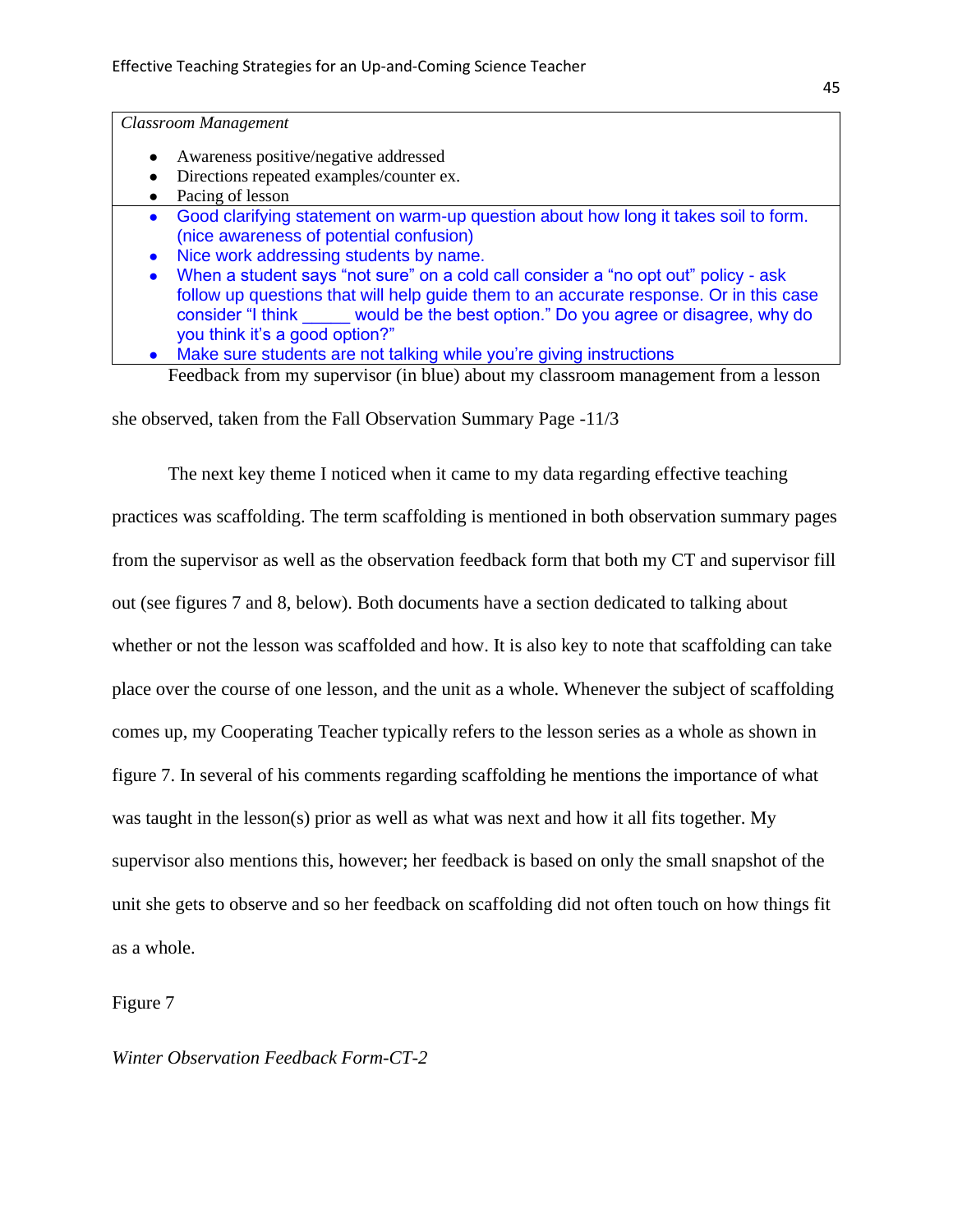# **Are lessons sequenced and scaffolded appropriately?**

Yes. Newton's Second Law had been introduced prior. This lesson was designed to give students an opportunity to practice and work through the mathematical component of the concept on their own. The mathematical skills required for the types of problems have been practiced routinely throughout the course. Applying them to this specific law was something that students were well prepared for.

My Cooperating Teacher's feedback about my lesson scaffolding, taken from the winter

observation feedback form.

Although my supervisor mentions scaffolding periodically as how the lesson fits in the overall unit, she mostly focuses on how the lesson itself is scaffolded. Some of the key themes I

noticed from the data is her emphasis on careful planning throughout the lesson, clarifying

instruction, and modeling which she explicitly mentions in 3 out of 5 observation summaries.

This was especially present in a lesson series I had done about potential and kinetic energy. As

shown in figure 8, she comments about the importance of modeling and how if improperly done

can lead to student confusion and a rocky transition to independent student work. This data helps

show me how vital scaffolding instruction is for effective teaching practices.

# Figure 8

# *Lesson Plan Supervisor Feedback – Energy Unit*

- Pre-planned questions and opportunities for students to engage in structured discourse to support the learning targets are limited and need to be further developed.
- When you are modeling kinetic and potential energy make sure that you come back to your definition of energy and that the demonstrations you do really provide concrete evidence for students of which has more kinetic or potential energy, not just that they dropped from different heights, but why does that mean it has more energy and where is the proof.
- Make sure to include gradual release and modeling in your lessons, don't rely too heavily on material form the textbook or prior lessons.
- Connections from one lesson to the next are not as strong as they need to be. Make sure to build a picture for students of how each of these lessons builds on yesterday.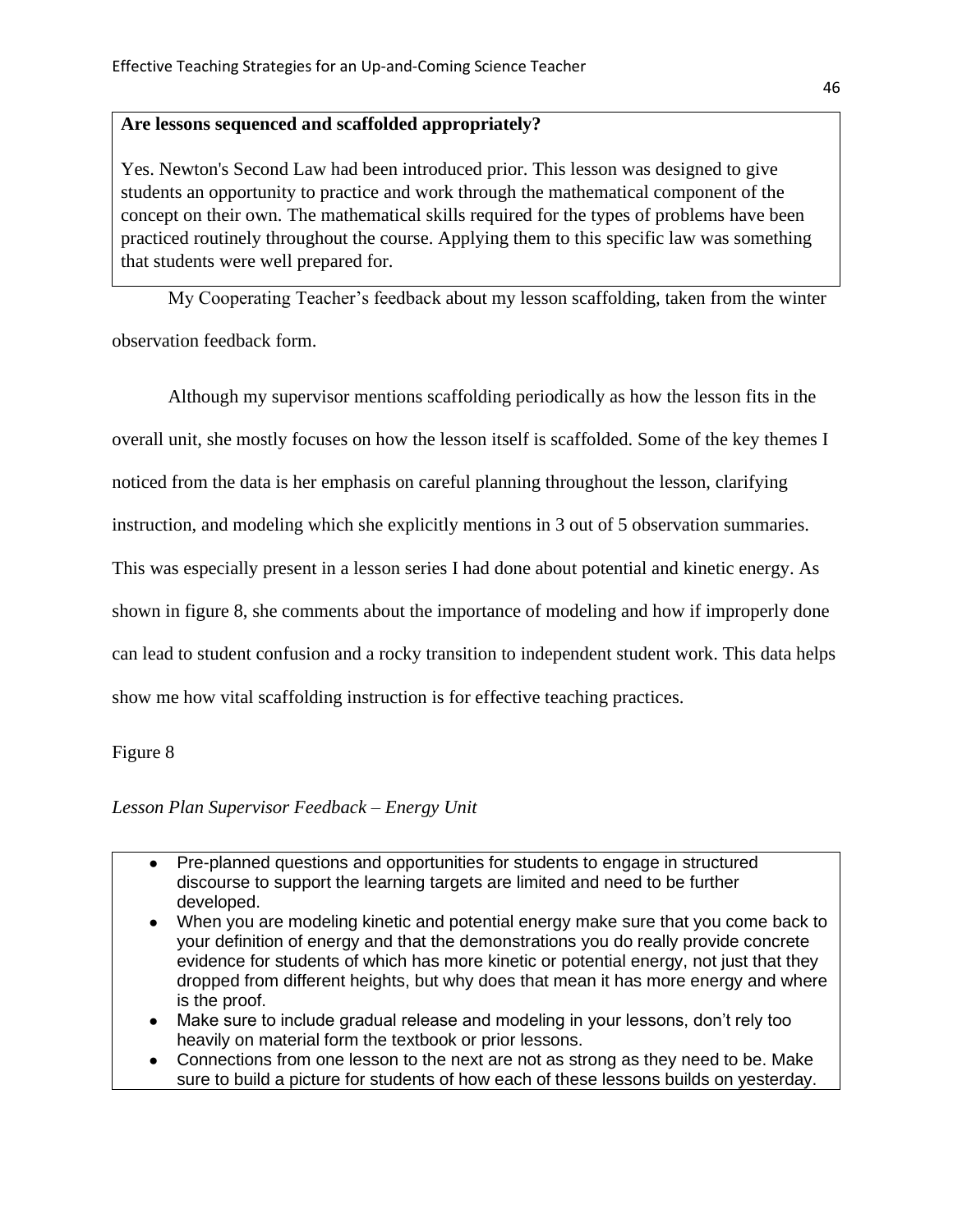My supervisor's feedback about my energy unit series lesson plans in regard to scaffolding and modeling.

Another key theme I noticed in regards to observations and comments on my lesson plans was using assessments to improve student outcomes and checks for understanding (CFU). These concepts were not only part of the observation feedback form, just like scaffolding was, but also part of the lesson plan template I would fill out for my lessons. This data already helps prove how invaluable assessments and CFUs can be, but it is important to understand how it can be done effectively. My data has shown me that both my supervisor and CT believe explaining the learning target throughout the class is vital to helping reach it. In this way the students and myself are reminded of what the goal for the lesson is that day and whether or not they are reaching it. In at least 3 of my lesson plans early on in the school year my supervisor made comments about coming back to my learning target at the end of the lesson. I noticed in my journal that as I started to incorporate that more over the school year that I had a much better idea at the end of each lesson as to whether or not my students met that goal. Figure 9 is a great example of this as it shows a lesson plan where I had students reconvene at the end of class and determine if they met the learning target.

Figure 9

# *Energy Lesson Plan #2*

**Learning Targets**: Students will be able to manipulate a simulation in order to answer several questions that will help them understand the relationship between potential and kinetic energy.

**Closure:** Evaluate: Have the class reconvene, letting students know that if any did not finish they may have time to work on it next class. Ask the class if now after this lab they can solve the question posed at the beginning of class which was "Can potential energy have an effect on kinetic energy?" Have the students explain their reasoning based on the data and observations they made from the lab.

Learning Targets and Closure section taken from my energy lesson plan #2.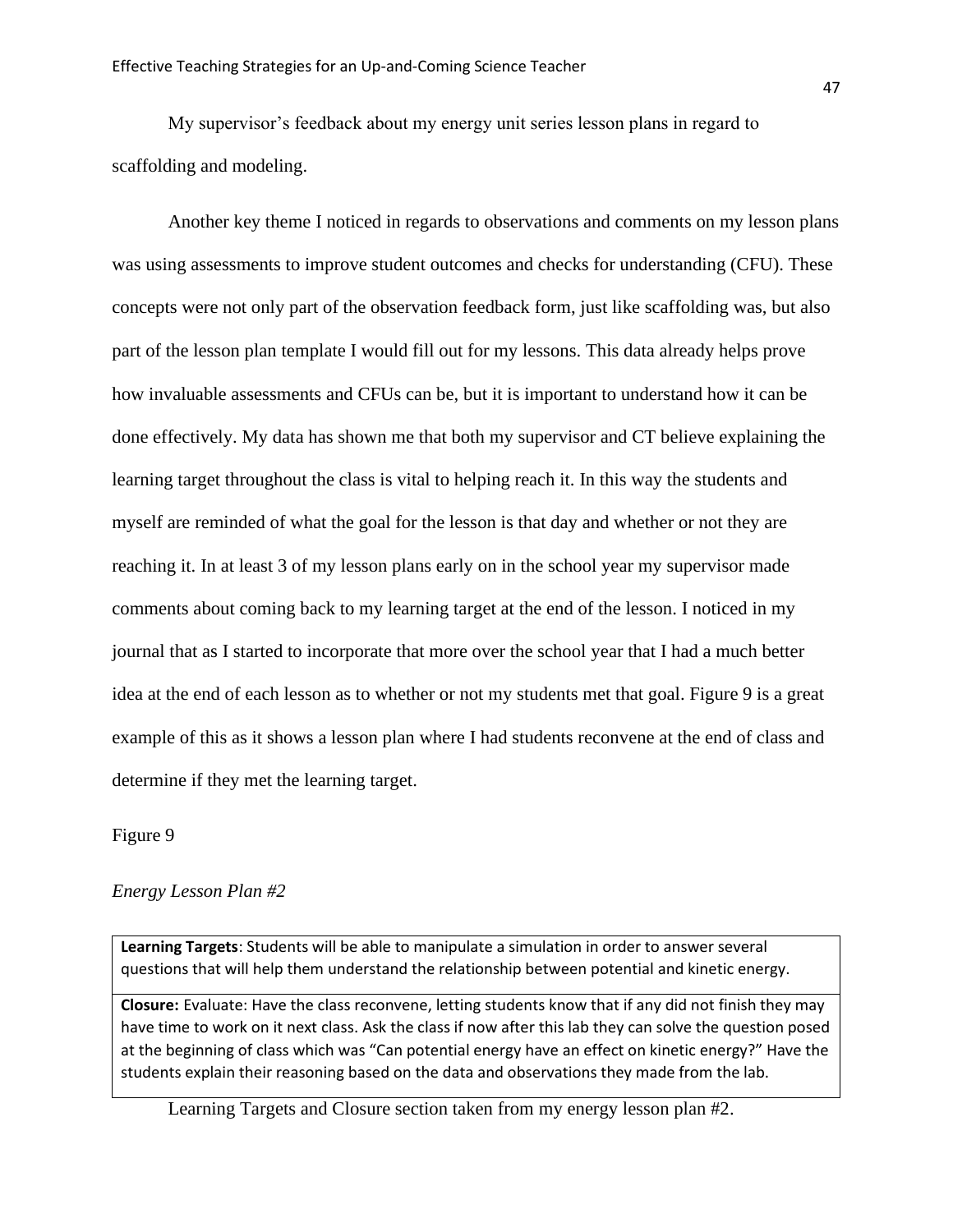As mentioned earlier, CFUs appear to be a key concept when it comes to incorporating effective teaching practices. In almost every observation summary page my supervisor mentions opportunities I could have done a check for understanding. This is not necessarily to say that I am severely lacking in them, but more so demonstrates the importance of heavily incorporating them throughout the lesson. Figure 10 best illustrates what my supervisor is looking for when it comes to checking for understanding that will help my teaching be more effective. My CT mentions in his observations that I frequently walk around the room during activities and ask students questions that helps demonstrate their understanding. Figure 11 is an example of the typical feedback he puts in this category, which demonstrates how highly he values this type of CFU. Indeed, walking around the classroom was mentioned by both my CT and supervisor on numerous occasions in their feedback. My data makes it clear, therefore, that walking around the room and checking for understanding frequently is a vital effective teaching practice that should be heavily incorporated with every lesson. As shown in figure 5 previously, it not only helps with checking for student understanding but also with behavioral management.

Figure 10

*Spring Observation Feedback Form-US-1*

**What are the next steps for the teacher candidate. Establish one or two specific and observable goals for the next scheduled observation.**

Use more CFU's, think time, quick writes, turn and talks, and practice when you are going over notes to allow you to monitor student understanding more effectively during the lesson.

Feedback from my supervisor about what my next steps or goals are that I should focus on with my teaching, taken from the Spring Observation Feedback Form-US-1.

Figure 11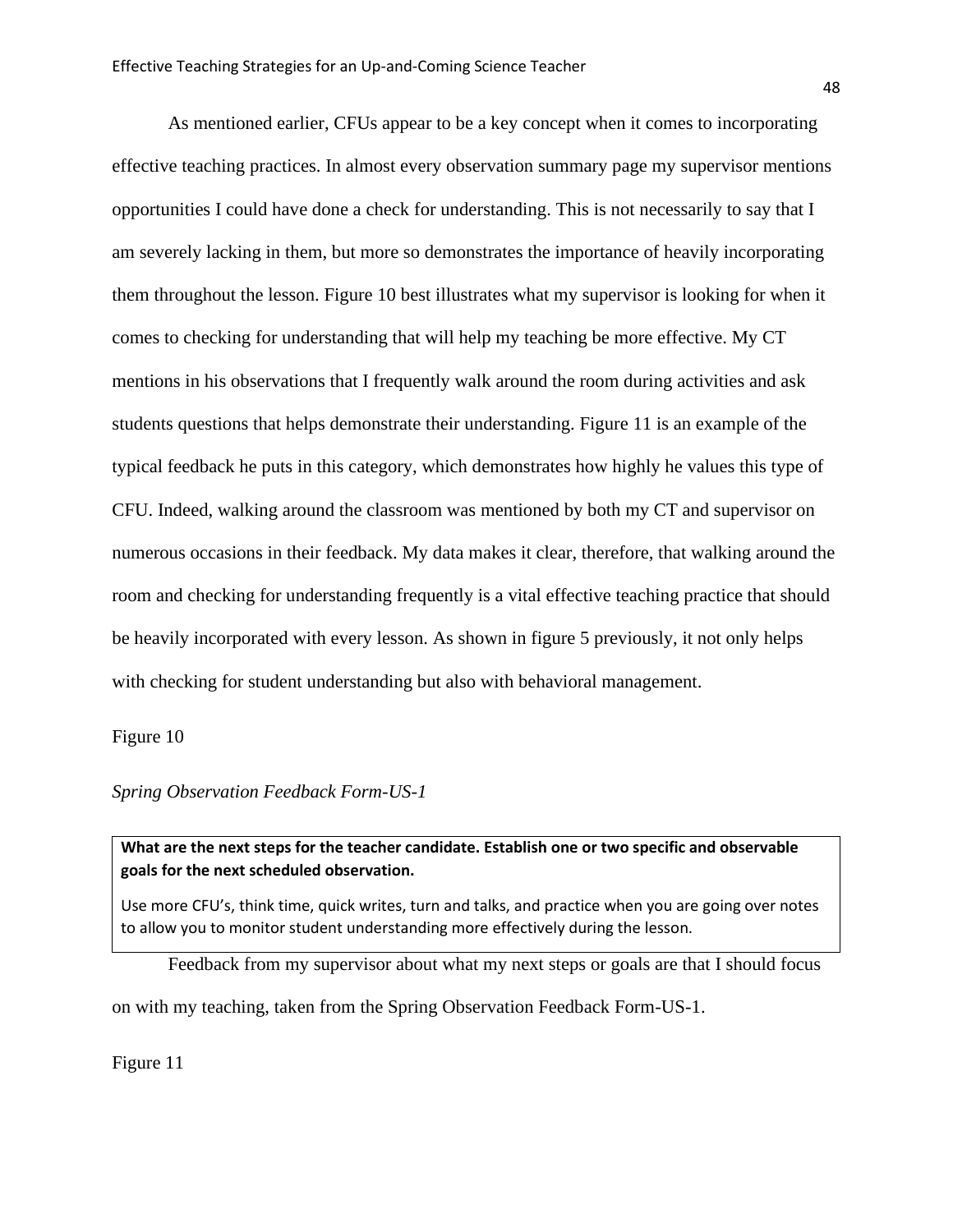*Winter Observation Feedback Form-CT-1*

# **Are checks for understanding and differentiation used to meet the needs of all learners?**

There was much informal checking on students and groups that occurred. I felt like you did an EXCELLENT job of moving from group to group posing questions that pertained to each group specifically. you have a knack for guiding students forward during activities by posing questions that lead them rather than telling them how to proceed.

My Cooperating Teacher's feedback about my checking for understanding, taken from the Winter Observation Feedback Form-CT-1

# **Data Analysis on Effective Teaching Practices Specific to the Science Classroom**

For this final segment of my analysis I will be going over my third research question which is "What are some effective teaching practices specifically for teaching science?" Similar to the last two sections, I pulled data from my lesson plans, journal entries, and feedback from both my CT and supervisor. The data acquisition process was similar to the previous in the fact that I combed through the material highlighting teaching practices that were specific to teaching science in red. I then starred the highlighted sections that I noticed carried a certain theme or trend.

One of the first themes I noticed from my data was the importance of questions. What I mean by that is asking students questions to guide them to finding the answer, observation, or discovery. This is all part of inquiry-based learning which is a key teaching strategy for teaching science. Although I was already aware of this type of learning before this project, it was good to be able to see reflections in my journal documenting how often my CT used it in the classroom. This just goes to underline how vital inspiring curiosity in the science classroom is. Figure 12 demonstrates well the importance of asking students questions to build on the curiosity they may have on the topic. In this example my supervisor talks about using additional questions to help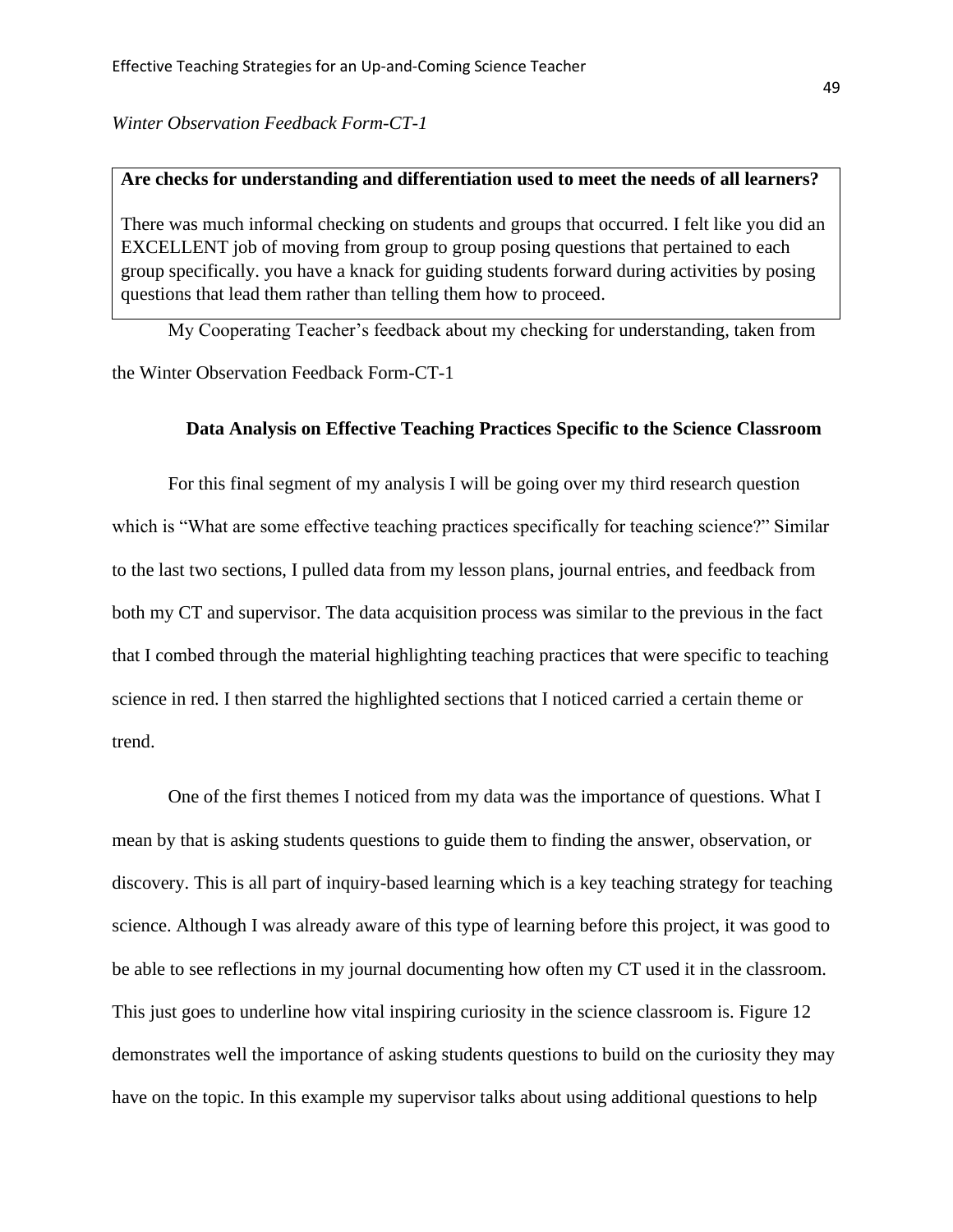better segue from the video students just watched to the activity they will be doing next. She already believed I did a good job with getting students curious and talking about the material but goes on to write about how there was more opportunity to promote inquiry.

Figure 12

# *Fall Observation Feedback Form-US-2*

# Lesson has an opening/hook?

The hook was good. I think you could have asked for a little more information on what they saw/felt, but I loved that it got students sharing and you learned new information about your students through the hook. It directly tied to and supported the lesson. Could you have added a few sentences about how if they were concerned that the buildings would survive and how they could be designed better to link it to the activity more?

Feedback from my supervisor in regards to my lesson's opening hook, taken from the Fall Observation Feedback Form-US-2.

I also noticed that although the questions were important, it was more important that the questions pointed towards the core concept being taught. What this means is the questions should not only show students how to get to the answer, but also help them achieve that "lightbulb" moment where they now understand the how/why it is the answer. Figure 13 is a snapshot of a lesson plan where I did not properly set up higher order questions for the students. This means the questions I had prepared for the students were not deep or meaningful enough to engage them in the larger topic as a whole. Instead these questions merely scratched the surface of the topic, and if anything just led students to answer the specific question related to that lab. Data from my journal reflections also show that when I was able to engage students with how/why questions, they were more likely to grasp the big idea concepts better. My journal also reflects my CT using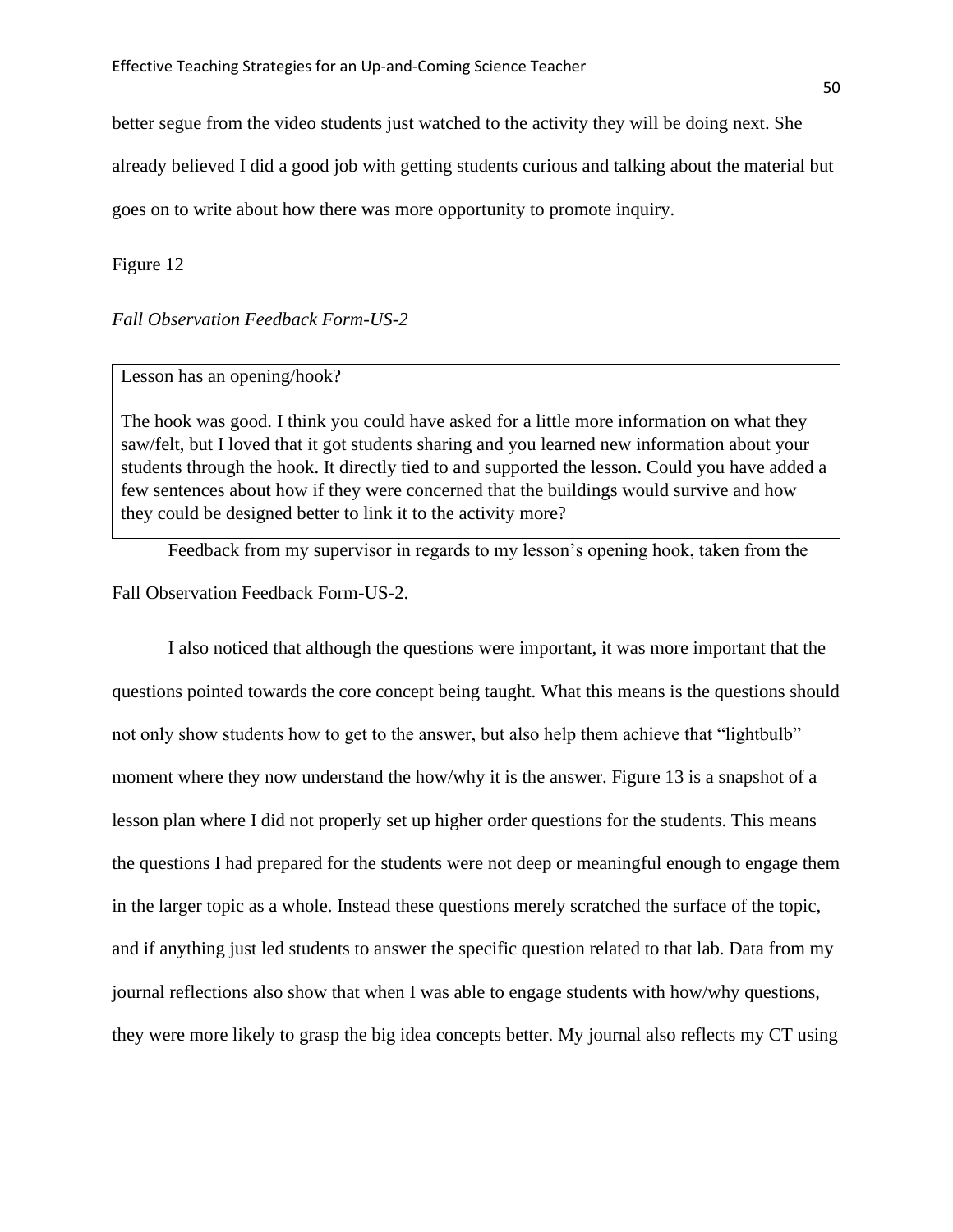how/why questions frequently in his assessments with students so that he can better gauge how

well they are understanding the core concept.

Figure 13

# *Variables of Whitening Lesson Plan*

#### $10$ Elaborate/Evaluate:

mins Once the majority of the groups are done, regain the class's attention to the front of the room. Ask each pair where they would rate each brand of paste from 1-4 with 1 being the best and 4 the worst. Ask the students what the dependent and independent variables were in this experiment. Ask the students what their different techniques were for brushing, and if each group having different methods of testing would produce different results (there is usually not a 100% agreed consensus on the worst/best).

#### Group Application:

Students will refocus their attention back to the teacher once they are finished with the lab. They will then discuss their results, talking about their methods of testing and how that may have had an impact on why other partners got different results than they did. Students will realize the importance of variables and keeping consistency when testing for accurate results.



Plan out the specific questions you will ask. Make sure to have questions that require them to engage in higher order thinking skills. Take it a step further than the lab hangout. You should be adapting it from its original form anyway to better fit your student population.

Screenshot taken from my Variables of Whitening lesson plan which shows a part of my lesson plan and my supervisor's feedback about getting students engaged in questions that lead to higher order thinking skills.

An interesting theme I noticed from my analysis of the data was the importance of demonstrations. I understood that demonstrations are a key part in helping students understand concepts as well as grab their attention and spark their curiosity, but I was surprised to find so many comments or feedback relating to these demonstrations from my lesson observations. These comments are not necessarily implying that I am doing bad demonstrations, but more so that there are so many ways I can add on to them and promote more inquiry from them with the types of questions I pose to students. Figure 14 is a good example of this as it shows my supervisor's comments on my chemistry demonstration. Note the first comment where she suggests asking the question why, which points back to inquiry-based learning as a key theme. I noted from my journal reflection from this particular demonstration that I did not have a long list ✓ ∃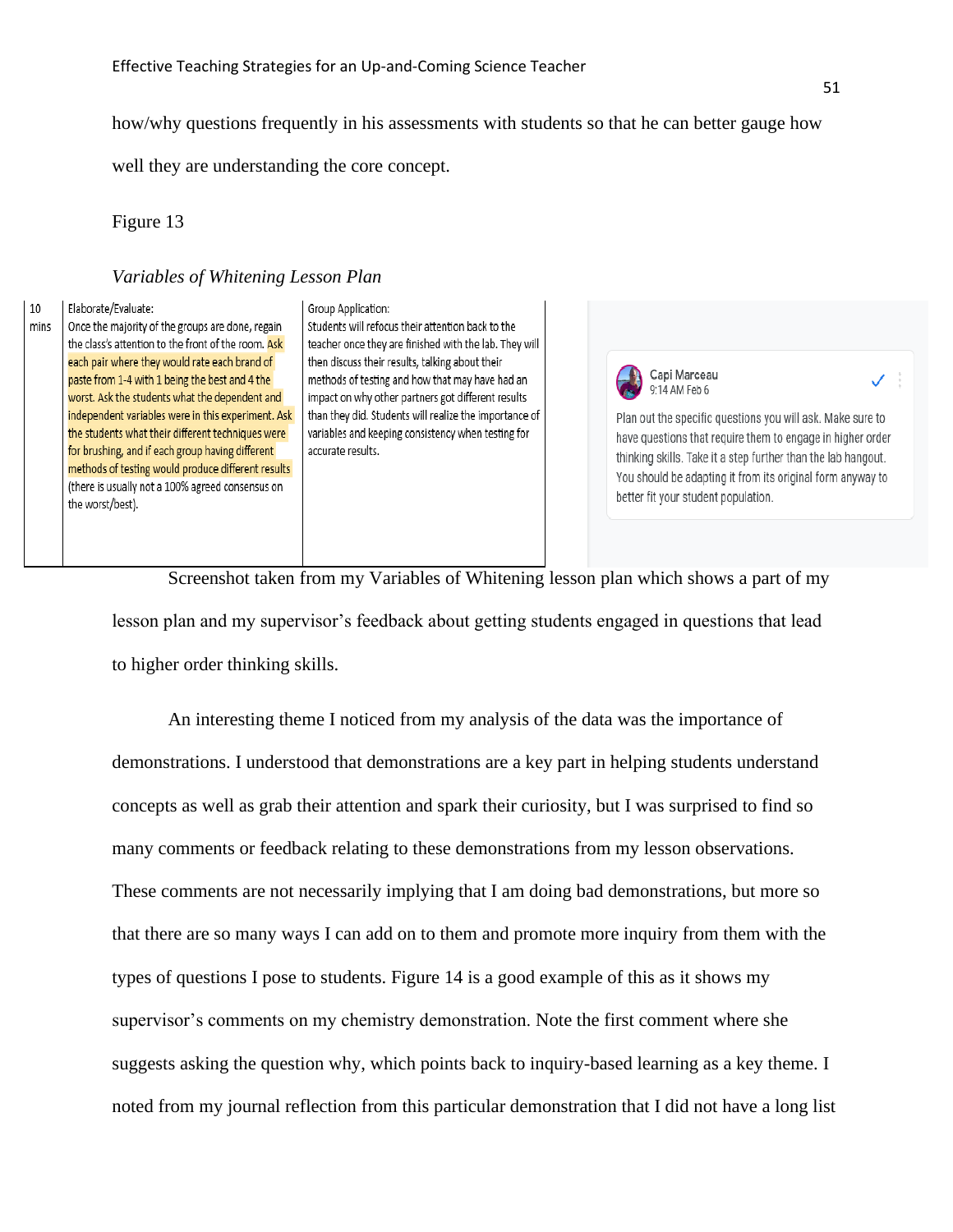of questions that would help engage students with the core concepts being taught in class "Need to prepare more questions for these kinds of demonstrations. Too much silence, should have used sticky note with a list of topics". My data clearly shows that when I have practiced a demonstration and spent time preparing the questions I would ask students, I was more likely to be confident with the demonstration and have a more engaging experience for the class. I also noted this trend with my CT's lessons and demonstrations. Whenever he practiced demonstrations and wrote down questions to ask the class ahead of time, he was more likely to have a successful demonstration.

Figure 14

*Spring Observation Summary Page - 4/21*

*Instructional Delivery (1):*

- Communicates targets/directions/procedures
- Lesson(s) sequenced/scaffolded appropriately
- Checks for understanding and differentiation used to meet the needs of all learners
- WHY will it create hydrogen gas?
- Good connection to zephyrs (blimps) Why were they using hydrogen? Boom a student basically filled it in for you - the US put an embargo on He to prevent Germany from having the blimps, so they resorted to using hydrogen.
- I like to have the balloon up toward the ceiling more so the flames roll out also leave black char marks on the ceiling which I'm sure admin hates, but Chem students think is really cool.
- I like to think of them as a "partial picture" as opposed to the models not being true science is evolving reinforce this
- Cookie dough model didn't have protons and neutrons positive matter with negative particles inside.
- Instead of telling them where neutrons/protons go, ask them.
- CFU where do you put the first electrons you fill in?

Feedback from my supervisor (in blue) about my instructional delivery from my valence

electron lesson she observed, taken from the Spring Observation Summary Page – 4/21

Along the topic of demonstrations comes another important theme which is hands-on

activities. Prior to this project, I was already aware of the importance of having students engage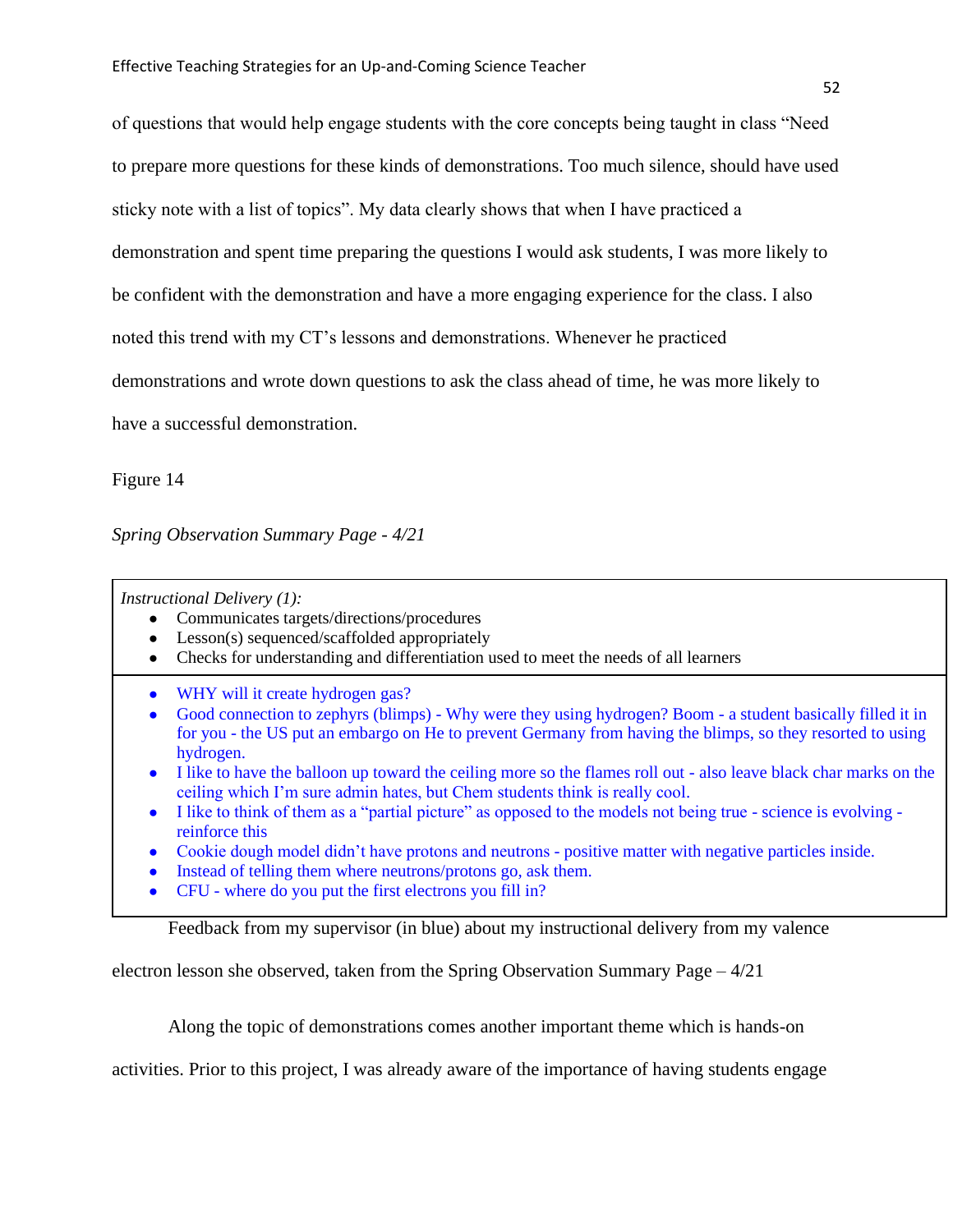with hands-on activities in the science classroom. This can be seen in my lesson plans from early on in the school year such as figure 15 from my first written lesson plan for an observation. At the time I had planned very little instruction or structure to these activities. One of my journal entries reflects this lack of structure leading to students getting off task, "I did not have a good lineup of questions for students to answer while investigating their samples. Some of them quickly got off task and it was difficult to get them engaged". Students were more likely to play around and explore the activity than they were to learn some of the key concepts for that lesson. In the example you can see my supervisor's notes which reflect this lack of structure. As I continued on in my school year I see progression to more structured activities in my lesson planning. My journal reflects that these activities had abundantly more success in getting students to learn the major concepts while engaged in the hands-on activity. Figure 16 is an example of a hands-on activity I had used later in the school year. Note that I ask students to explain how their activity relates back to the core concepts being taught in the lesson. I utilize "why" questions that again promote inquiry-based learning and allow students to attain that "light bulb" moment through their own accord. My journal reflects lessons like this having a wide range of success.

## Figure 15

# *Sand Silt Clay Lesson Plan*

| $10 - 15$<br>min | Teaching OR Group OR<br>Independent Application:<br>Tell students to get into pairs (or 3) and to discuss<br>amongst themselves what kind of material they<br>have in front of them. Each table should have a cup<br>filled with either clay/silt, clay/sand, sand/silt. The<br>percentage should be mostly 20/80 so that students<br>don't have a hard time determining what it is.<br>After some time have a discussion about their<br>results | Teaching OR Group OR<br>Independent Application:<br>Students will discuss with their partners about the<br>kind of soil they have in front of them. They will | Capi Marceau<br>Nov 2, 2021<br>Consider scaffolding and if there should be any planned<br>questions to help them arrive at a reasonable conclusion. |
|------------------|--------------------------------------------------------------------------------------------------------------------------------------------------------------------------------------------------------------------------------------------------------------------------------------------------------------------------------------------------------------------------------------------------------------------------------------------------|---------------------------------------------------------------------------------------------------------------------------------------------------------------|-----------------------------------------------------------------------------------------------------------------------------------------------------|
|                  |                                                                                                                                                                                                                                                                                                                                                                                                                                                  | utilize water and touching the substance to<br>determine what it is mostly made of.                                                                           | Capi Marceau<br>Nov 2. 2021<br>How will they know to do this? What instructions will you<br>need to give them?                                      |
|                  |                                                                                                                                                                                                                                                                                                                                                                                                                                                  |                                                                                                                                                               |                                                                                                                                                     |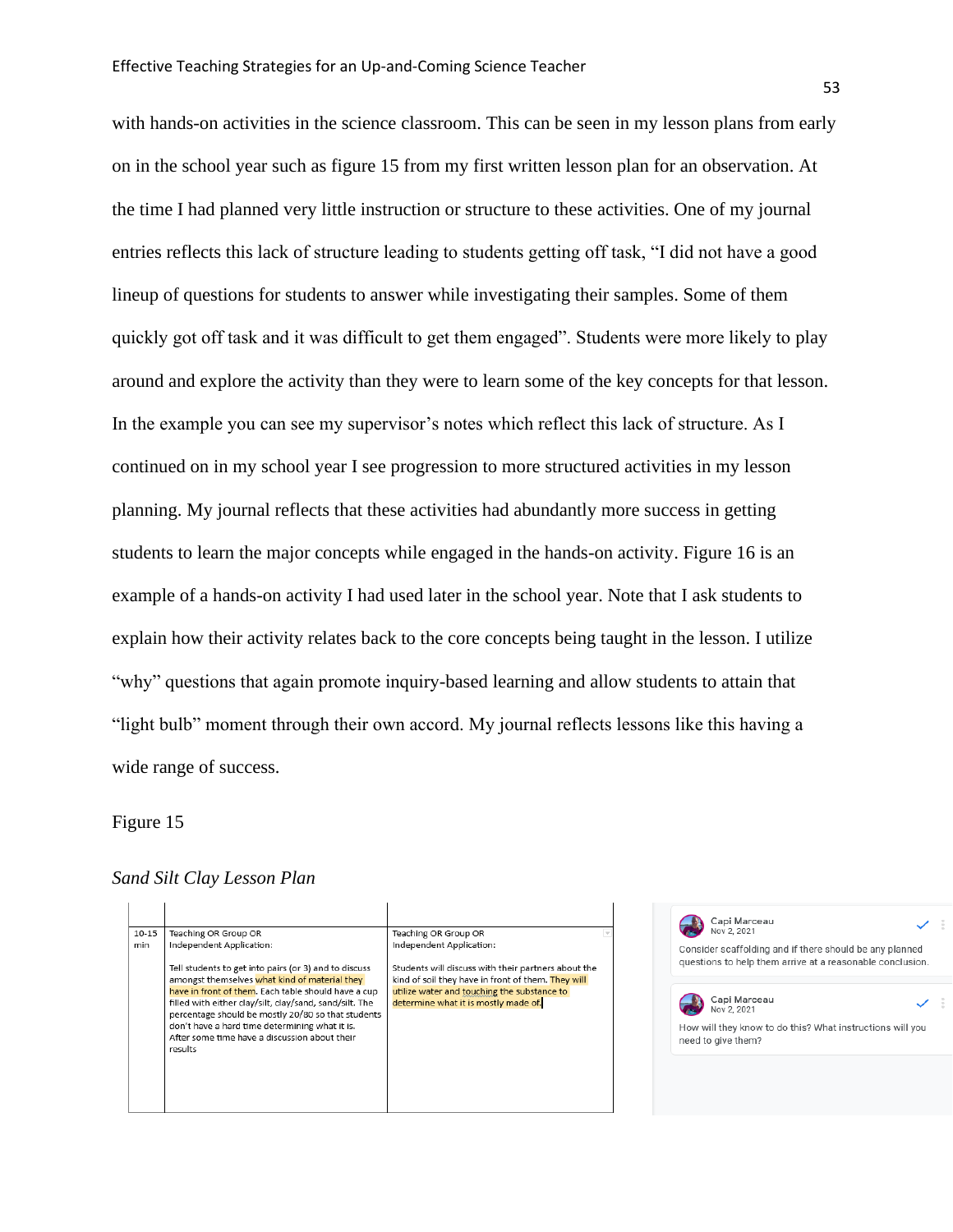Screenshot taken from my Sand Silt Clay lesson plan which shows my planning and my

supervisors feedback about it.

Figure 16

*Energy Lesson Plan #3*

|      | <b>Group Application:</b>                   | <b>Group Application:</b>                      |
|------|---------------------------------------------|------------------------------------------------|
| mins | Evaluate: Walk around the room and have     | Evaluate: Students will have their Rube        |
|      | each group demonstrate their Rube           | Goldberg machines evaluated by the teacher.    |
|      | Goldberg machine. Ask the group where       | They will ensure that they are ready to answer |
|      | potential and kinetic energy is being used, | where potential and kinetic energy is being    |
|      | why they chose their design, and what       | used, why they chose their design, and what    |
|      | measurements they would need to take if     | measurements they would need to take if they   |
|      | they wished to calculate the potential and  | wished to calculate the potential and kinetic  |
|      | kinetic energy.                             | energy.                                        |

Part of my lesson plan taken from Energy Lesson Plan #3 in which I have prepared a series of questions that students must answer about the Rube Goldberg Machine.

Along with the theme of hands-on activities I noticed a new theme emerge from my journal reflection data. As the school year progressed into material that I was not as familiar with, I started to turn more towards using the textbook. Although this at first was a smooth transition, it eventually became more of a bad crutch. Figure 17 is an example of when my supervisor started to notice this trend of using the textbook instead of other forms of teaching. My journal reflections during this time show that students were less engaged in the material and were more likely to run into behavioral problems, "Abby and Allie were very vocal about not wanting to use their textbook today, and their attitudes are starting permeate with the rest of the class". Indeed, it felt like class time was more of a grinding experience than it was an exciting and inquisitive learning experience. My data therefore reflects the importance of incorporating more hands-on activities and demonstrations, as typically these activities created a more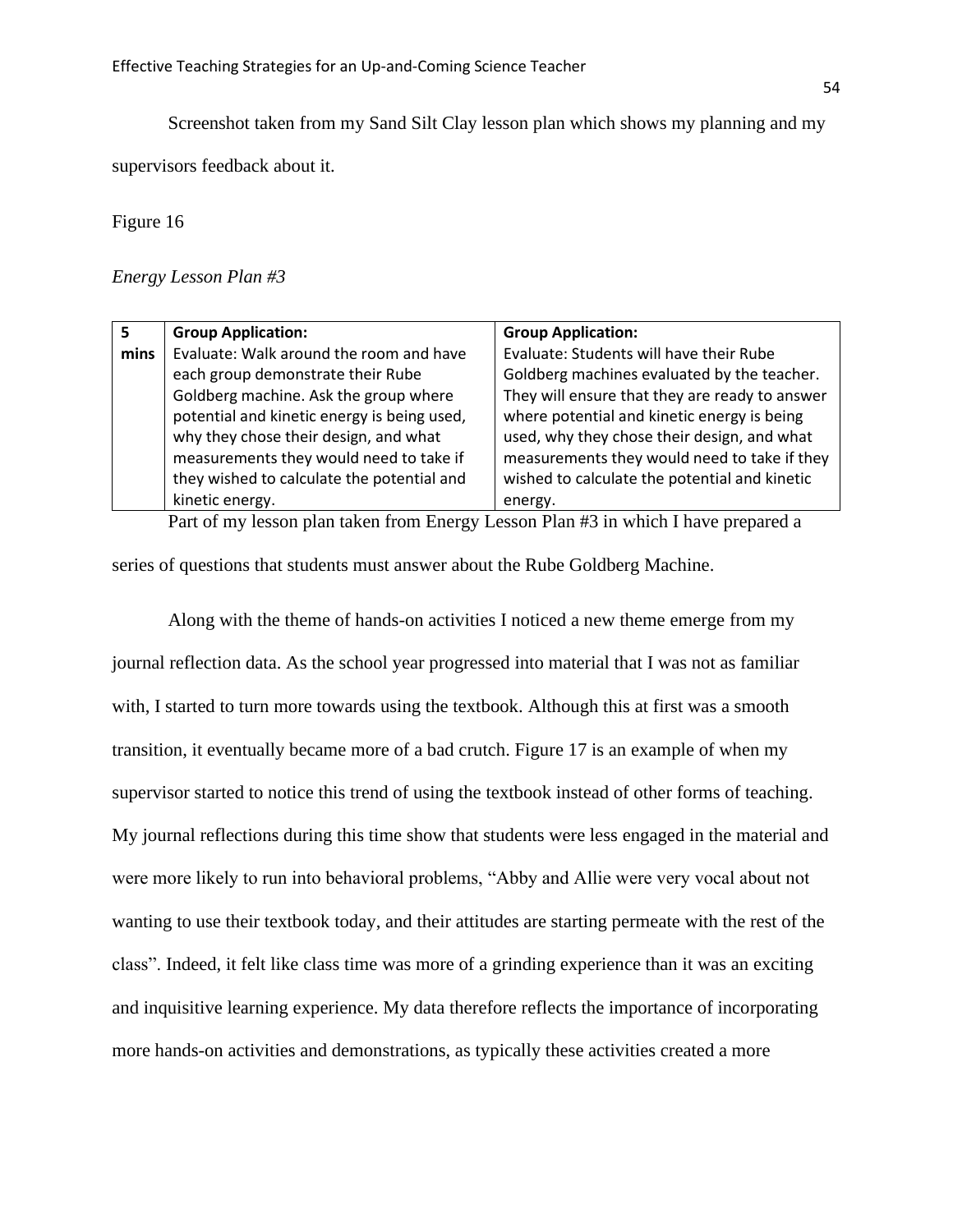engaging atmosphere in the classroom. Although a textbook is a useful tool to help learn a

concept, it should not be heavily relied upon in the science classroom.

Figure 17

# *Thermal Energy Lesson Plan #1*

| 15   | Teaching/Independent Application:                                                                    | Teaching/Independent Application:                                                                      |                                                          |
|------|------------------------------------------------------------------------------------------------------|--------------------------------------------------------------------------------------------------------|----------------------------------------------------------|
| mins | Explain: Have the class take out their notebooks and                                                 | Explain: Students will take out their textbooks and                                                    |                                                          |
|      | textbooks and turn to page 138. Have volunteers<br>read parts of page 138 and 139, stopping to write | notebooks and turn to page 138. They will then<br>volunteer to read aloud the sections in the book and | Capi Marceau                                             |
|      | down the vocab word temperature and thermal                                                          | write down the key vocab words as they come along.                                                     |                                                          |
|      | energy. Now have a volunteer read the first                                                          | After writing down the definition of the vocab word                                                    | How else can you introduce this information? Can we move |
|      | paragraph on Heat, again stopping to write down                                                      | heat, students will then write two sentence                                                            | away from the textbook?                                  |
|      | the definition of the vocab word heat. Have your                                                     | examples clearly showing the difference between                                                        |                                                          |
|      | students highlight in their notebook the definitions                                                 | the words heat and temperature. Students will then                                                     |                                                          |
|      | of heat and temperature. Have the class write down                                                   | share their examples with the class so that everyone                                                   |                                                          |
|      | at least one sentence example using the word                                                         | has a much better understanding of the difference                                                      |                                                          |
|      | temperature correctly, and another sentence using                                                    | between these two vocab words.                                                                         |                                                          |
|      | heat correctly. Ask a couple volunteers to share                                                     |                                                                                                        |                                                          |
|      | their examples, and ensure that most of the class                                                    |                                                                                                        |                                                          |

Screenshot taken from my Thermal Energy Lesson Plan #1 which shows my lesson relying on a textbook and my supervisors feedback about that.

The final theme I noticed in regards to effective teaching practices specific to the science classroom was the use of technology. One of the first lessons my supervisor observed incorporated the use of Chromebooks to access a website to conduct a soil survey as shown in figure 18. My journal reflection from that lesson talks about how successful that activity was as students were not only engaged with using the technology but it was also a personalized experience as students needed to look up the soil composition of the area around their home. Although my data is rather unclear as to why, there was a long gap between that lesson plan and the next time I utilized technology such as Chromebooks in the classroom. Going through my lesson plans over the course of the school year I noticed that using videos and certain scientific tools were integrated throughout the lessons, but the use of Chromebooks had diminished almost completely. That is, up until a journal entry where I talk about how a student asked why she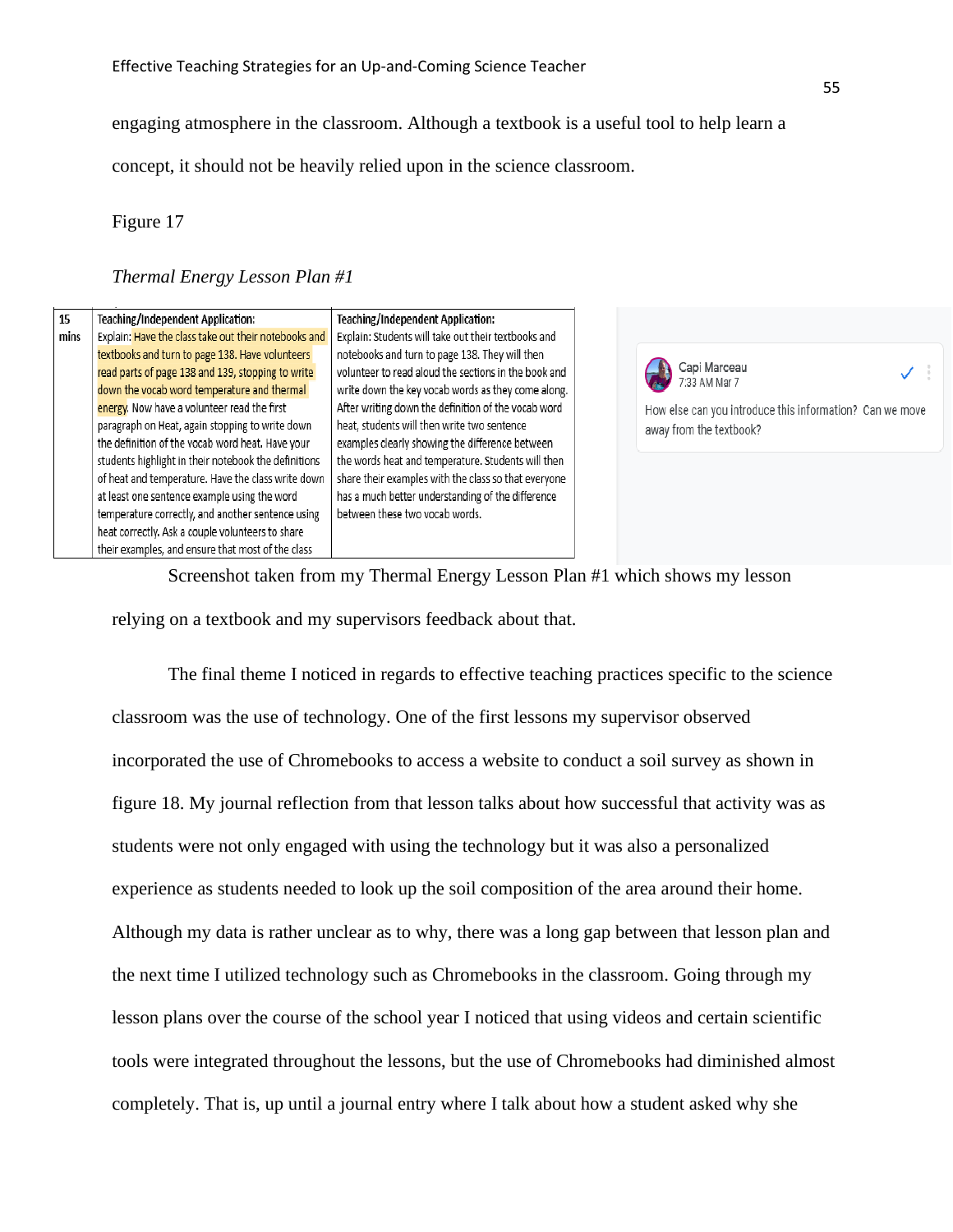needed to bring her Chromebook to class if she was not going to use it "Lenny was unprepared again for class by not bringing her Chromebook. She replied that there was no point in doing so if we never use it. She has a point; I need to incorporate it more". From that point forward, the use of Chromebooks were integrated much more often into the curriculum. This showed very positive results. My journal reflections state that students were more engaged when the use of Chromebooks were more often integrated into a lesson series, "Everyone was engaged with the simulation, stayed on task, and it was really easy to walk around and assist". The use of online simulations allowed for me to teach concepts that are hard to replicate in the classroom. Indeed, my journal notes a steady increase in student engagement with the increased use of Chromebooks in the classroom. My data shows, however, that the use of Chromebooks does require me to watch out for certain things that can hinder the success of an activity. Figure 19 illustrates some of those concerns from my supervisor's feedback from an observation incorporating an online simulation. Some of these concerns are general ones mentioned earlier in this analysis such as the importance of modeling and better prepared demonstrations. There are also the other concerns though, such as where my location is in the classroom and technical issues. That all being said, my data reflects that the increased use of technology in the classroom leads to myriad of benefits for my students and myself.

Figure 18

*Sand Silt Clay Lesson Plan*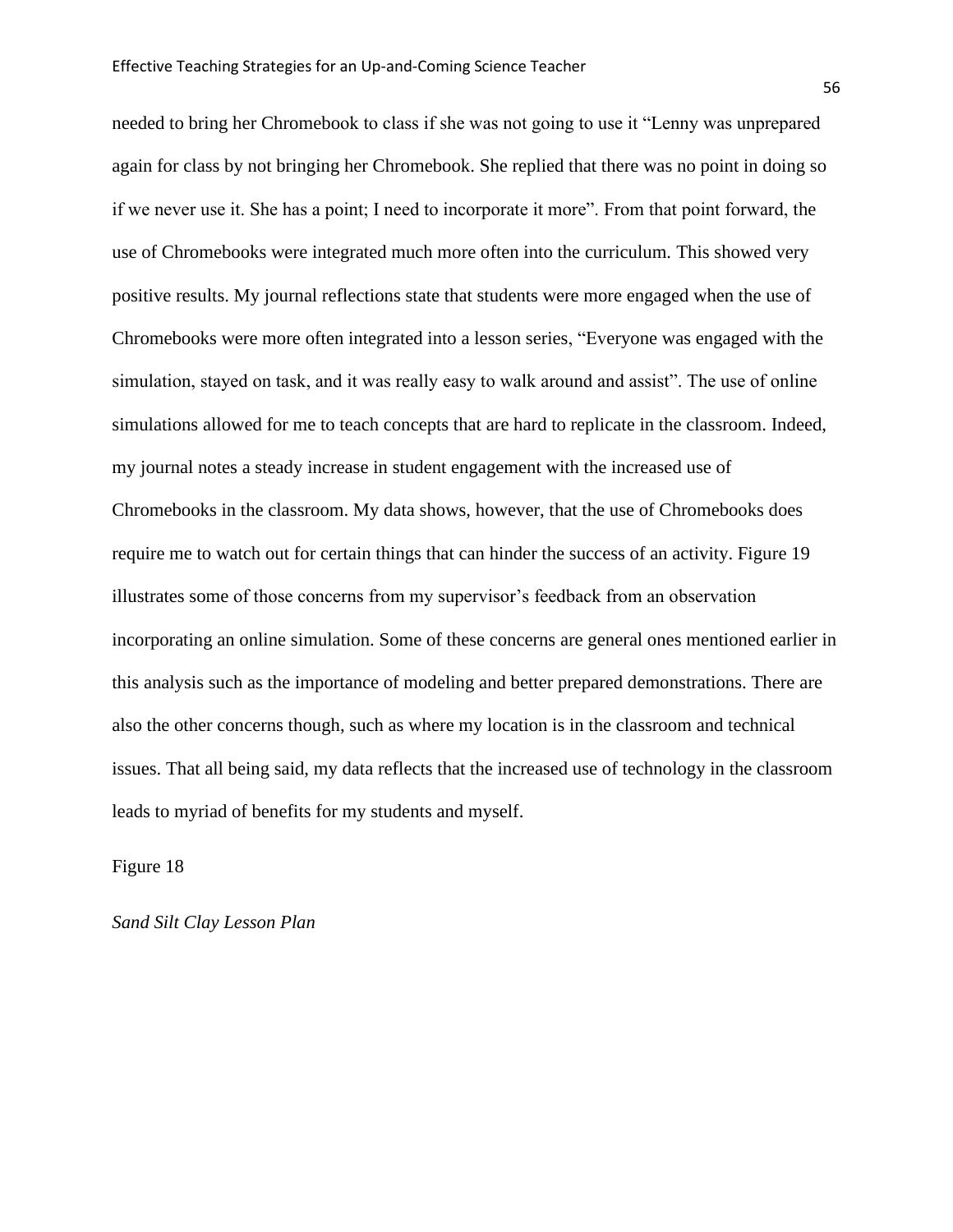| <b>Teaching OR Group OR</b>                                                                                                                                                                                                                                                                                                                                                                                                                                                                                                                                          | <b>Teaching OR Group OR</b>                                                                       |
|----------------------------------------------------------------------------------------------------------------------------------------------------------------------------------------------------------------------------------------------------------------------------------------------------------------------------------------------------------------------------------------------------------------------------------------------------------------------------------------------------------------------------------------------------------------------|---------------------------------------------------------------------------------------------------|
| Independent Application:                                                                                                                                                                                                                                                                                                                                                                                                                                                                                                                                             | Independent Application:                                                                          |
| Briefly go over the importance of soil, and the kind that is best for<br>growing crops. Discuss with students what they think their own backyard<br>soil would be. Have them get their chromebooks out, access Web Soil<br>Survey (WSS), and then pass out a worksheet for each student. Go over a<br>practice problem with the worksheet involving a soil survey of Perrydale<br>highschool. After that practice problem, have students choose either<br>their backyards or a local park they enjoy and finish the worksheet<br>looking up that area's information. | Students will work on<br>using the Web Soil Survey<br>program and filling out<br>their worksheet. |
|                                                                                                                                                                                                                                                                                                                                                                                                                                                                                                                                                                      |                                                                                                   |

Part of my lesson from the Sand Silt Clay lesson plan where I have students utilize

Chromebooks to access an online soil survey.

Figure 19

# *Winter Observation Summary Page – 3/2*

| <i>Instructional Delivery (1):</i><br>Communicates targets/directions/procedures<br>Lesson(s) sequenced/scaffolded appropriately<br>Checks for understanding and differentiation<br>used to meet the needs of all learners                                                                                                                                                                                                                                                                                                                                   | <i>Instructional Delivery (2):</i><br>Integration of technology and/or digital tools<br>Safe and respectful learning environment                                                                                                                                                                                                                                                                                                                                                                                                                                                                                                                                                                                                                                                                                                                                                                                                                                            |
|--------------------------------------------------------------------------------------------------------------------------------------------------------------------------------------------------------------------------------------------------------------------------------------------------------------------------------------------------------------------------------------------------------------------------------------------------------------------------------------------------------------------------------------------------------------|-----------------------------------------------------------------------------------------------------------------------------------------------------------------------------------------------------------------------------------------------------------------------------------------------------------------------------------------------------------------------------------------------------------------------------------------------------------------------------------------------------------------------------------------------------------------------------------------------------------------------------------------------------------------------------------------------------------------------------------------------------------------------------------------------------------------------------------------------------------------------------------------------------------------------------------------------------------------------------|
| There is a tendency to do a lot of powerpoints, I<br>$\bullet$<br>like that you physically write out some of the<br>notes on the doc camera - it helps with pacing.<br>Activated prior knowledge - net force from the<br>day before.<br>Used gradual release with the simulation -<br>worked through the first question as a class. Go<br>slower! Then walk around to make sure<br>everyone is seeing what you want! (hint they<br>are not<br>If you can work from a laptop you can teach<br>from the back of the room where you can see<br>their computers. | Start class with student led demonstration<br>$\bullet$<br>Make sure to clarify that the balls have different<br>$\bullet$<br>masses and emphasize that prior to the demo.<br>Rolling a shotput and nerf ball also works and is<br>more obvious for observers.<br>Instead of asking who is not there yet, just walk the<br>$\bullet$<br>room. (you go there eventually)<br>Make sure to model and show what the different<br>$\bullet$<br>potential relationships could be, if you talk linear<br>you should have something to compare it to<br>Reinforce that the student who suggested the<br>$\bullet$<br>acceleration "goes up" is correct but ask the follow<br>up question "can we be more specific about how<br>much it goes up?" if they say "by 5" then go to<br>another example of where it doubles and see it it<br>also increases by "5" if not why not, how are they<br>similar, what patterns do you see?<br>They probably don't know what "the factor" means |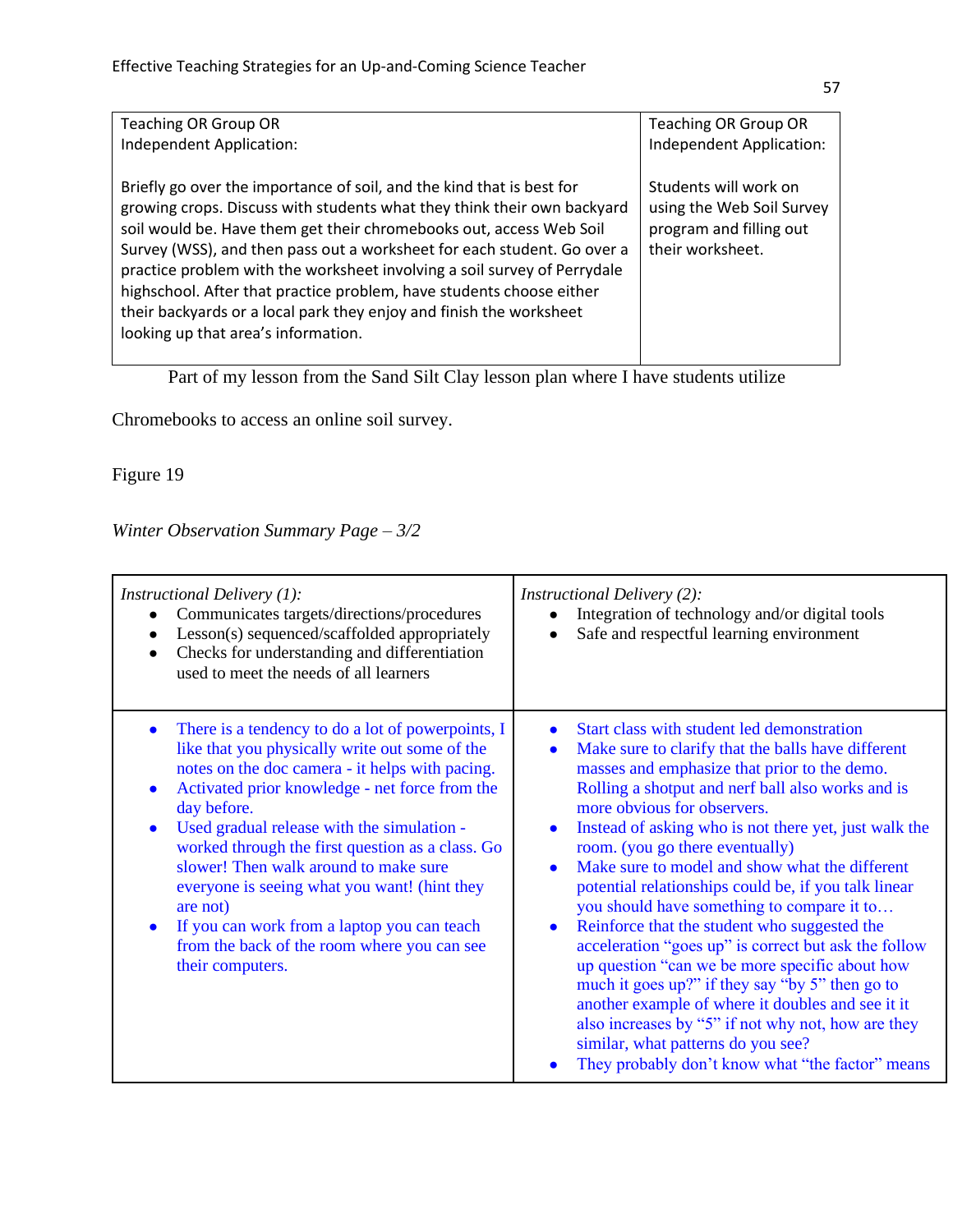Feedback from my supervisor (in blue) in regards to my instructional delivery from a lesson she had observed, taken from the Winter Observation Summary Page -3/2.

# **Summary**

The data I have collected and analyzed for this action research project is invaluable to reflecting on bettering myself as an educator. Through the lens of the three research questions I was able to ascertain a great deal of information about what good and bad practice can look like. This allows me to reflect on my successes and failures in the classroom and to learn and grow from them. The journals, lesson plans, and feedback from my supervisor and CT will play a large role in how I continue to work on and improve my teaching.

It is truly interesting how certain themes came up that I was not expecting, such as the importance of demonstrations and how they are conducted in the classroom. These sorts of unique trends make this type of data analysis all the more important, as it allows me to reflect on certain aspects of my teaching I did not think I needed to reflect on. I am excited to continue to use this data and try to analyze it through different lenses in the future. For example, how successful were my lessons that relied heavily upon teaching vocab? Did my lessons incorporate proper lab safety? These kinds of questions are also valuable information for improving my teaching. It is imperative, therefore, that I continue to record this type of data with my teaching both now and in the future so that I can analyze my growth as a teacher. In the following chapter, I will analyze my data and themes that I found to come to a conclusion about my research questions as well as an overall reflection of my teaching.

## **Chapter 5**

**Conclusion**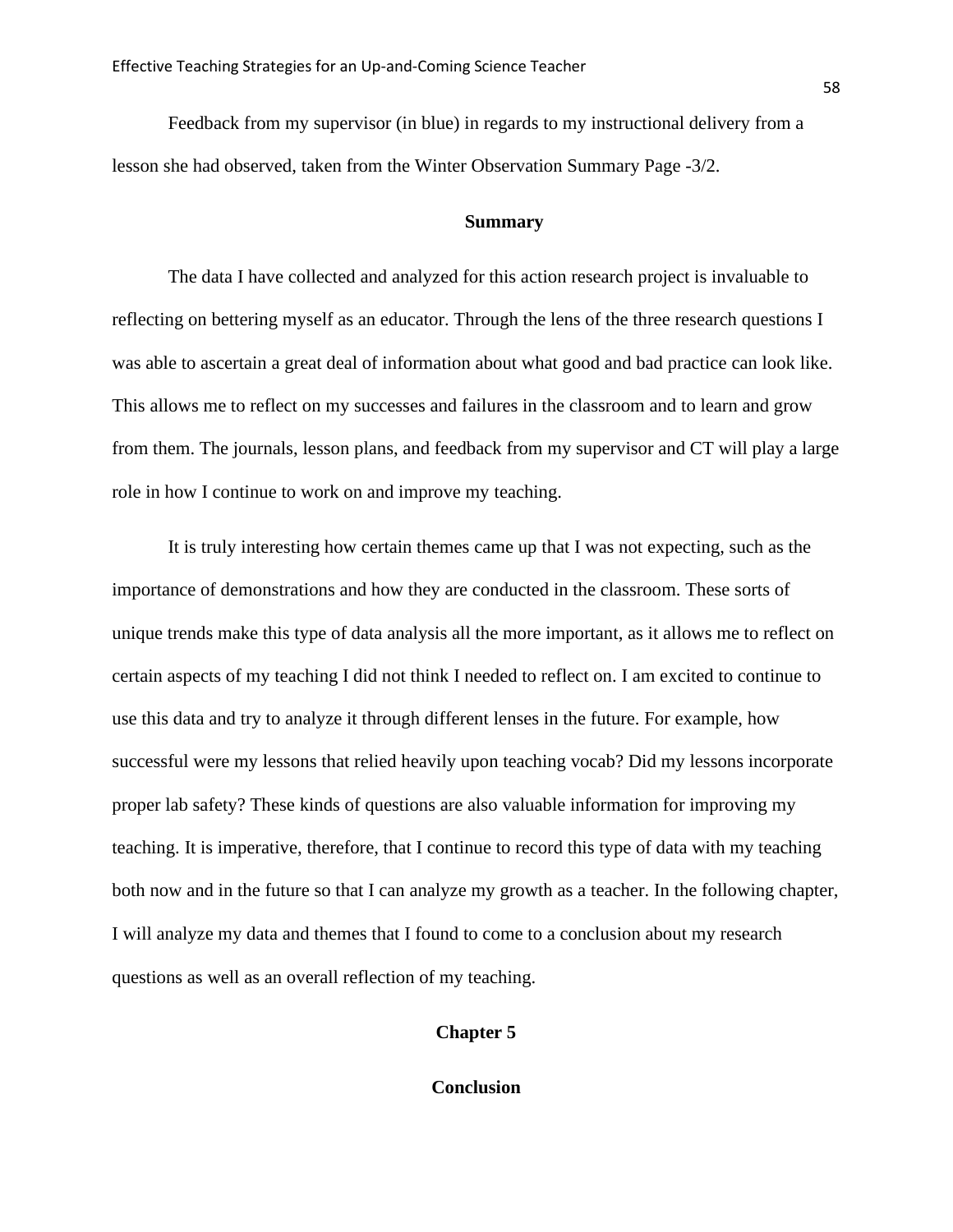## **Overview**

The goal of this action research project was to help me research some of the ways in which I can effectively teach better. This was dictated by three main research questions: 1) How can I effectively differentiate in the classroom? 2) What are some effective teaching practices I can use in the classroom? 3) What are some effective teaching practices specifically for teaching science? To find the answers to these questions, I reviewed the research on expert texts and literature around these concepts. I also used my own data I collected from my time spent at my placement school in relation to my lesson plans, feedback from my CT and supervisor, as well as my reflective journals.

#### **Results**

For the first research question, my review of research literature tells me that as the years have gone by the classroom has become a more diverse environment. It is this diversity that helps drive the need for me to differentiate my teaching. What my data has shown me is that when it comes to lesson planning, I need to address the specific needs of my students with each individual lesson plan. What I have found is that it is ineffective to make a generalized plan, even if it involves good practices. Each lesson needs to specifically address how I will meet the needs of my diverse learning audience in order to be effective. Along with that, I have noticed that my lessons are far more engaging to students when I incorporate their various backgrounds and cultures. This kind of culturally responsive teaching has been shown to be effective in both research and my own data. Specifically, my data suggests that students are far more engaged and get much more out of the lesson when I make the material relevant to them from a cultural perspective.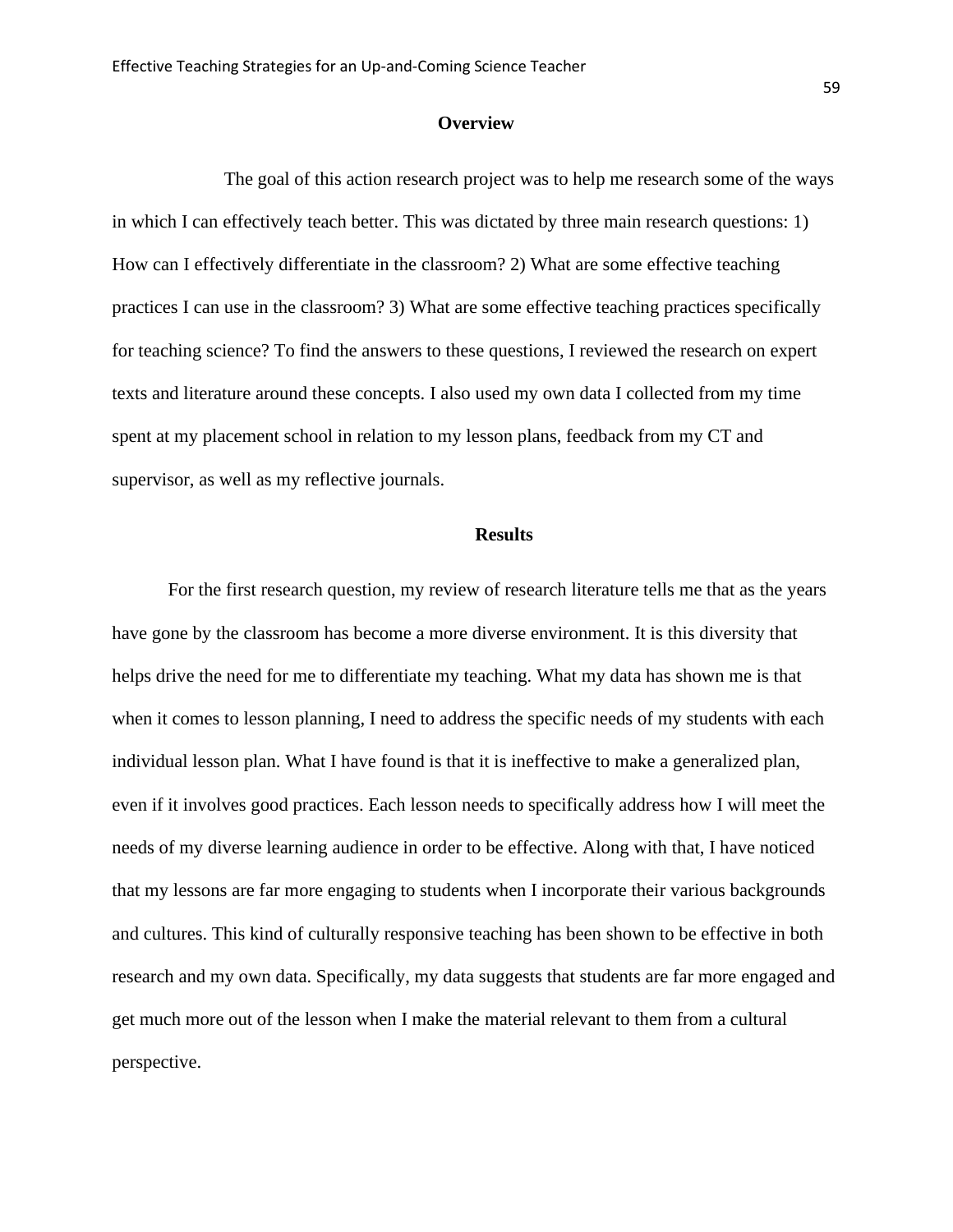Another key aspect of differentiation that my data showed me was how important it was to allow students the opportunity to be creative with their responses or products of understanding. Students were more passionate and spent more time making better quality products when they were able to be creative and individualistic with their responses. What this shows is that again my data supports the theory of culturally responsive teaching as an effective strategy for differentiation. Allowing more opportunity for students to turn in work where they can create what they want allows them to share a piece of their culture and background with me. This also helps me understand what their interests, passions, and skills are so that I can plan better assessments that fit theirs needs in the future. Using assessments and what I learned from my students' work will help me to adapt my lessons to address the specific needs of my students, which is in line with what my research says about culturally responsive teaching.

For my next research question dedicated to effective teaching practices, my data was able to come up with a few themes that seemed to connect to each other. The biggest theme that stood out to me was the importance of scaffolding. I note from my data that scaffolding is vital for not just the lesson series but each individual lesson as well. What this means is that it is important that my lessons are structured so that they lead students to eventually work on their own with the material without needing as much of my guidance or support. This should also be done over the course of one lesson. My data suggests that careful planning throughout the lesson, clarifying instruction, assessments, and modeling are all ways to help successfully scaffold the lesson for students. This also agrees with the research I reviewed talking about how scaffolding can come in a variety of different methods. Modeling and checking for understanding were two key themes that my data suggests are vital to scaffolding and therefore effective teaching practices. Modeling allowed for students to understand the expectations and how to do the work on their own.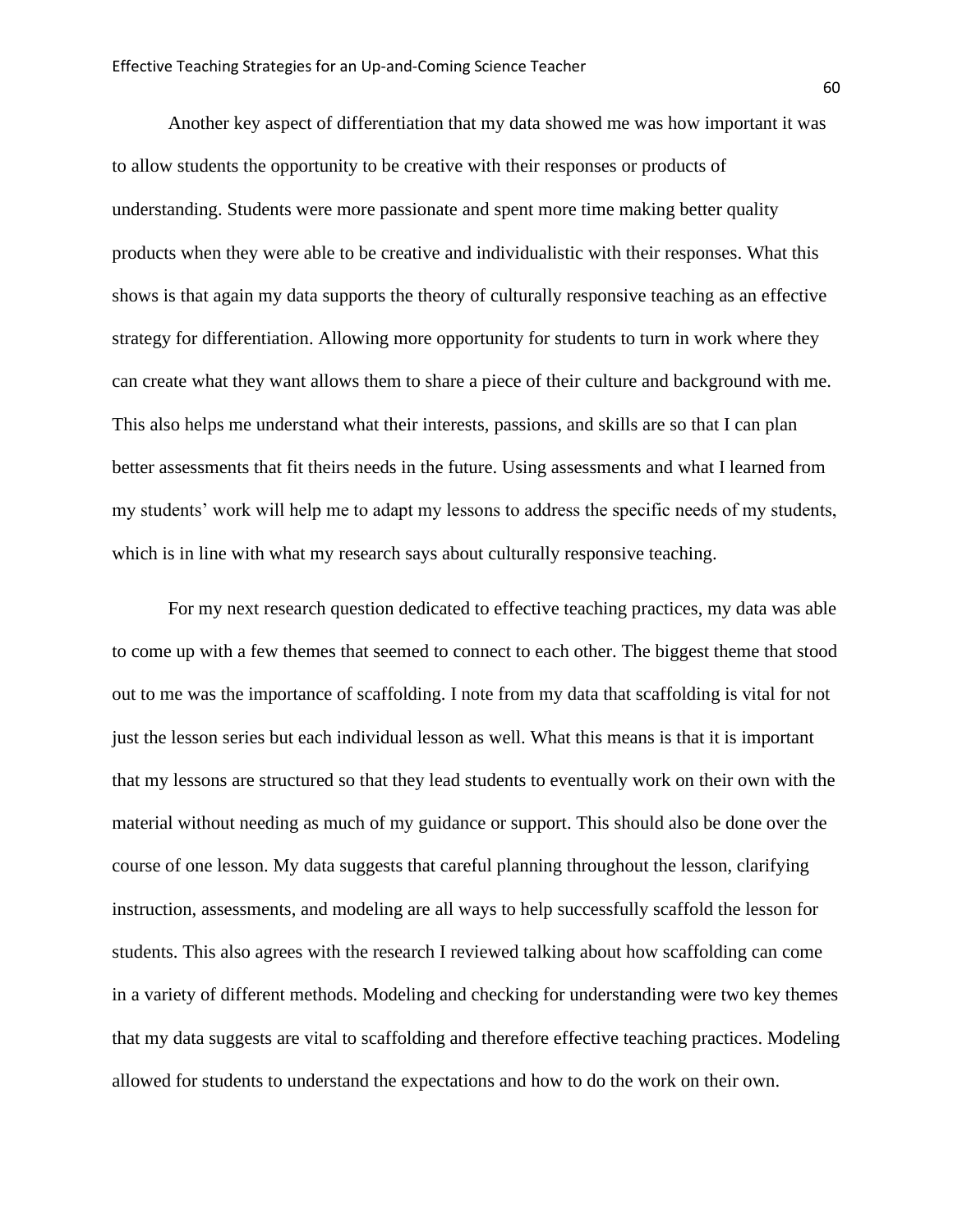Checking for understanding allowed for me to see how students were handling the material and if additional support or teaching was needed. It also allowed me to work on classroom management. My data suggests that when I did not walk around the room there was more opportunity for students to get off task whereas if I did walk around the room not only was the classroom better managed, but I was able to check for my student's understanding better.

For my third research question, I looked over my data that helped show some of the effective teaching practices that were specific to teaching science. My review of research on this topic suggested that inquiry-based learning, incorporating technology, and promoting hands-on activities were all effective practices. My data completely supported these concepts. A good example of this was my promotion of asking questions such as "how" and "why" throughout my lessons. Doing this allowed for more curiosity in the classroom, all around leading to students being more engaged with the content. My data also supported the theory that incorporating technology into the science classroom led to more engagement and created a more personalized experience for students. Lastly, the data I collected in regards to hands on activities showed just how crucial they are to a science lesson. When my lesson plans were geared mostly towards the textbook and taking notes, there was a significant decrease in student engagement and participation in the lesson. When I incorporated more demonstrations and hands-on activities my data shows a significant increase in not only student engagement and academic success, but it also created a more positive atmosphere for learning which is exactly in line with what the research suggests about these activities.

# **Limitations**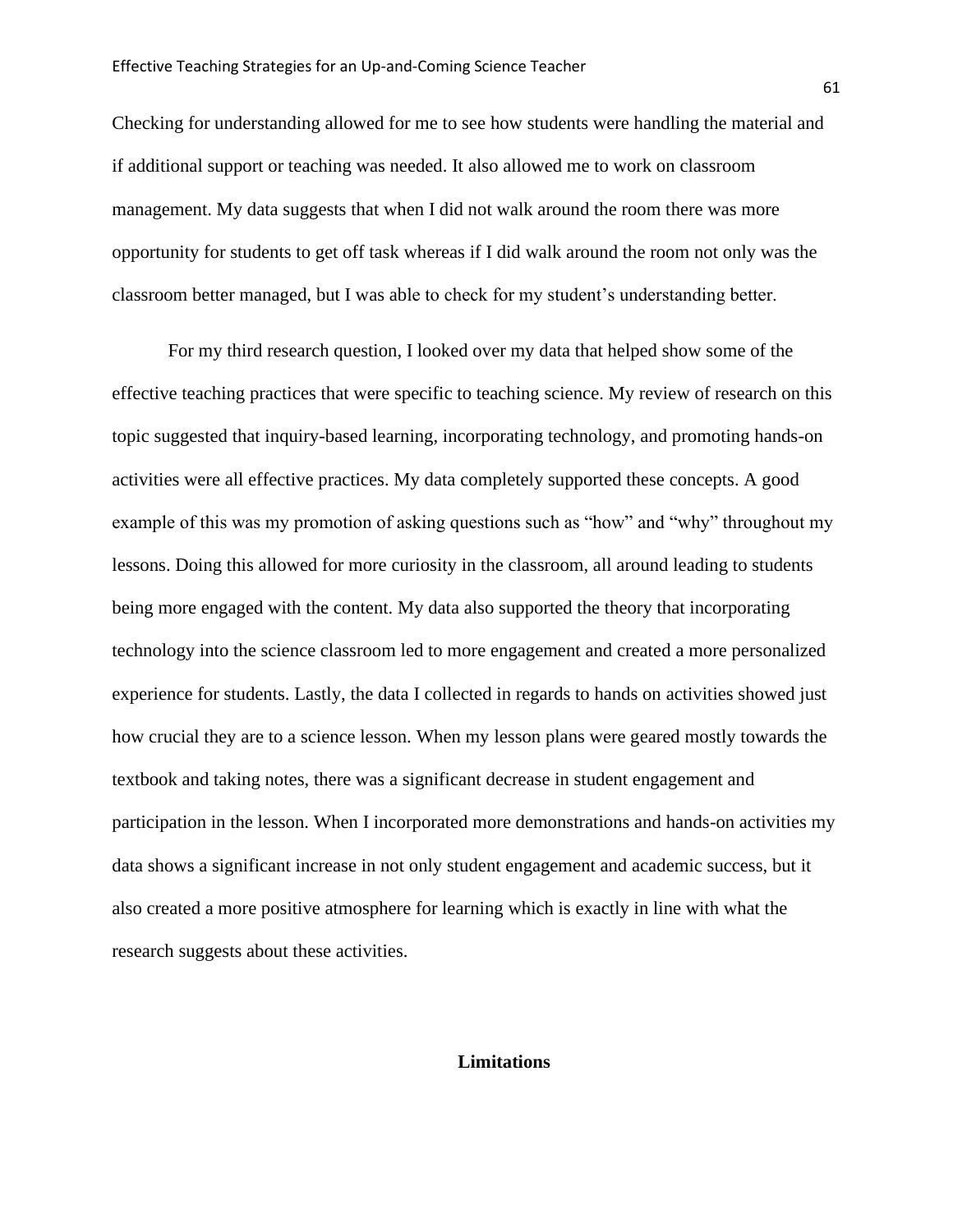Although a majority of the data and research I collected during this Action Research Project was a success, there were some key limitations to my project. For starters, I could not pull data specifically from my students work. This is because of the Institutional Review Board's (IRB) rules and requirements. Because of this, whenever I mention how students did in my data, I am only referring to how I think they did based on my journal reflections. These journal reflections are personal writings that come with emotion and biases. This is much different than data I would have collected such as student scores and assignment quality. There is always a danger with using biased data, as it can potentially taint the results. That being said, in this situation I also had feedback and commentary from both my CT and supervisor that helped keep the journal biases in check.

Another limitation of my project was how the data was presented or collected. It was not until a little before halfway through the school year that I knew what my focused research questions would be. This means the data I had collected prior to that point was not geared to help me answer these questions. Although I still found use and relevance from my data collected early on, it would have been much more ideal if I had it properly planned out from the beginning of my school year. Along with that, there was much of my data collected that was not entirely useful for specifically answering my research questions. This is because much of my data came from feedback from my CT and supervisor, who were trying to help me with improving my teaching all around, not just specifically focusing on my research questions. This means there was a good amount of data that unfortunately was not relevant to this project. If I was to do this project again, I would ensure that I had a firm grasp on my research questions before beginning my data collection.

# **Implementation**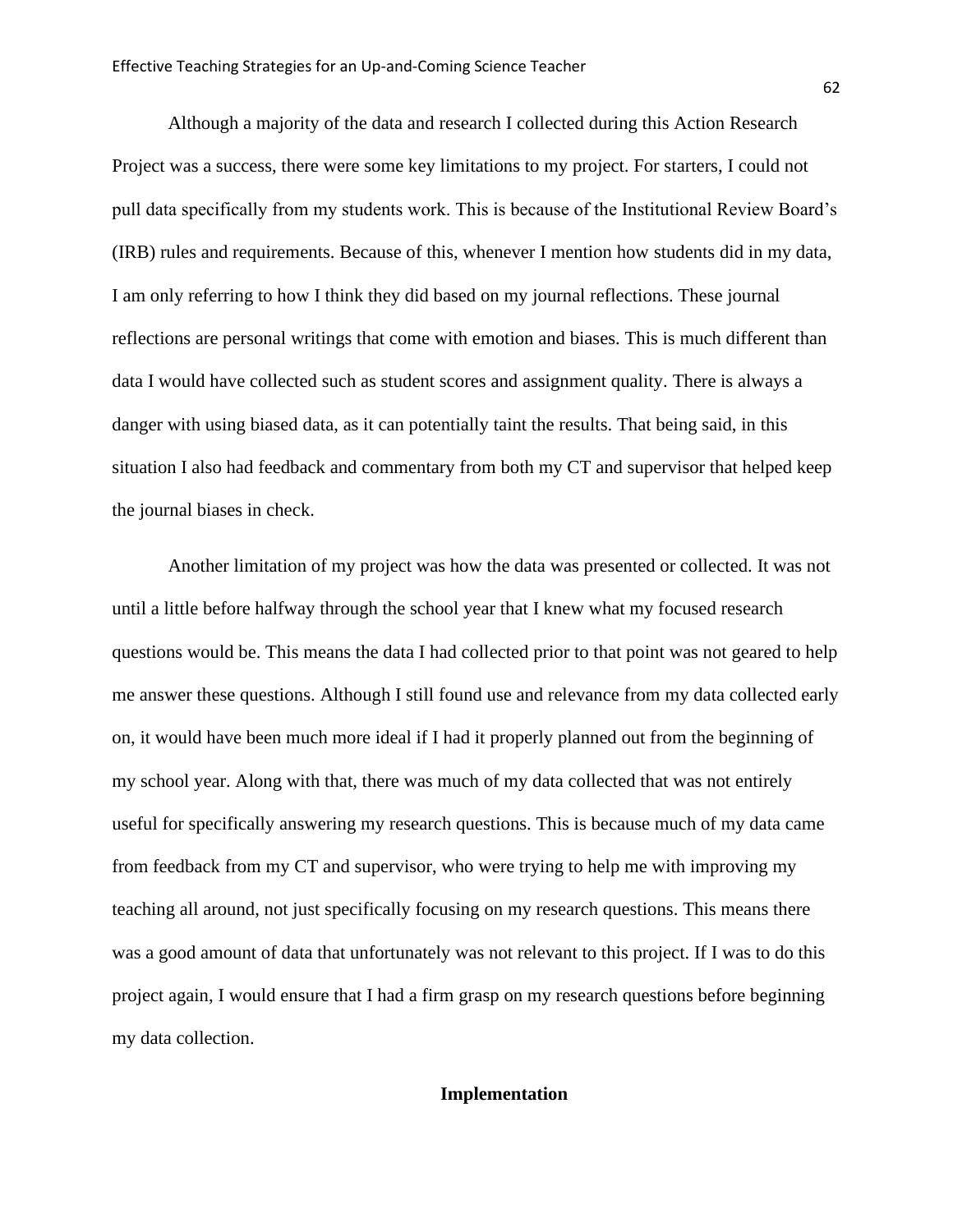My research and findings from this project will have a considerable impact on my future teaching practices. The goal of this project was to find ways to be a more effective instructor, and I firmly believe that what I learned from this project will do exactly that. For starters, I am now much more confident in my ability and understanding of what is needed to effectively differentiate in the classroom. I will avoid creating blanket lesson plans that do not directly address the specific needs of certain learners. Instead, every lesson I write will be directly curated to address those students' needs. This includes adapting old lesson plans so that they more accurately fit not only the students' learning needs but also their cultural backgrounds as well. This is just one of the few ways I can promote culturally responsive teaching. I will also promote more group work opportunities as well as allow more individualistic ways for students to turn in their assignments which will help create a more inclusive learning environment.

In regards to effective teaching practices in the classroom, there are quite a few things I learned that will be implemented in my future classrooms. Although before this project I was aware of scaffolding, I was not as aware of how its different facets and key aspects play a large part in student understanding and independence. Modeling is one such aspect that at the start of this project I was doing an underwhelming performance on. Because of this project, I will be much more cognizant of how I am modeling an assignment or activity for students. I will also be more aware of how I am checking for students' understanding. This means more informal assessments, questioning, and walking around the room to ensure students are not only understanding the concepts but are also on task and paying attention. It is also key to note how scaffolding can be achieved both during a lesson as well as over a series of lessons. It is important, therefore, that I remember to remind students about the learning target for that day's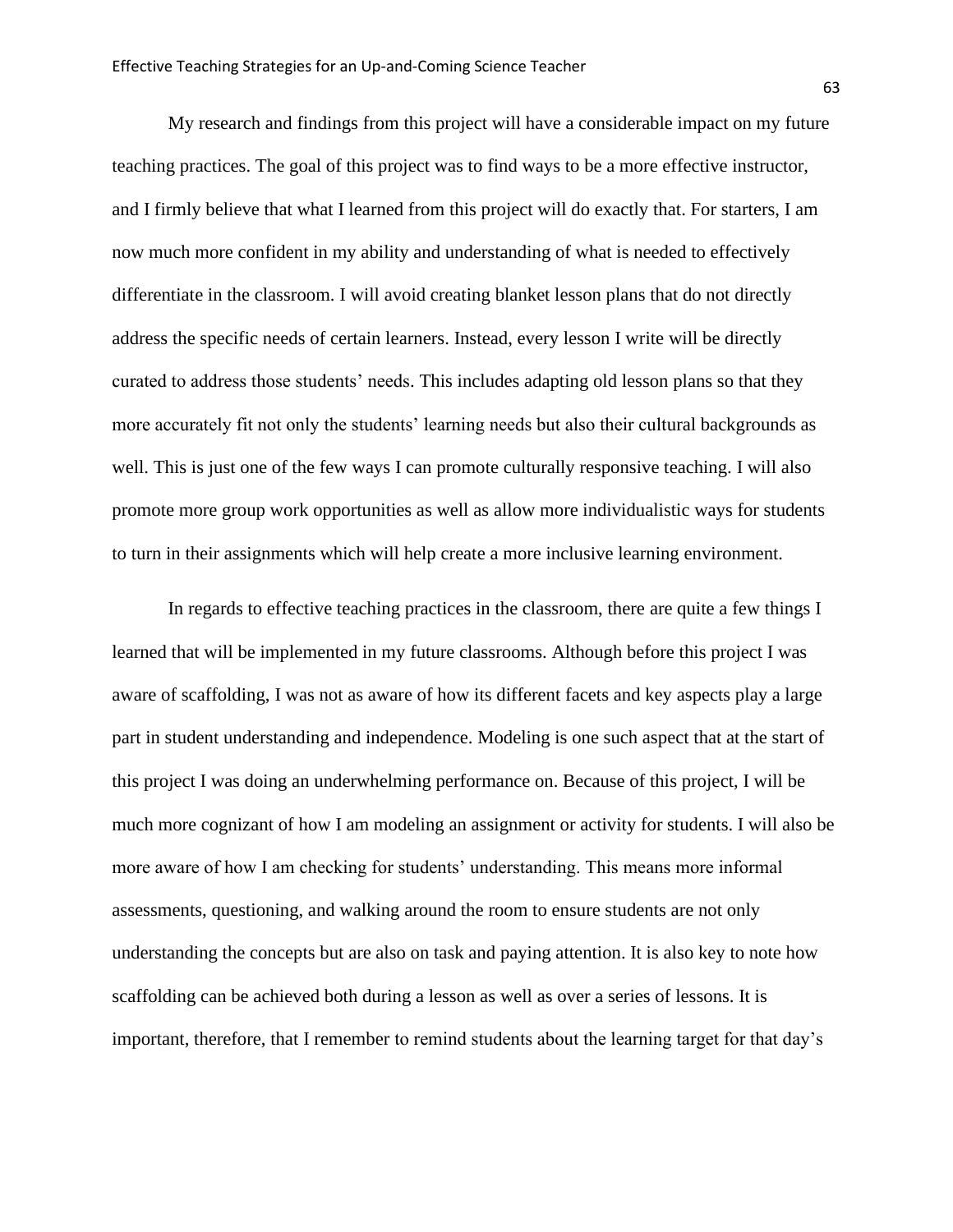lesson as well as remind them (and myself) of the standard and goal we are trying to reach for that unit series.

For my future teaching experience in the science classroom, there are several ideas that will be implemented more effectively because of this project. I have already shown my success in making sure not to answer students' questions but rather respond with a question that will hopefully lead them to figuring out the answer. With that being said, I was given crucial feedback on how I can work on gearing those questions to direct students to think about the core concept they are learning and what this means in real world situations. Although I am familiar with inquiry-based learning, this project helped me discover there are still aspects of it that I need to work on. This is also true for hands-on activities. This project helped me realize just how important demonstrations are in the science classroom and how they can have a large impact on not just student understanding but also engaging students' curiosity. Moving forward I will be sure to include them much more frequently into my lessons, especially if I can substitute a large chunk of textbook reading with a demonstration instead. As for technology, my research and data clearly agree that incorporation of technology is a crucial element to effectively teaching science. It promotes differentiation, inquiry, a positive learning environment, individualism, and easier access to content for both students and myself alike. Based on this first year of teaching, I have much more to learn about integrating technology and what is out there that I can use. I will be sure to do more research and attend more professional learning sessions dedicated to technology use in the classroom.

#### **Conclusion**

The goal of this action research project was to learn how I can become a more effective teacher. This was to be accomplished by reviewing my philosophy of teaching, reviewing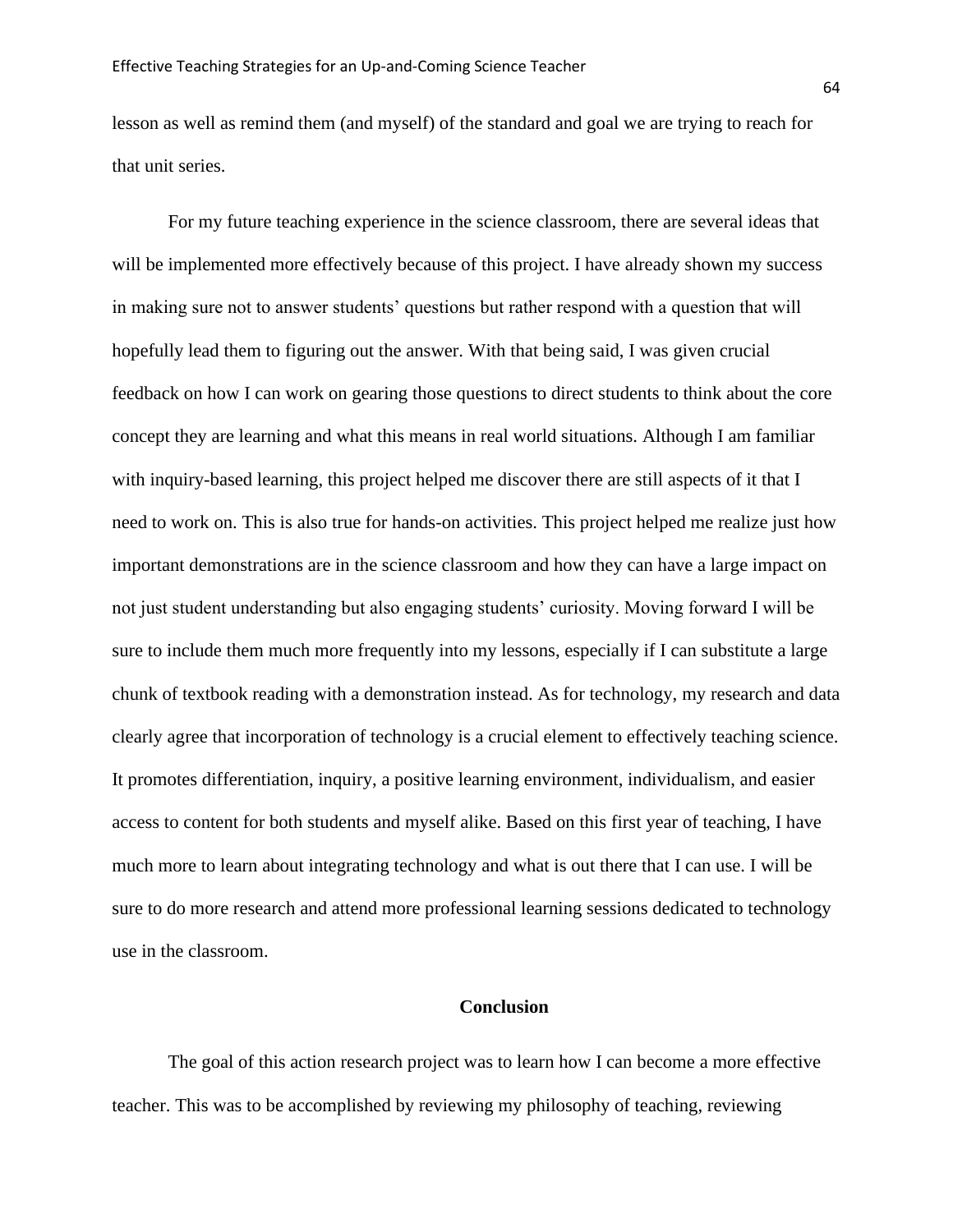research, and compiling my own data that would then be analyzed and reviewed. I learned quite a lot about not only good teaching practices, but also myself and where I am as an aspiring teacher. Before this project I had never put into words what my philosophy of teaching was. It was an insightful experience reviewing who I want to be as a teacher and what teaching is defined as from my perspective. From there, I conducted an extensive review of research and literature dedicated to differentiation, effective teaching practices, and teaching practices specific to the science classroom. This review helped educate me on a multitude of concepts and theories that I can use or should avoid in the classroom. Finally, reviewing my own data was an eyeopening experience when compared to my teaching philosophy and literature review. It was interesting to see in what ways my teaching was aligned with my philosophy and research, but also what areas I am in need of improvement on. For example, addressing student's specific learning needs in each lesson plan, modeling, and incorporating more questions that engage students in higher order thinking skills are all areas that I will need to continue to work on.

This action research project has been a truly insightful and eye-opening experience for me. I have learned what my values are, what research considers as good teaching practice, and what I actually do that is either effective or ineffective as an educator. Because of this, I have a much better understanding as to where I am as a teacher and what I need to continue to work on or watch out for. I am excited to use this project to help guide my future practice and help me become an effective teacher. I look forward to my future in the classroom, and will no doubt conduct another action research project to evaluate my progress. Much as students are constantly learning, so am I.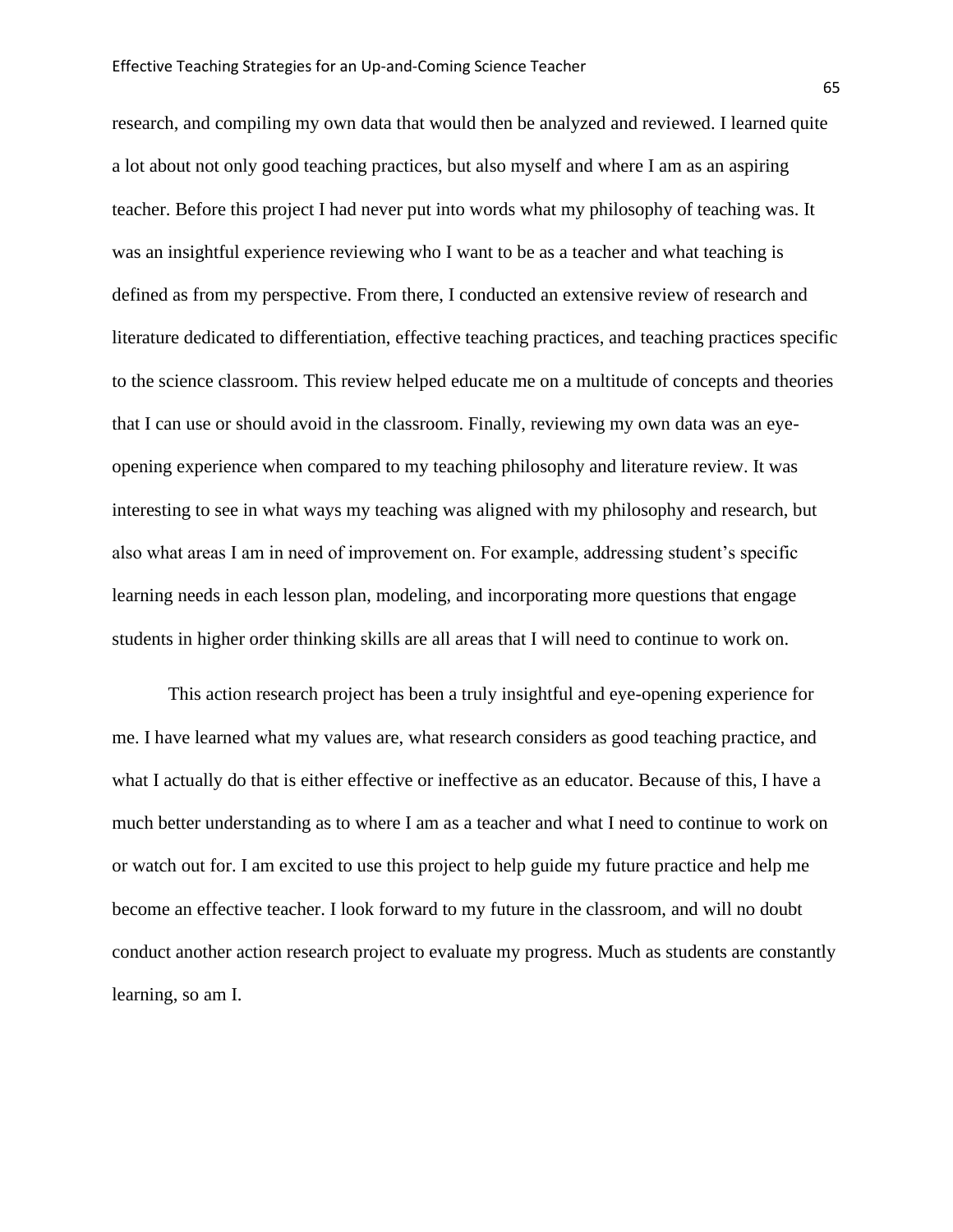### *References*

- Abrahams, I. and Millar, R. 2008. Does practical work really work? A study of the effectiveness of practical work as a teaching and learning method in school science. *International Journal of Science Education*, 30: 1945–1969
- Allan, J. (2010). The sociology of disability and the struggle for inclusive education. British Journal of Sociology of Education, 31(5), 603–619. http://www.jstor.org/stable/25758484
- Apple, M. & Franklin, B. (1979). "Curricular History and Social Control." *Taylor and Francis,* pgs. 61-81
- Banks, J., Cookson, P., Gay, G., Hawley, W.D., Jordan Irvine, J., Nieto, S., Schofield, J.W., Stephan, W.G. (2001). Diversity Within Unity: Essential Principles for Teaching and Learning in a Multicultural Society. *Phi Delta Kappan*.
- Capobianco, BM, DeLisi, J, Radloff, J. Characterizing elementary teachers' enactment of highleverage practices through engineering design-based science instruction. *Sci Ed*. 2018; 102: 342– 376.<https://doi-org.ezproxy.wou.edu/10.1002/sce.21325>
- Cerini, B., Murray, I. and Reiss, M. 2003. Student review of the science curriculum. *Major findings, London: Planet Science/Institute of Education University of London/Science Museum*. Retrieved February 27, 2007, from http://www.planet‐ science.com/sciteach/review
- Chiappetta, E. L. & Adams, A. D. (2004). Inquiry-based instruction: Understanding how content and process go hand-in-hand with school science. The Science Teacher. Retrieved from<https://eric.ed.gov/?id=EJ758527>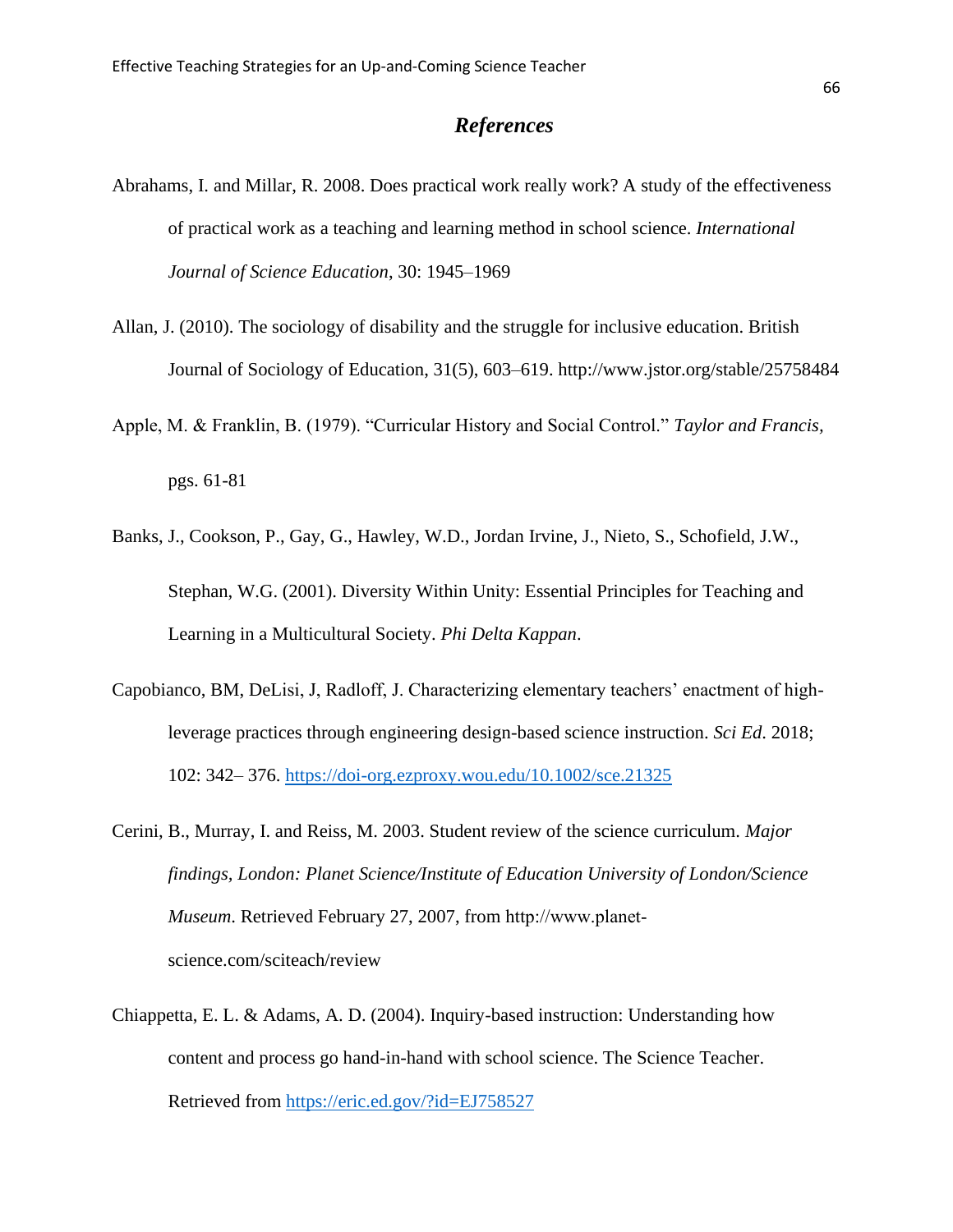Davis, Brent. (2004). Inventions of Teaching: A Genealogy. *Routledge*.

Delpit, L. (1988). "The silenced dialogue: Power and pedagogy in educating other people's children." *Harvard Educational Review, 58*(3), pgs. 280-299.

Hattie, J.A.C. (2009). Visible Learning: A synthesis of over 800 meta-

analyses relating to achievement. *Milton Park, UK: Routledge.*

Holliday, W. G. (2001). Scaffolding in science. *Science Scope*, *25*(1), 68–71. <http://www.jstor.org/stable/43179828>

- Hunter, W. J. (2017). Evidence-Based Teaching in the 21st Century: The Missing Link. *Canadian Journal of Education / Revue Canadienne de l'éducation*, *40*(2), 1–6. <https://www.jstor.org/stable/90010108>
- Isik-Ercan, Z. (2020). 'You have 25 kids playing around!': learning to implement inquiry-based science learning in an urban second-grade classroom. *International Journal of Science Education*, 42(3), 329–349. https://doi.org/10.1080/09500693.2019.1710874
- Katie Laux. (2018) [A theoretical understanding of the literature on student voice in the science](https://www-tandfonline-com.ezproxy.wou.edu/doi/abs/10.1080/02635143.2017.1353963)  [classroom.](https://www-tandfonline-com.ezproxy.wou.edu/doi/abs/10.1080/02635143.2017.1353963) *Research in Science & Technological Education* 36:1, pages 111-129.

Kozol, J. (2005). "Still separate, still unequal: America's educational apartheid."

#### <http://gayleturner.net/kozol.html>

Kurtén, B., & Henriksson, A.-C. (2021). A model for continued professional development with focus on inquiry-based learning in science education. *LUMAT: International*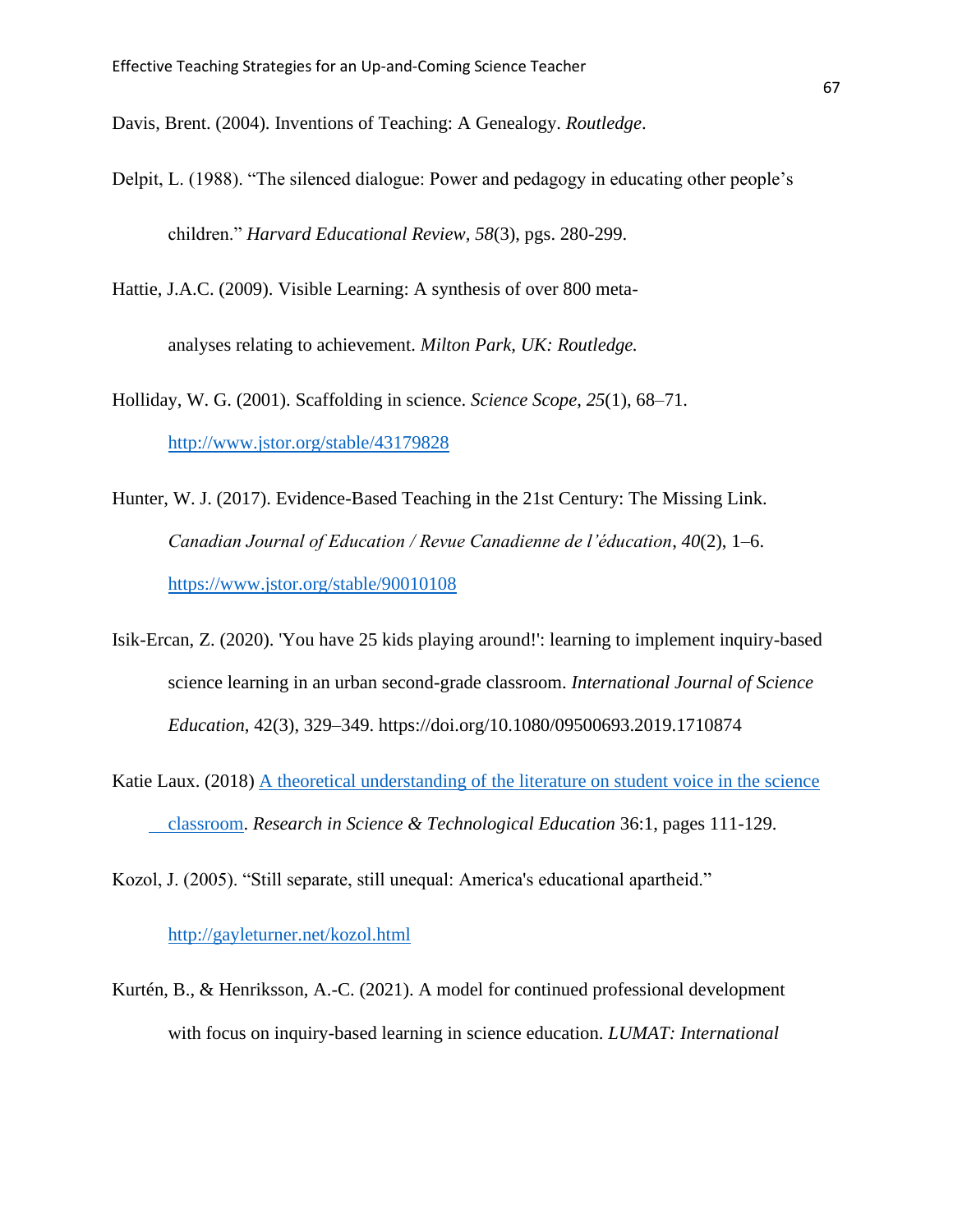*Journal on Math, Science and Technology Education*, *9*(1), 208–234. <https://doi.org/10.31129/LUMAT.9.1.1448>

- Lachlan Forsyth, Lynette Schaverien. (2005) [Emergent Collectivity: teachers as interdependent](https://www-tandfonline-com.ezproxy.wou.edu/doi/abs/10.1080/13674580500200298)  [e-designers of professional development in K-6 Science and Technology.](https://www-tandfonline-com.ezproxy.wou.edu/doi/abs/10.1080/13674580500200298) *Journal of In-Service Education* 31:4, pages 635-656.
- Lonka, Kirsti (2018). Phenomenal learning from Finland. Helsinki, Finland: *Edita*.

Lunetta, V.N., Hofstein, A., & Clough, M.P. (2007). Learning and Teaching in the School Science Laboratory: An Analysis of Research, Theory and Practice. In S. K. Abell & N. G.Lederman (Eds.), Handbook of Research on Science Education (pp. 393-441). *Mahwah, N.J.: Lawrence Erlbaum*.

- Maheady, L. J., Patti, A. L., Rafferty, L. A., & del Prado Hill, P. (2019). School–University Partnerships: One Institution's Efforts to Integrate and Support Teacher Use of High-Leverage Practices. *Remedial and Special Education*, *40*(6), 356–364. https://doi.org[/10.1177/0741932518812689](https://doi-org.ezproxy.wou.edu/10.1177/0741932518812689)
- McLeskey, J., Maheady, Lawrence, Billingsley, Bonnie S., Brownell, Mary T., & Lewis, Timothy J. (2019). *High leverage practices for inclusive classrooms*. Routledge
- McCray, E., Kamman M., Brownell, M., Robinson, S. (2017) High-Leverage Practices and Evidence-Based Practices: A Promising Pair. *U.S. Department of Education, Office of Special Education Programs.*
- Morgan, K., & Brooks, D. W. (2012). Investigating a Method of Scaffolding Student-Designed Experiments. *Journal of Science Education and Technology*, *21*(4), 513–522. http://www.jstor.org/stable/41674479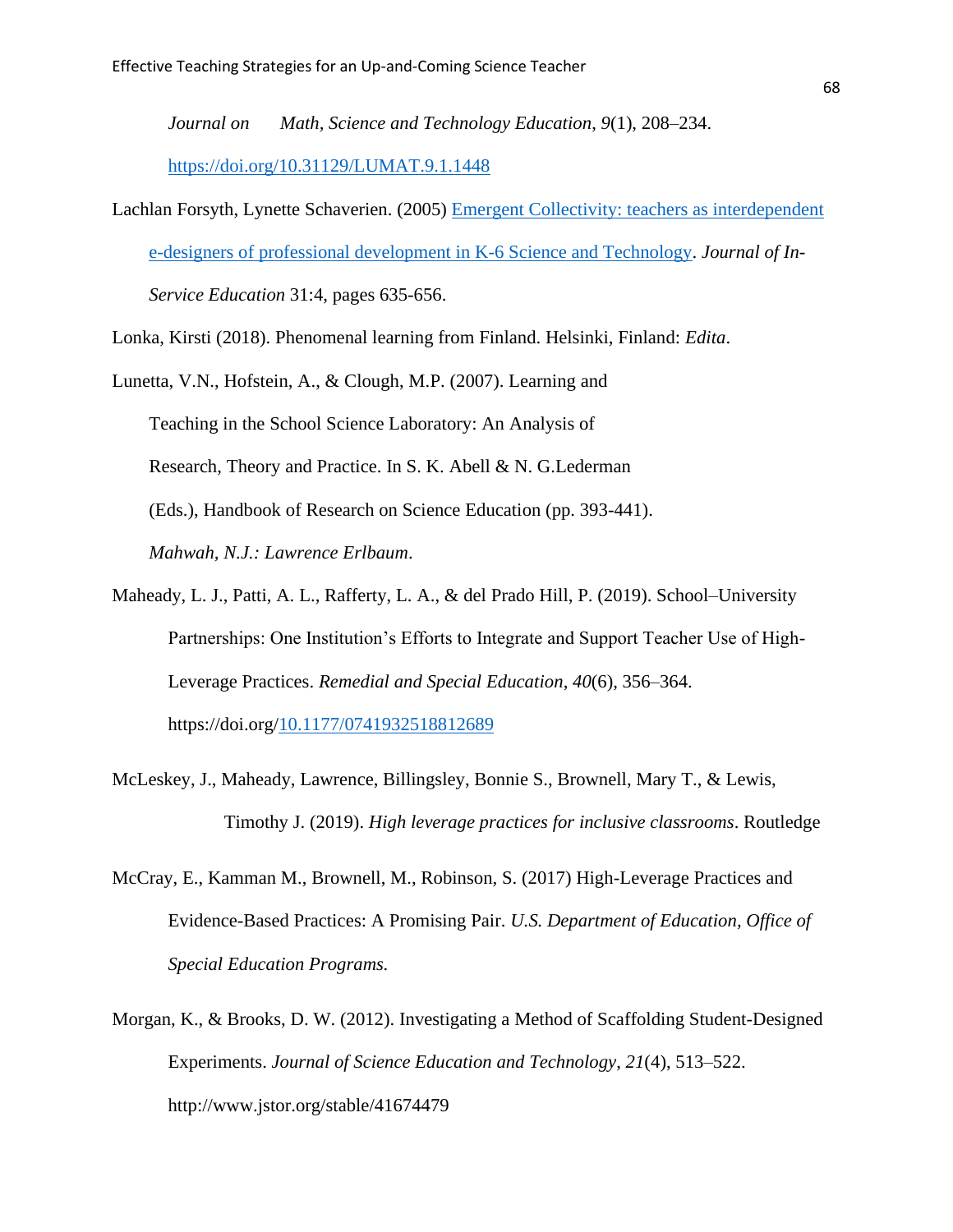- Novak, A. M., & Krajcik, J. (2006). Using technology to support inquiry in middle school science. In L.B. Flick & N.G. Lederman (Eds.), *Scientific inquiry and nature of science: Implications for teaching, learning, and teacher education, (pp. 75-101). Netherlands:* Springer.
- Ormrod, J.E. (2020). Human Learning. *Pearson*.
- Satterthwait, D. (2010). Why are 'hands-on' science activities so effective for student learning? *Teaching Science (Deakin West, A.C.T.)*, *56*(2), 7–10.
- Shealey, M. W., & Callins, T. (2007). Creating Culturally Responsive Literacy Programs in Inclusive Classrooms. Intervention in School & Clinic, 42(4), 195–197.
- Show Mei Lin. (2015). A Study of ELL Students' Writing Difficulties: A Call for Culturally, Linguistically, and Psychologically Responsive Teaching. College Student Journal, 49(2), 237–250.
- Simonsen, B., Fairbanks, S., Briesch, A., Myers, D., & Sugai, G. (2008). Evidence-based Practices in Classroom Management: Considerations for Research to Practice. *Education and Treatment of Children*, *31*(3), 351–380. http://www.jstor.org/stable/42899983
- Spencer, T. D., Detrich, R., & Slocum, T. A. (2012). Evidence-based Practice: A Framework for Making Effective Decisions. *Education and Treatment of Children*, *35*(2), 127–151. http://www.jstor.org/stable/42900152
- Straub, E. T. (2009). Understanding Technology Adoption: Theory and Future Directions for Informal Learning. Review of Educational Research, 79(2), 625-649. doi:10.3102/0034654308325896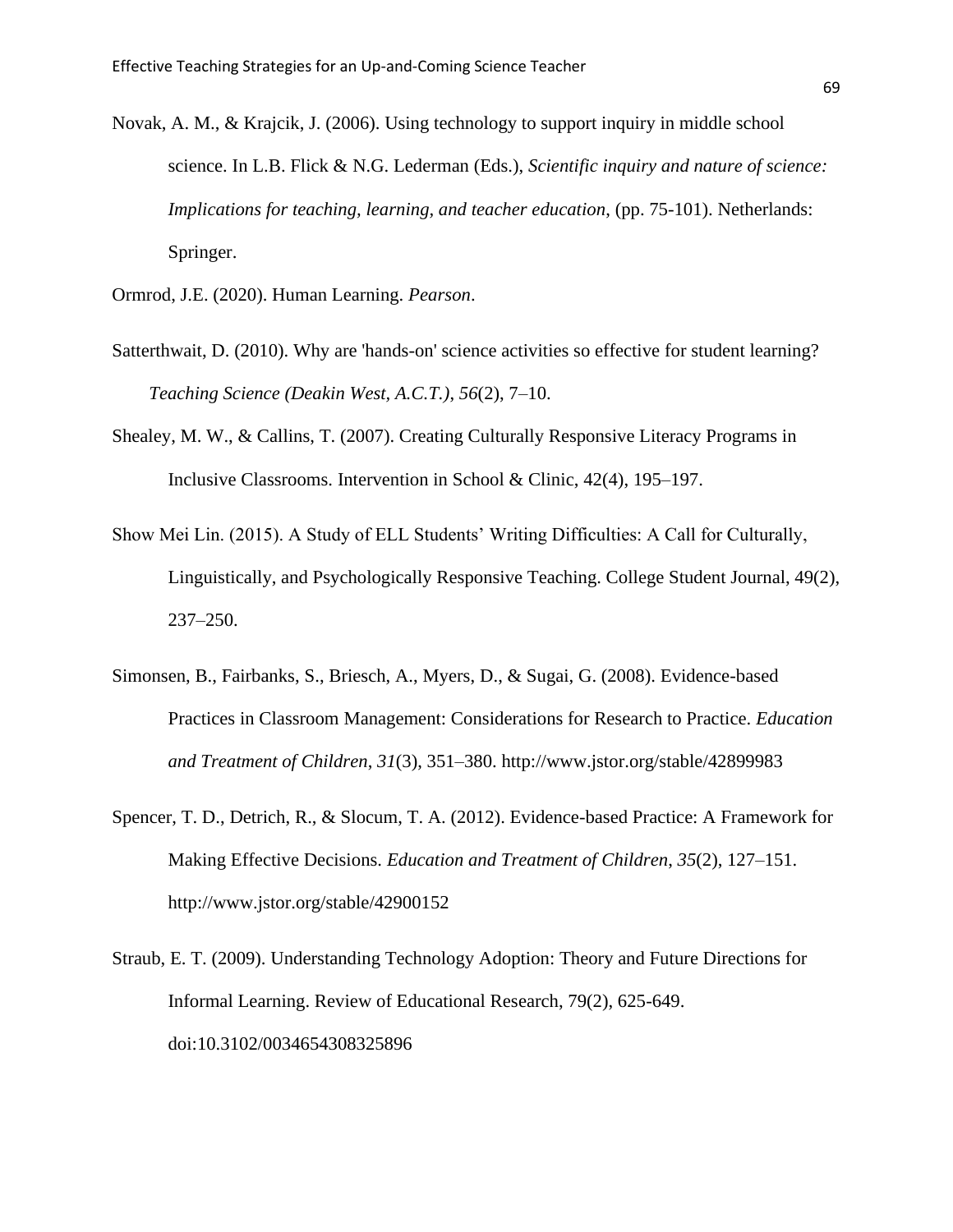- Tan, A.-L., & Wong, H.-M. (2012). 'Didn't Get Expected Answer, Rectify It.': Teaching science content in an elementary science classroom using hands-on activities. *International Journal of Science Education*, *34*(2), 197–222. https://doi.org/10.1080/09500693.2011.565378
- Tomlinson, C. (2017). How to Differentiate Instruction in Academically Diverse Classrooms (3rd Ed.). *Alexandria: ASCD*
- van de Pol, J., Volman, M., & Beishuizen, J. (2010). Scaffolding in Teacher—Student Interaction: A Decade of Research. *Educational Psychology Review*, *22*(3), 271–296. <http://www.jstor.org/stable/23364144>
- Vygotsky LS (1978). Mind in Society: the development of higher psychological process. In: Cole M, Scriber S, Johns-Steiner V, Soubernan E (eds) *Harvard University Press, Cambridge*.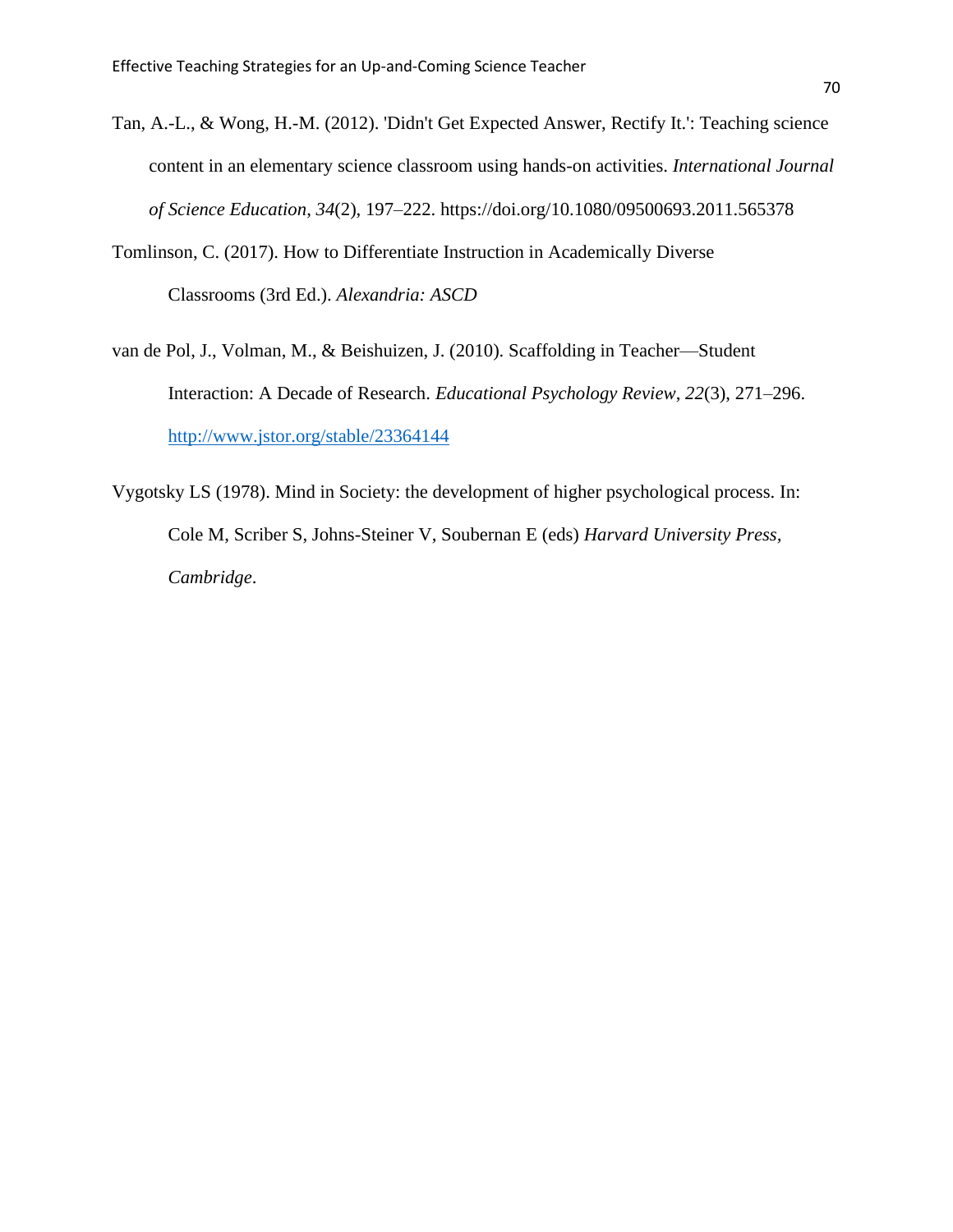## Appendix

#### *\*Lesson plans should be submitted to your mentor teacher and supervisor prior to teaching them. You should receive feedback and approval to teach these.*

# **Lesson Plan Teacher Candidate: Daniel Lampe Date of Lesson: 11/3/21**

| Lesson Title/Description: Soil Lab                                                                                                                           |                                                                                                          |                                                                                                                                                                                             |  |  |  |
|--------------------------------------------------------------------------------------------------------------------------------------------------------------|----------------------------------------------------------------------------------------------------------|---------------------------------------------------------------------------------------------------------------------------------------------------------------------------------------------|--|--|--|
| Time Allotted for this Lesson: 50 minutes<br>Lesson # 1<br>of<br>$\mathbf{1}$                                                                                |                                                                                                          |                                                                                                                                                                                             |  |  |  |
| Standards: 2-PS1-1.Plan<br>and conduct an<br>investigation to describe<br>and classify different<br>kinds of materials by<br>their observable<br>properties. | Central Focus: Students will become more<br>familiar with the different rock and soil<br>types on earth. | Learning Targets: Students will be able to<br>identify the difference between sand. Silt,<br>and clay. They will also be able to search<br>where these can be found in their local<br>area. |  |  |  |
| Pre-Requisite Knowledge and/or Skills:                                                                                                                       |                                                                                                          |                                                                                                                                                                                             |  |  |  |
|                                                                                                                                                              | Students should have a rough understanding of the importance of soil and its general properties.         |                                                                                                                                                                                             |  |  |  |
| How I know the students have this:<br>Beginning of class will be some questions and based on student response will tell me their pre=requisite knowledge.    |                                                                                                          |                                                                                                                                                                                             |  |  |  |
| Academic language that will be used in lesson:                                                                                                               |                                                                                                          |                                                                                                                                                                                             |  |  |  |
| Sand, Silt, Clay, Soil                                                                                                                                       |                                                                                                          |                                                                                                                                                                                             |  |  |  |
| Strategies and opportunities for supporting academic language:                                                                                               |                                                                                                          |                                                                                                                                                                                             |  |  |  |
| Mentioning words several times over the course of the lab. Utilizing hands on activities so students feel the<br>difference.                                 |                                                                                                          |                                                                                                                                                                                             |  |  |  |
| Connections to students' "Funds of Knowledge"/assets, prior knowledge, and or/interdisciplinary connections that<br>will be made during the lesson:          |                                                                                                          |                                                                                                                                                                                             |  |  |  |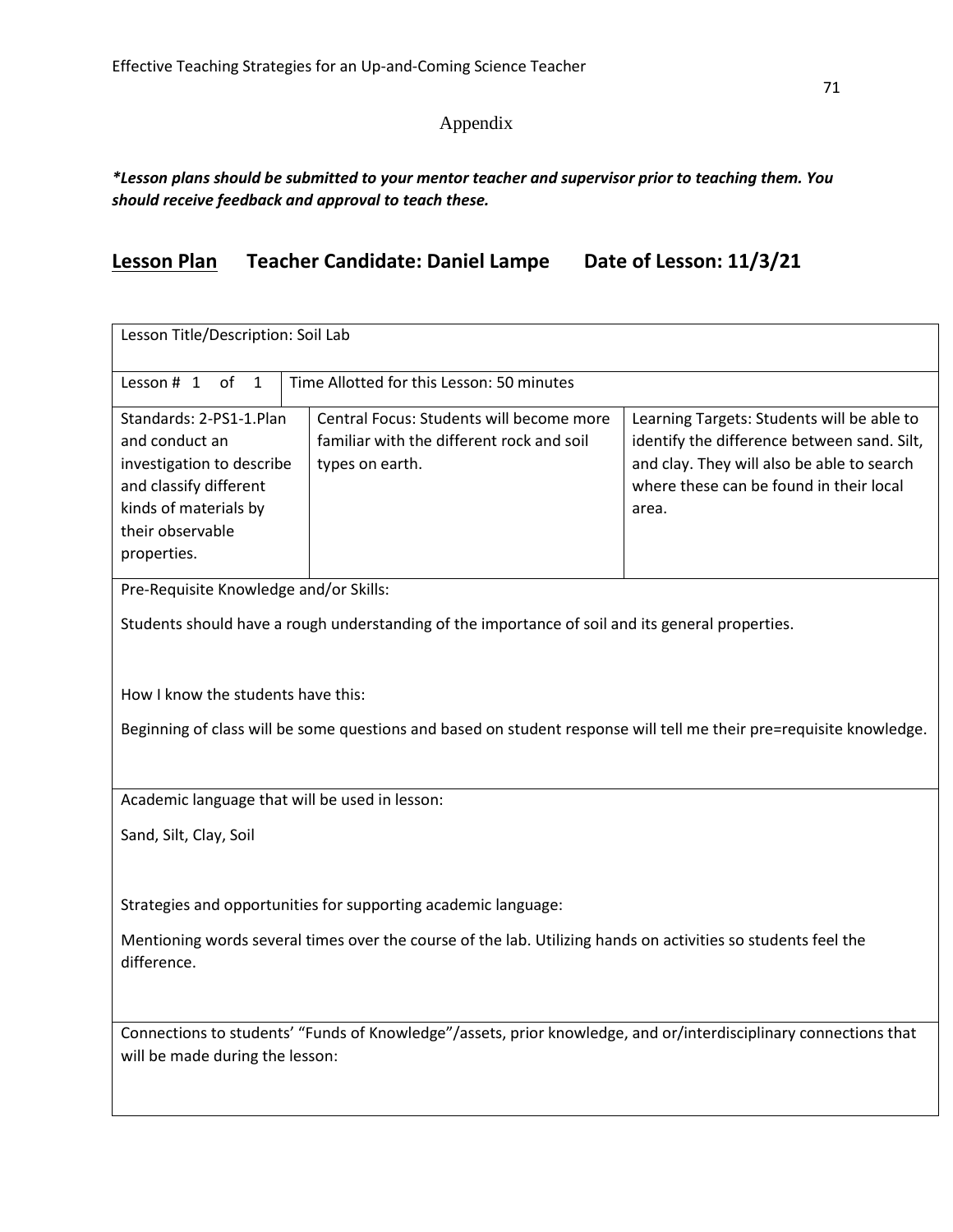How have you addressed the needs of diverse learners ? (Ex: IEPs, 504s, linguistic & cultural diversity, students without prerequisite knowledge, etc.)

I will ensure that all students are understanding of the basic concepts of this lab before beginning it. I will ensure that vocabulary is repeated multiple times for those with different linguistic backgrounds. A part of this lab lets students choose something local to them, allowing them to share a little about themselves.

What technology supports or integration are included in this lesson?

Chromebook, web browser

Materials/Equipment/Supplies/Technology/Preparation:

Soil samples of clay, silt, sand. Water. Chromebooks

|                          | <b>Procedure: TEACHER DOES</b>                                                                                               | <b>Procedure: STUDENTS DO</b>                                                                         |
|--------------------------|------------------------------------------------------------------------------------------------------------------------------|-------------------------------------------------------------------------------------------------------|
|                          | Include "look fors" and other ways you'll observe<br>and check with students to be sure they are<br>engaged in the learning. | Include evidence of student engagement that you'll<br>include / watch for to monitor student learning |
| Time                     | Motivation/Hook:                                                                                                             | Motivation/Hook:                                                                                      |
| 10-<br>15 <sub>min</sub> | Mr. Ferguson initiates conversation about soil with<br>the usual questions of the day.                                       | Take notes and ask questions.                                                                         |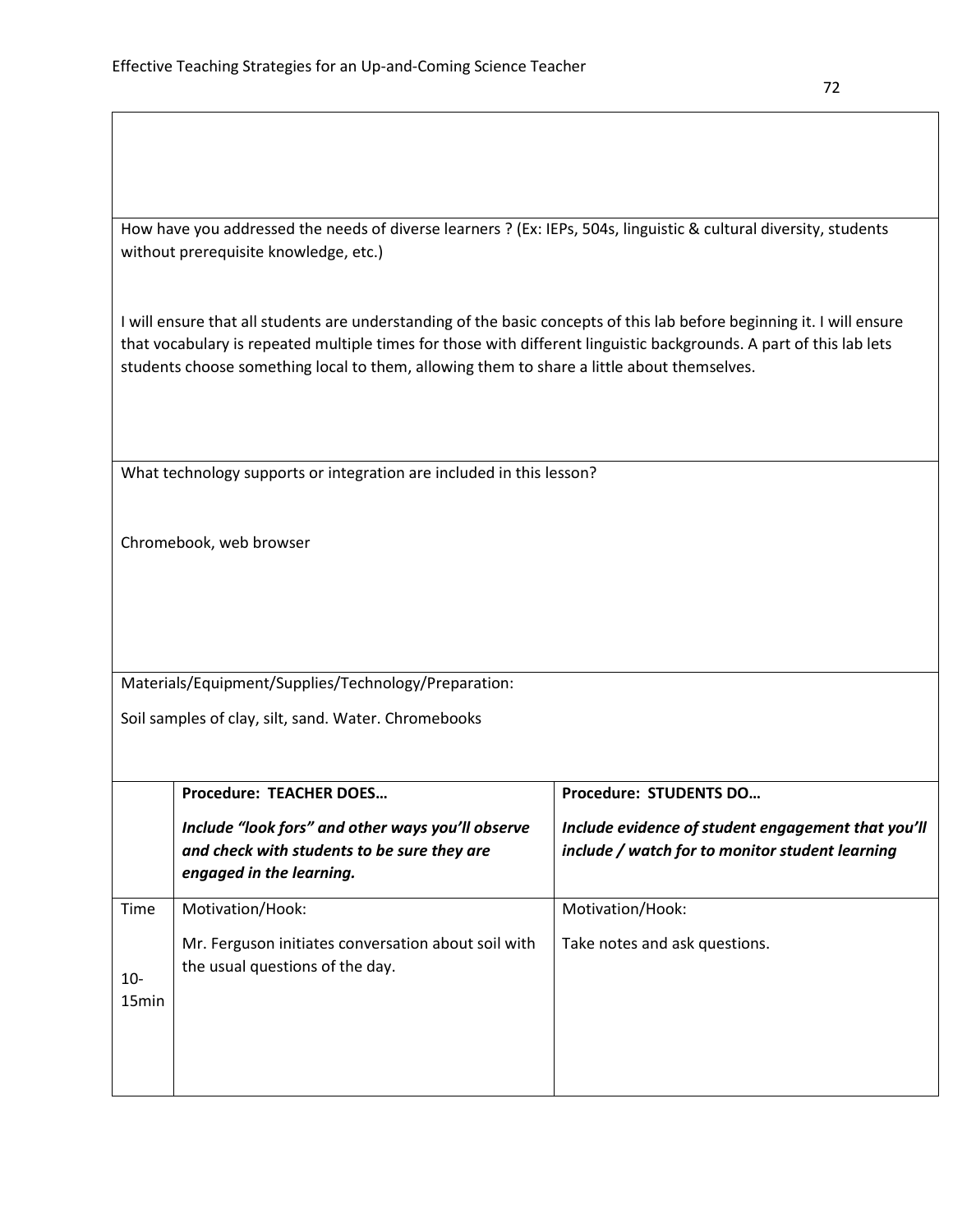| 10    | Teaching andIndependent Application:                                                                       | <b>Teaching OR Group OR</b>                                                                               |
|-------|------------------------------------------------------------------------------------------------------------|-----------------------------------------------------------------------------------------------------------|
| mins  | Begin by having a discussion about the 3 soil types.                                                       | Independent Application:                                                                                  |
|       | This includes going over what they look like, particle<br>size, and their properties when interacting with |                                                                                                           |
|       | water. Show the students a physical example of                                                             | Students will take notes and participate in                                                               |
|       | each one.                                                                                                  | discussion.                                                                                               |
|       |                                                                                                            |                                                                                                           |
|       |                                                                                                            |                                                                                                           |
|       |                                                                                                            |                                                                                                           |
|       |                                                                                                            |                                                                                                           |
|       |                                                                                                            |                                                                                                           |
|       |                                                                                                            |                                                                                                           |
| $10-$ | <b>Teaching OR Group OR</b>                                                                                | <b>Teaching OR Group OR</b>                                                                               |
| 15min | Independent Application:                                                                                   | Independent Application:                                                                                  |
|       |                                                                                                            |                                                                                                           |
|       |                                                                                                            |                                                                                                           |
|       | Tell students to get into pairs (or 3) and to discuss<br>amongst themselves what kind of material they     | Students will discuss with their partners about the<br>kind of soil they have in front of them. They will |
|       | have in front of them. Each table should have a cup                                                        | utilize water and touching the substance to                                                               |
|       | filled with either clay/silt, clay/sand, sand/silt. The                                                    | determine what it is mostly made of.                                                                      |
|       | percentage should be mostly 20/80 so that students<br>don't have a hard time determining what it is.       |                                                                                                           |
|       | After some time have a discussion about their                                                              |                                                                                                           |
|       | results                                                                                                    |                                                                                                           |
|       |                                                                                                            |                                                                                                           |
|       |                                                                                                            |                                                                                                           |
|       |                                                                                                            |                                                                                                           |
|       |                                                                                                            |                                                                                                           |
|       |                                                                                                            |                                                                                                           |
|       |                                                                                                            |                                                                                                           |